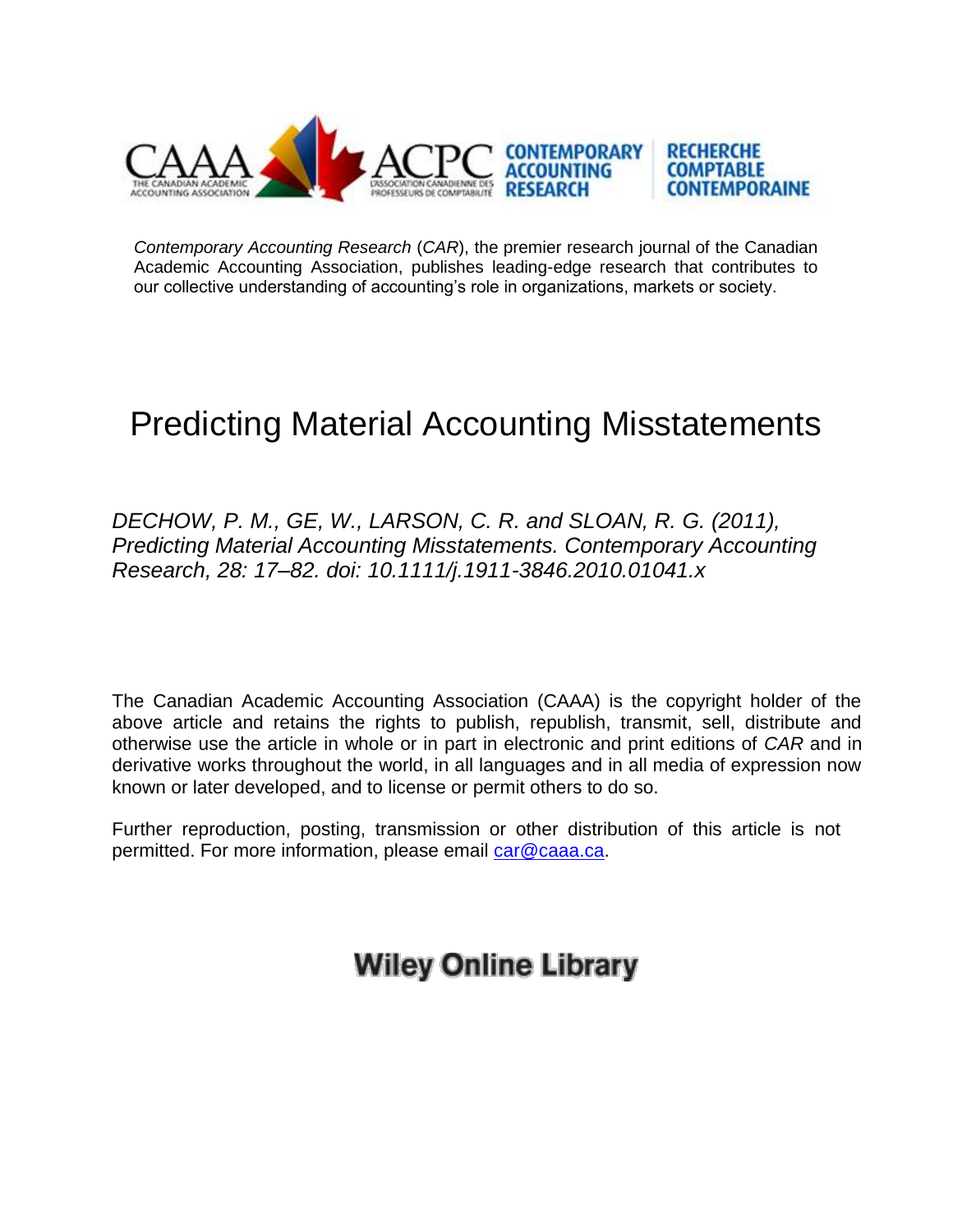# Predicting Material Accounting Misstatements\*

PATRICIA M. DECHOW, University of California, Berkeley

WEILI GE, University of Washington

CHAD R. LARSON, Washington University in St. Louis

RICHARD G. SLOAN, University of California, Berkeley

## 1. Introduction

What causes managers to misstate their financial statements? How best can investors, auditors, financial analysts, and regulators detect misstatements? Addressing these questions is of critical importance to the efficient functioning of capital markets. For an investor it can lead to improved returns, for an auditor it can mean avoiding costly litigation, for an analyst it can mean avoiding a damaged reputation, and for a regulator it can lead to enhanced investor protection and fewer investment debacles. Our research has two objectives. First, we develop a comprehensive database of financial misstatements. Our objective is to describe this database and make it broadly available to other researchers to promote research on earnings misstatements.<sup>1</sup> Second, we analyze the financial characteristics of misstating firms and develop a model to predict misstatements. The output of this analysis is

Contemporary Accounting Research Vol. 28 No. 1 (Spring 2011) pp. 17-82 © CAAA doi:10.1111/j.1911-3846.2010.01041.x

<sup>\*</sup> Accepted by Michael Welker. We appreciate the comments of the workshop participants at the University of Michigan, the UBCOW Conference at the University of Washington, New York University 2007 Summer Camp, University of California, Irvine and University of Colorado at Boulder, Columbia University, University of Oregon, the Penn State 2008 Conference, University of California, Davis 2008 Conference, American Accounting Association meetings 2007, FARS 2008 meetings, the University of NSW Ball and Brown Conference in Sydney 2008, and the 2009 George Mason University Conference on Corporate Governance and Fraud Prevention. We thank Michael Welker (associate editor) and two anonymous referees for their helpful comments. We thank Ray Ball, Sid Balachandran, Sandra Chamberlain, Ilia Dichev, Bjorn Jorgensen, Bill Kinney, Carol Marquardt, Mort Pincus, and Charles Shi for their comments and Seungmin Chee for research assistance. We would like to thank the Research Advisory Board established by Deloitte & Touche USA LLP, Ernst & Young LLP, KPMG LLP and PricewaterhouseCoopers LLP for the funding for this project. However, the views expressed in this article and its content are ours alone and not those of Deloitte & Touche USA LLP, Ernst & Young LLP, KPMG LLP, or PricewaterhouseCoopers LLP. Special thanks go to Roslyn Hooten for administering the funding relationship. This paper is dedicated to the memory of our colleague, friend, and research team member, Nader Hafzalla, who was a joy to all who knew him.

<sup>1.</sup> For more information on the data, please e-mail CFRMdata@haas.berkeley.edu.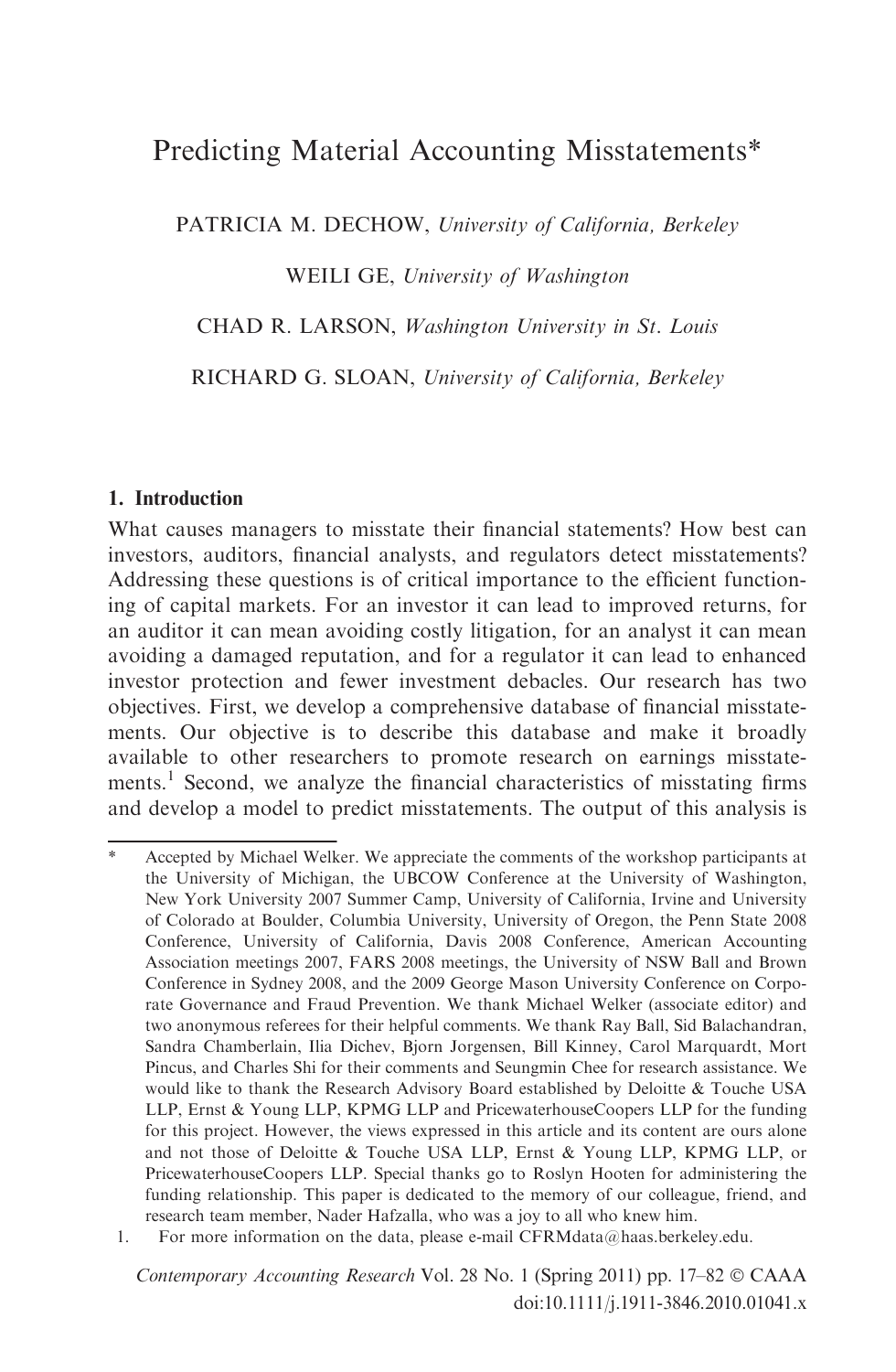a scaled probability (F-score) that can be used as a red flag or signal of the likelihood of earnings management or misstatement.

We compile our database through a detailed examination of firms that have been subject to enforcement actions by the U.S. Securities and Exchange Commission (SEC) for allegedly misstating their financial statements. Since 1982, the SEC has issued Accounting and Auditing Enforcement Releases (AAERs) during or at the conclusion of an investigation against a company, an auditor, or an officer for alleged accounting and/or auditing misconduct. These releases provide varying degrees of detail on the nature of the misconduct, the individuals and entities involved, and the effect on the financial statements. We examine the 2,190 AAERs released between 1982 and 2005. Our examination identifies 676 unique firms that have misstated at least one of their quarterly or annual financial statements.<sup>2</sup>

Using AAERs as a source to investigate characteristics of firms that manipulate financial statements has both advantages and disadvantages. The SEC has a limited budget, so it selects firms for enforcement action where there is strong evidence of manipulation. Firms selected often have already admitted a ''mistake'' by restating earnings or having large writeoffs (e.g., Enron or Xerox); other firms have already been identified by the press or analysts as having misstated earnings (see Miller 2006); in addition, insider whistleblowers often reveal problems directly to the SEC. Therefore, one advantage of the AAER sample is that researchers can have a high level of confidence that the SEC has identified manipulating firms (the Type I error rate is low). However, one disadvantage is that many firms that manipulate earnings are likely to go unidentified, and a second disadvantage is that there could be selection biases in cases pursued by the SEC. For example, the SEC may be more likely to pursue cases where stock performance declines rapidly after the manipulation is revealed, because the identifiable losses to investors are greater. Selection biases may limit the generalizability of our results to other settings. It is worth noting, however, that problems with selection bias exist for other samples of manipulators identified by an external source — for example, shareholder litigation firms, Sarbanes-Oxley Act (SOX) internal control violation firms, or restatement firms.<sup>3</sup> Bias concerns also exist for discretionary accrual measures (Dechow, Sloan, and Sweeney 1995). Thus selection bias is a general concern when analyzing the determinants of earnings manipulation and is not unique to AAER firms.

<sup>2.</sup> Throughout the paper we use the terms *earnings management*, *manipulation*, and *mis*statement interchangeably. Although fraud is often implied by the SEC's allegations, we use the term *misstatement* because firms and managers typically do not admit or deny guilt with respect to the SEC allegations.

<sup>3.</sup> Shareholder lawsuit firms are biased toward firms that have had large stock price declines; SOX internal violation firms are biased toward younger firms with less developed accounting systems; and restatement firms are biased toward firms that have made a mistake that is not necessarily intentional.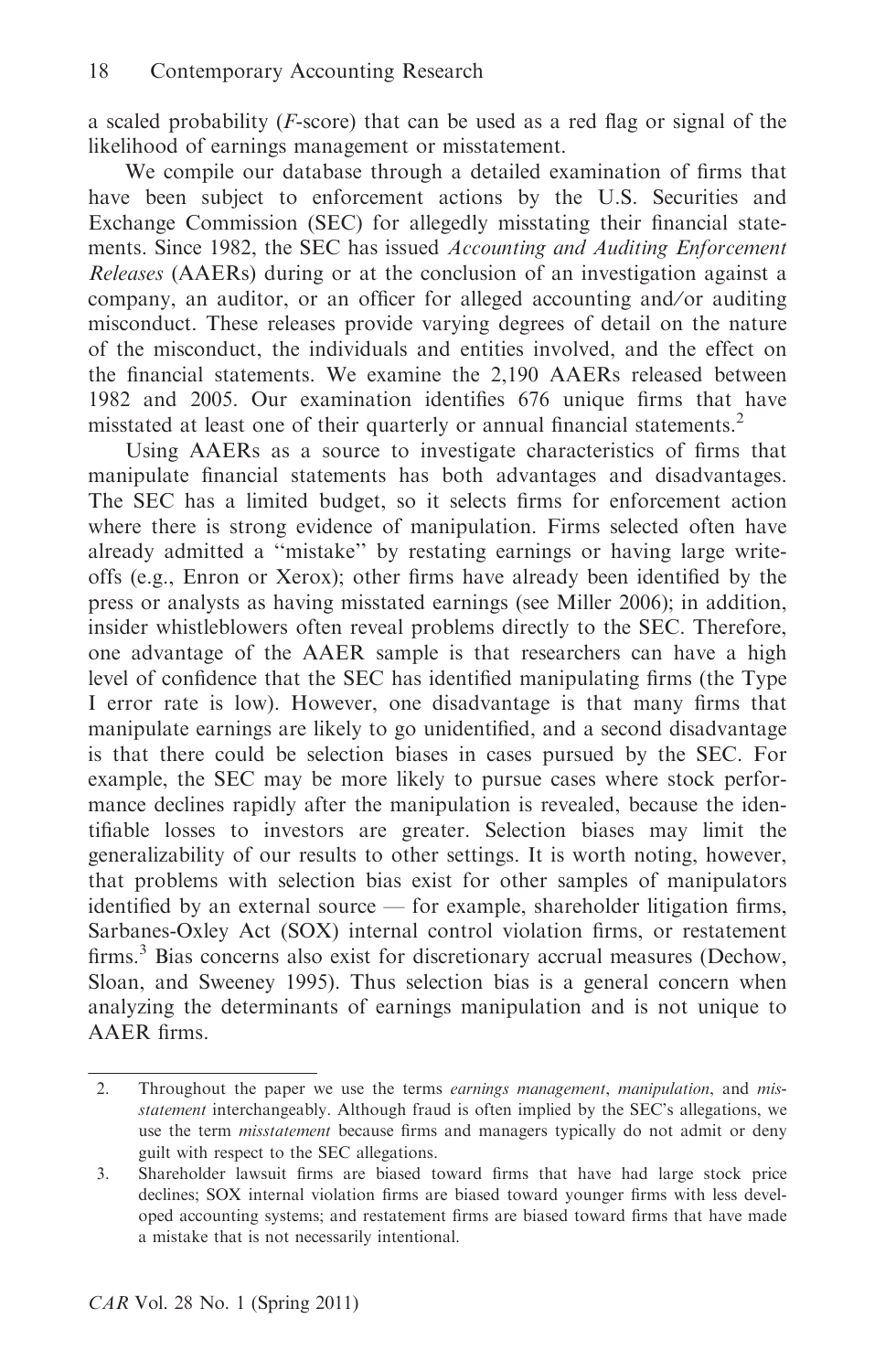In our tests we focus on variables that can be easily measured from the financial statements because we want our analysis to be applicable in most settings facing investors, regulators, or auditors. Our tests focus only on AAER firm-years that have overstated earnings. We examine (i) accrual quality, (ii) financial performance, (iii) nonfinancial measures, (iv) off-balancesheet activities, and (v) market-based measures for identifying misstatements.

We investigate several measures of *accrual quality*. We examine working capital accruals and the broader measure of accruals that incorporates longterm net operating assets (Richardson, Sloan, Soliman, and Tuna 2005). We provide an analysis of two specific accruals, changes in receivables and inventory. These accounts have direct links to revenue recognition and cost of goods sold, both of which impact gross profit, a key performance metric. We measure the percentage of ''soft'' assets on the balance sheet (defined as the percentage of assets that are neither cash nor property, plant, and equipment (PP&E). We predict that the more assets on the balance sheet that are subject to changes in assumptions and forecasts, the greater the manager's flexibility to manage short-term earnings (e.g., Barton and Simko 2002; Richardson et al. 2005). We find that all measures of accrual quality are unusually high in misstating years relative to the broad population of firms. We also find that the percentage of soft assets is high, which suggests that manipulating firms have more ability to change and adjust assumptions to influence short-term earnings.

In time-series tests that focus only on misstating firms, we find that the reversal of accruals is particularly important for detecting the misstatement. We find that, in the years prior to the manipulation, all accrual measures are unusually high and in fact are not significantly different from those of manipulation years. There are two explanations for this finding. First, managers are likely to utilize the flexibility within generally accepted accounting principles (GAAP) to report higher accruals and earnings before resorting to the aggressive manipulation identified by the SEC. Therefore, growing accruals in earlier years is consistent with ''within GAAP'' earnings management. Second, the positive accruals in earlier years could reflect an overinvestment problem. Managers in misstating firms could be relaxing credit policies, building up inventory and fixed asset capacity in anticipation of future growth. When that growth is not realized, managers then resort to the manipulation identified by the SEC. The two explanations are not mutually exclusive, because a manager who is optimistic and overinvesting is also likely to be optimistic in terms of assumptions and forecasts that relate to asset values and earnings.

We examine various models of *discretionary accruals* developed in prior accounting research including the cross-sectional modified Jones model (Dechow et al. 1995; DeFond and Jiambalvo 1994), the performancematched discretionary accruals model (Kothari, Leone, and Wasley 2005), and a signed version of the earnings quality metric developed by Dechow and Dichev (2002). Our results indicate that the residuals from the modified Jones model and the performance-matched Jones model have less power to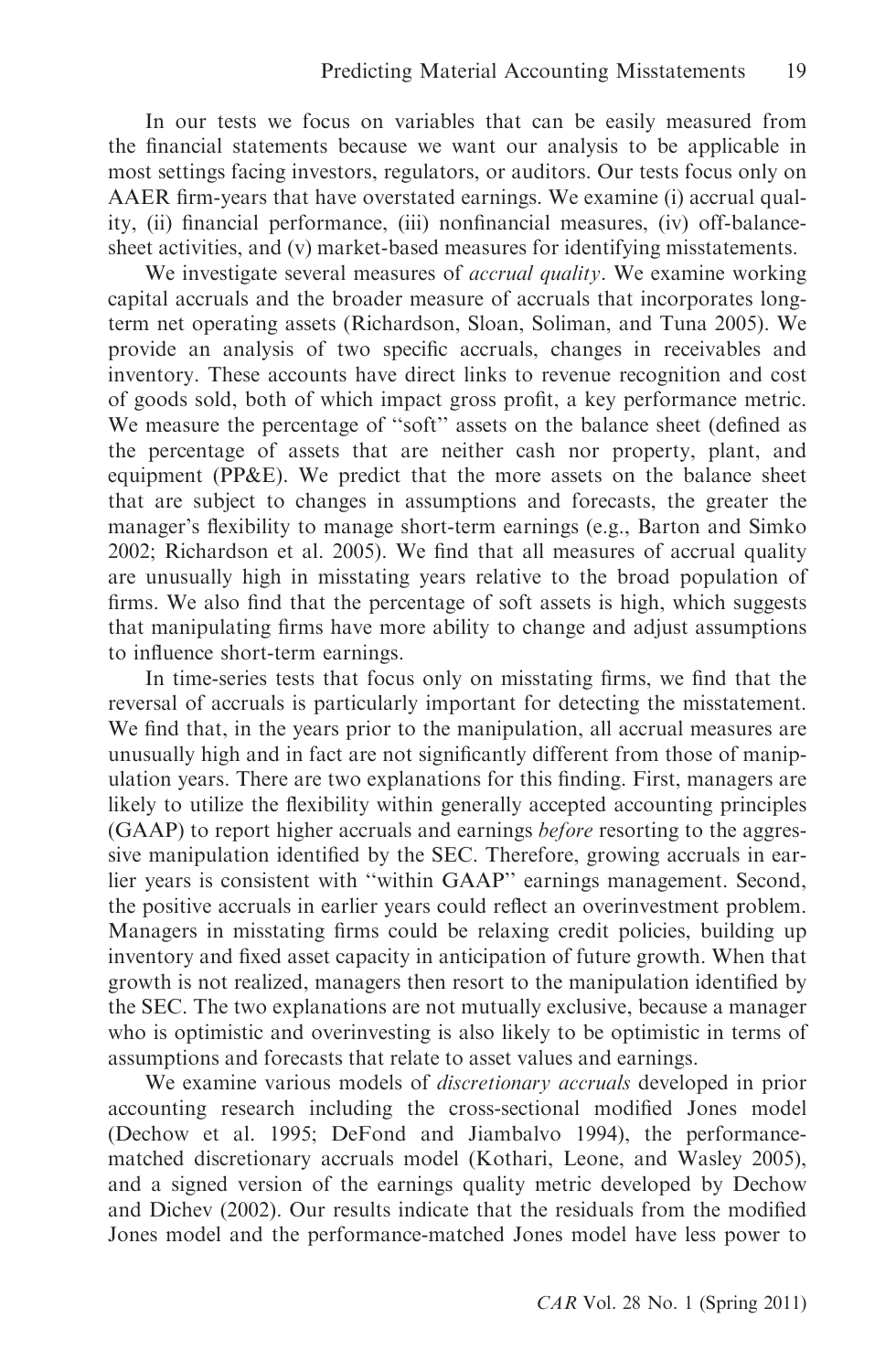identify manipulation than unadjusted accrual measures (i.e., working capital accruals and the broader measure of accruals) or the signed Dechow and Dichev model. This suggests that conventional approaches of controlling for industry and performance induce considerable estimation error into the estimation of discretionary accruals.

We examine whether the manipulations occur to hide diminishing firm performance. We find that returns on assets are generally declining; however, contrary to our initial expectations, we find that cash sales are increasing during misstatement periods. We failed to anticipate the cash sales result because we expected firms to boost sales by overstating credit sales. There are two explanations for the unexpected cash sale result. First, misstating firms tend to be growing their capital bases and increasing the scale of their business operations. The greater scale of operations should lead to increases in both cash and credit sales. Second, an inspection of the AAERs reveals that many firms misstate sales through transaction management for example, encouraging sales to customers with return provisions that violate the definition of a sale, selling goods to related parties, or forcing goods onto customers at the end of the quarter.

We find that one nonfinancial measure, abnormal reductions in the number of employees, is useful in detecting misstatements. This measure is new to the literature and is measured as year-over-year percentage change in employee headcount less year-over-year percentage change in total assets. This result can be interpreted in two ways. First, reductions in the number of employees are likely to occur when there is declining demand for a firm's product. In addition, cutting employees directly improves short-run earnings performance by lowering wage expenses. Second, if physical assets and employees are complements, then a decrease in employees relative to total assets could signal overstated asset balances.

Our examination of off-balance-sheet information focuses on the existence and use of operating leases and the expected return assumption on plan assets for defined benefit pension plans. Operating leases can be used to front-load earnings and reduce reported debt. We find that the use of operating leases is unusually high during misstatement firm-years. In addition, more firms begin leasing in manipulation years (relative to earlier years). We also find that misstating firms have higher expected returns on their pension plan assets than other firms. The effect of higher expected return assumptions is to reduce reported pension expense. The results for leases and pensions are consistent with misstating firms exhausting ''legal'' earnings management options before resorting to more aggressive financial misstatements.

Our final set of variables relates to stock and debt market incentives. Dechow et al. (1995) suggest that market incentives are an important reason for engaging in earnings management. Teoh, Welch, and Wong (1998) and Rangan (1998) provide corroborating evidence that accruals are unusually high at the time of equity issuances. However, the evidence in Beneish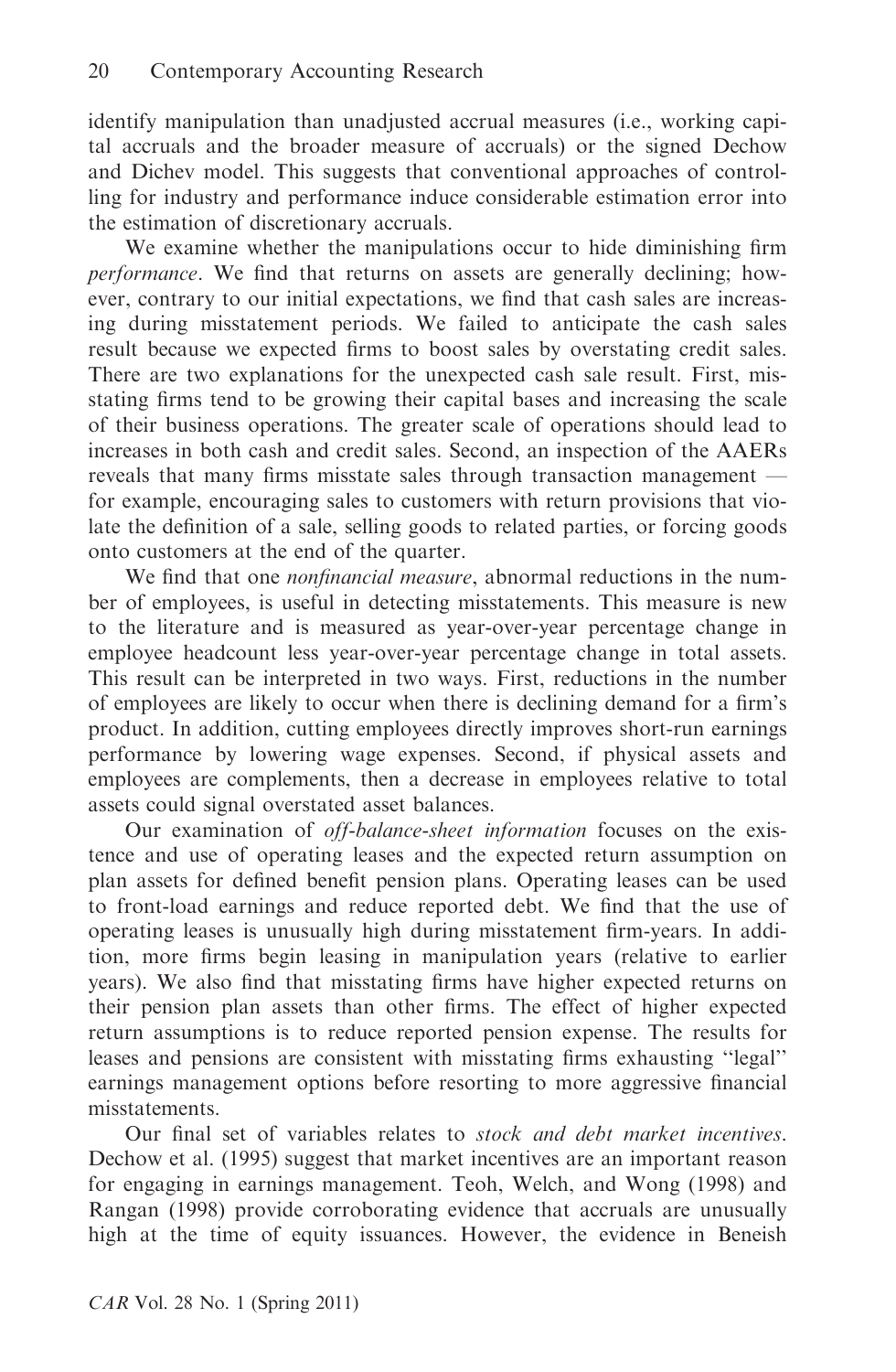1999b suggests that leverage and stock issuances do not motivate misstatements. Therefore, revisiting this question using our more comprehensive data is warranted. We find that the comparison group is critical for evaluating whether raising financing is a motivation for the misstatement. Inconsistent with Beneish, we find that misstating firms are actively raising financing in misstating years relative to the broad population of firms. However, consistent with Beneish, we find no significant difference in the extent of financing when we compare earlier years to manipulation years for the same AAER firm. These results can be reconciled by the fact that we find misstating firms are actively raising financing before and during the manipulation period. Thus, one interpretation of these findings is that managers of misstating firms are concerned with obtaining financing and this motivates earnings management in earlier years, as well as the more aggressive techniques identified by the SEC in misstating years. Also consistent with Beneish, we do not find evidence that misstating firms tend to have higher financial leverage than nonmisstating firms.

We examine the *growth expectations* embedded in misstating firms' stock market valuations. We find that the price-earnings and market-tobook ratios are unusually high for misstatement firms compared to other firms, suggesting that investors are optimistic about the future growth opportunities of these firms. We also find that the misstating firms have unusually strong stock return performance in the years prior to misstatement. This is consistent with managers engaging in aggressive techniques in misstating years in the hopes of avoiding disappointing investors and losing their high valuations (Skinner and Sloan 2002).

Our final tests aim at developing a prediction model that can synthesize the financial statement variables that we examine and provide insights into which variables are relatively more useful for detecting misstatements. The model is built in stages based on the ease of obtaining the information and compares the characteristics of misstating firm-years to other public firms. Model 1 includes variables that are obtained from the primary financial statements. These variables include accrual quality and firm performance. Model 2 adds off-balance-sheet and nonfinancial measures. Model 3 adds market-related variables. The output of these models is a scaled logistic probability for each firm-year that we term the F-score.

We show that, while only 20 percent of the public firms have an *F*-score greater than 1.4, over 50 percent of misstating firms have F-scores of 1.4 or higher. We also investigate the time-series pattern of F-scores for misstating firms. We show that average F-scores for misstating firms increase for up to three years prior to the misstatement, but decline rapidly to more normal levels in the years following the misstatement. This is consistent with the F-score identifying within-GAAP earnings management as well as the more aggressive techniques identified by the SEC. We discuss interpretation issues concerning Type I and Type II errors related to the F-score and provide marginal analysis and sensitivity analysis showing that variation in the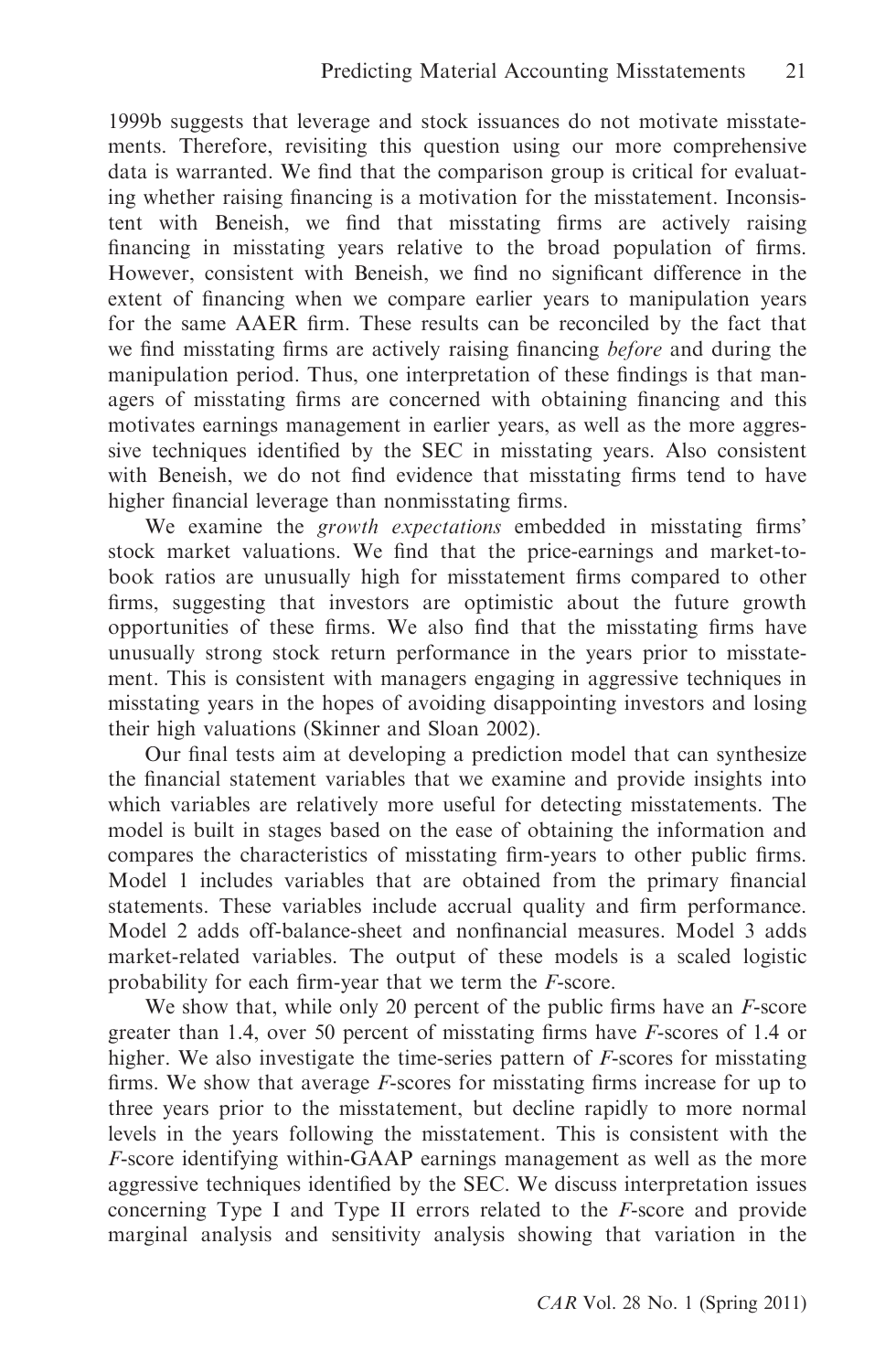F-score is not driven by one specific variable. We also conduct several robustness tests that confirm the stability of the variables selected for our models, our coefficient estimates, and the predictive ability of the F-score over time.

The remainder of the paper is organized as follows. Section 2 reviews previous research on this topic. Section 3 describes database construction and research design. Section 4 presents our analysis of misstatement firms and develops our misstatement-prediction model. Section 5 concludes.

# 2. Previous literature

Understanding the types of firms that will misstate financial statements is an extensive area of research. We briefly discuss some of the key findings but do not attempt to document all literature examining characteristics of AAER firms. Dechow, Ge, and Schrand (2010) provide a comprehensive review of this literature.

Early work by Feroz, Park, and Pastena 1991 examines 224 AAERs issued between April 1982 and April 1989 covering 188 firms, of which 58 have stock price information. Feroz et al. document that receivables and inventory are commonly misstated. Two pioneering papers analyzing misstating firms are Beneish 1997 and Beneish 1999a. Beneish (1997) analyzes 363 AAERs covering 49 firms and a further 15 firms whose accounting was questioned by the news media between 1987 and 1993. The 64 firms are classified as manipulators. He creates a separate sample of firms using the modified Jones model to select firms with high accruals that he terms "aggressive accruers". His objective is to distinguish the manipulators from the aggressive accruers. Beneish (1997) finds that accruals, day's sales in receivables, and prior performance are important for explaining the differences between the two groups. Beneish (1999a) matches the sample of manipulators to 2,332 COMPUSTAT nonmanipulators by two-digit SIC industry and year for which the financial statement data used in the model were available. For seven of the eight financial statement ratios that he analyzes, he calculates an index, with higher index values indicating a higher likelihood of an earnings overstatement. Beneish shows that the day's sales in receivables index, gross margin index, asset quality index, sales growth index, and accruals (measured as the change in noncash working capital plus depreciation) are important. He provides a probit model and analyzes the probability cutoffs that minimize the expected costs of misstatements.

Our research builds on and is complementary to Beneish (1997, 1999a). We take a different perspective from Beneish that leads us to make a number of different choices. However, such differences should not be viewed as a critique of his approach; rather, they stem from our objectives. One of our objectives is to develop a measure that can be directly calculated from the financial statements. Therefore, we do not use indexes for any of our variables. A second objective is to enable researchers and practitioners to calculate an F-score for a random firm and to easily assess the probability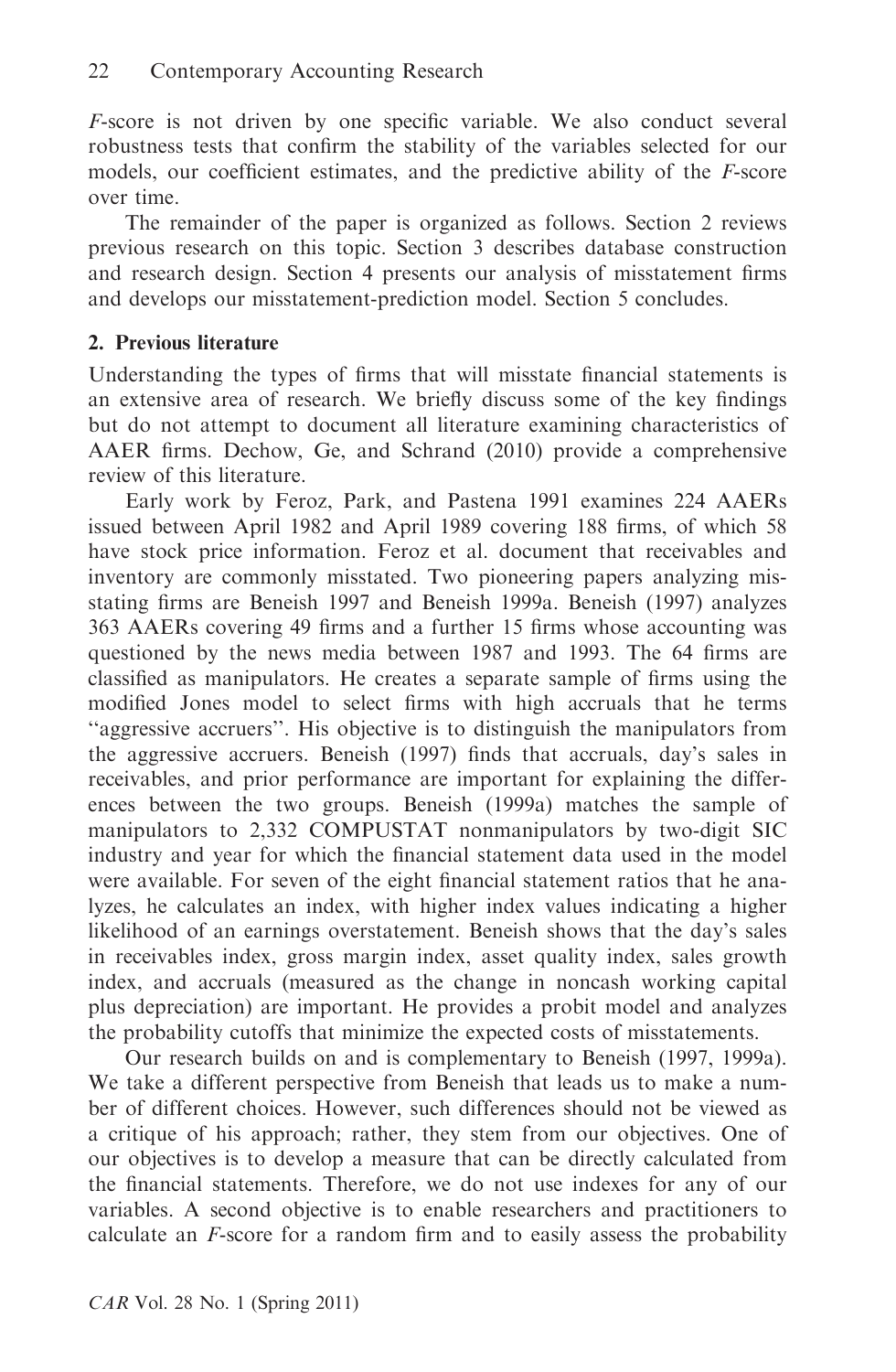of misstatement. Therefore, we do not match AAER firms to a control group by industry or size. Matching by industry and size provides information on whether a variable is significantly different relative to a control firm. However, it is more difficult when matching to determine Type I and Type II error rates that users will face in an unconditional setting. Models could be developed for individual industries and size categories. We choose not to do this because it would add greatly to the complexity of our analysis and the presentation of our results. A third objective is to evaluate the usefulness of financial statement information beyond that contained in the primary financial statements; therefore we include other information disclosed in the 10-K either in item 1 (discussion of the business), item 5 (stock price information), or the footnotes.

Concurrent research provides additional insights into variables that are useful for detecting misstatements. Ettredge, Sun, Lee, and Anandarajan (2006) examine 169 AAER firms matched by firm size, industry, and whether the firm reported a loss. They find that deferred taxes can be useful for predicting misstatements, along with auditor change, market-tobook, revenue growth, and whether the firm is an over-the-counter firm. Brazel, Jones, and Zimbelman (2009) examine whether several nonfinancial measures (e.g., number of patents, employees, and products) can be used to predict misstatement in 50 AAER firms. They find that growth rates between financial and nonfinancial variables are significantly different for AAER firms. Bayley and Taylor (2007) study 129 AAER firms and a matched sample based on industry, firm size, and time period. They find that total accruals are better than various measures of unexpected accruals in identifying material accounting misstatements. In addition, they find that various financial statement ratio indices are incrementally useful. They conclude that future earnings management research should move away from further refinements of discretionary accrual models and instead consider supplementing accruals with other financial statement ratios. We agree with Bayley and Taylor and view our work as moving in the direction that they recommend.

There has also been work using AAER firms to examine the role of corporate governance and incentive compensation in encouraging earnings manipulation (see, e.g., Dechow, Sloan, and Sweeney 1996; Beasley 1996; Farber 2005; Skousen and Wright 2006; for a summary, Dechow et al. 2010). We chose not to investigate the role of governance variables and compensation because these variables are available for only limited samples or must be hand collected. Therefore, adding these variables would have limited our analysis to a smaller sample with various biases in terms of data availability. However, a useful avenue for future research is to analyze the role of governance, compensation, insider trading, short selling, incentives to meet and beat analyst forecasts, and so on and to determine the relative importance of these variables over financial statement information in detecting overstatements of earnings.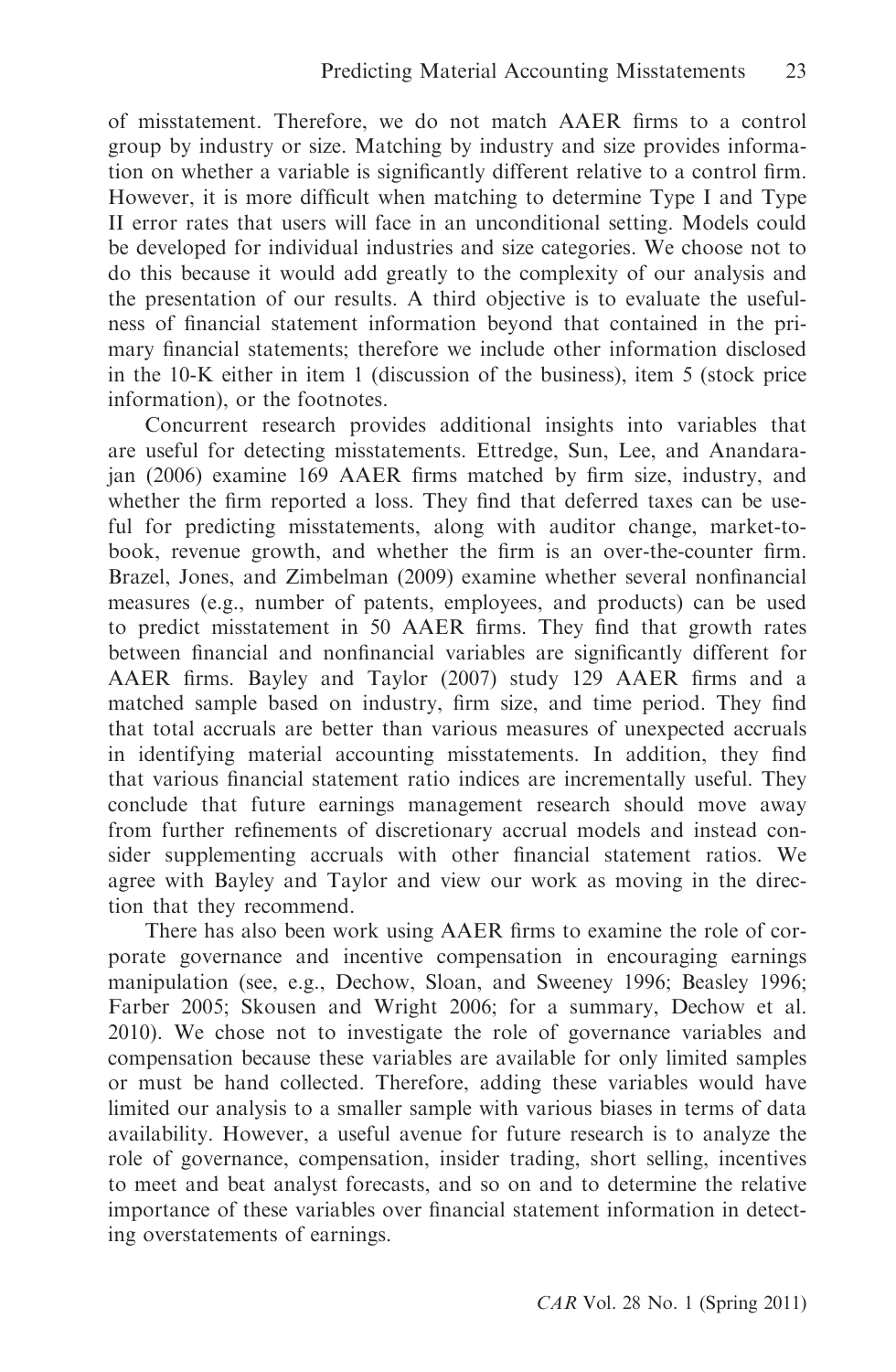# 3. Data and sample formation

## Sample

The objective of our data collection efforts is to construct a comprehensive sample of material and economically significant accounting misstatements involving both GAAP violations and the allegation that the misstatement was made with the intent of misleading investors. Thus we focus our data collection on the SEC's series of published AAERs.<sup>4</sup>

The SEC takes enforcement actions against firms, managers, auditors, and other parties involved in violations of SEC and federal rules. At the completion of a significant investigation involving accounting and auditing issues, the SEC issues an AAER. The SEC identifies firms for review through anonymous tips and news reports. Another source is the voluntary restatement of the financial results by the firm itself, because restatements are viewed as a red flag by the SEC. The SEC also states that it reviews about one-third of public companies' financial statements each year and checks for compliance with GAAP. If SEC officials believe that reported numbers are inconsistent with GAAP, then the SEC can initiate informal inquiries and solicit additional information. If the SEC is satisfied after such informal inquiries, then it will drop the case. However, if the SEC believes that one or more parties violated securities laws, then the SEC can take further steps, including enforcement actions requiring the firm to change its accounting methods, restate financial statements, and pay damages.

There are a number of conceivable alternative sources for identifying accounting misstatements. They are discussed briefly below, along with our reasons for not pursuing these alternatives.

1. The Government Accountability Office (GAO) Financial Statement Restatement Database. This database consists of approximately 2,309 restatements between January 1997 and September 2005. This database was constructed through a Lexis-Nexis text search of press releases and other media coverage based on variations of the word ''restate''. There is some overlap between the AAER firms and the GAO restatement firms because (a) the SEC often requires firms to restate their financials as part of a settlement and (b) restatements often trigger SEC investigations. The GAO database covers a relatively small time period but consists of a relatively large number of restatements. The reason for the large

<sup>4.</sup> The AAER series began on May 17, 1982, with the SEC's issuance of AAER No. 1. The SEC states in the first AAER that the series would include ''future . . . enforcement actions involving accountants'' and ''enable interested persons to easily distinguish enforcement releases involving accountants from other Commission releases'' (AAER No 1). Although the AAERs often directly involve accountants, the AAER series also includes enforcement actions against nonaccountant employees that result from accounting misstatements and manipulations.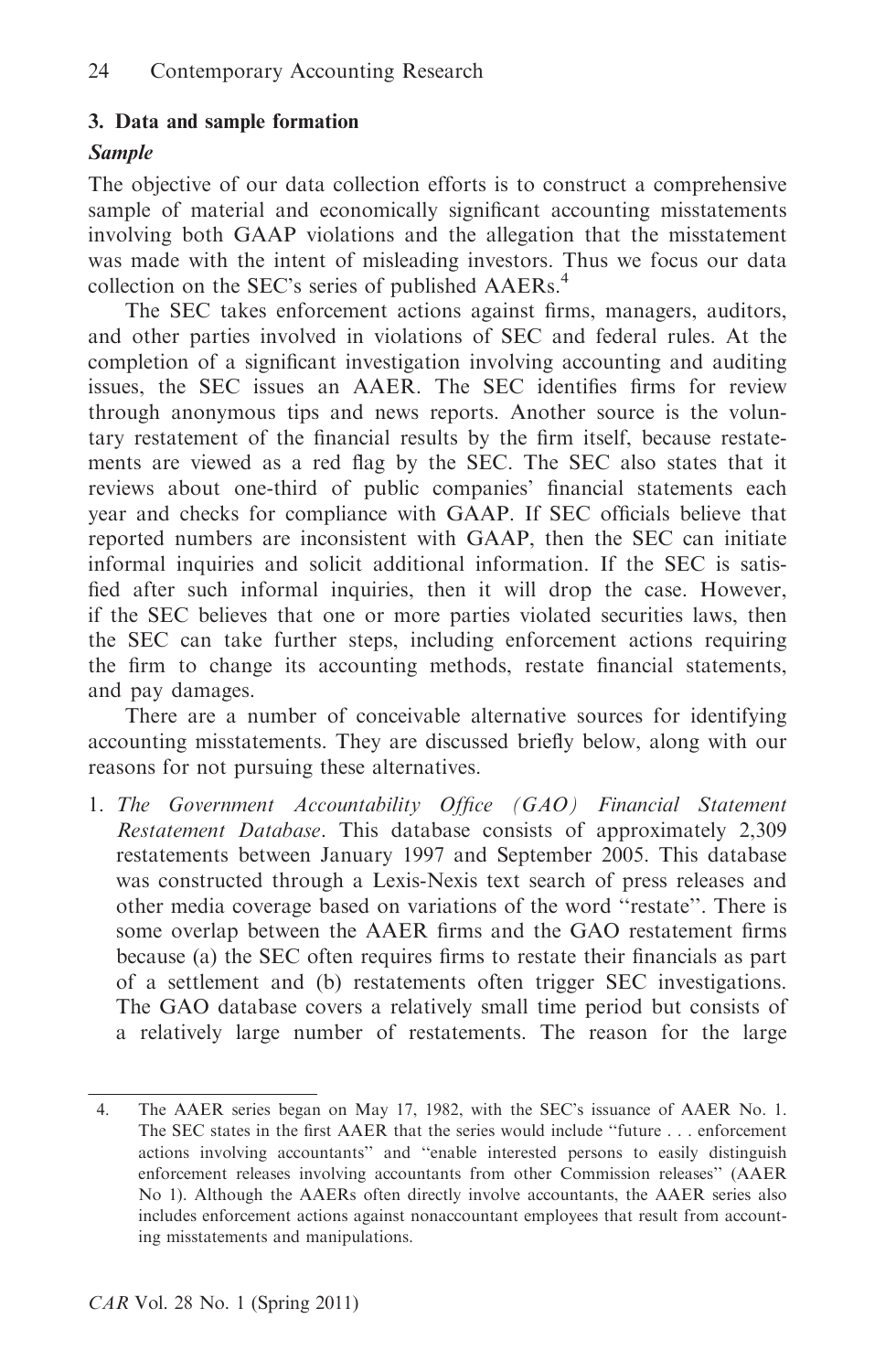number of restatements is that the GAO database includes all restatements relating to accounting irregularities regardless of managerial intent, materiality, and economic significance. Consequently, it includes a large number of economically insignificant restatements. In addition, the results in Plumlee and Yohn 2010 suggest that many restatements are a consequence of misinterpreting accounting rules rather than intentional misstatements. Another shortcoming of the GAO database is that it specifies only the year in which the restatement was identified in the press and not the reporting periods that were required to be restated<sup>5</sup>

2. Stanford Law Database on Shareholder Lawsuits. Shareholder lawsuits typically result from material intentional misstatements. However, shareholder lawsuits can also arise for a number of other reasons that are unrelated to financial misstatements. Shareholder lawsuits alleging misstatements are also very common after a stock has experienced a precipitous price decline, even when there is no clear evidence supporting the allegation. In contrast, the SEC issues an enforcement action only when it has established intent or gross negligence on the part of management in making the misstatement.

Using the SEC's AAERs as a sample of misstatement firms has several advantages relative to other potential samples. First, the use of AAERs as a proxy for manipulation is a straightforward and consistent methodology. This methodology avoids potential biases induced in samples based on researchers' individual classification schemes and can be easily replicated by other researchers. Second, AAERs are also likely to capture a group of economically significant manipulations as the SEC has limited resources and likely pursues the most important cases. Relative to other methods of identifying a sample of firms with managed earnings, such as the modified Jones abnormal accruals model, using misstatements identified in AAERs as an indicator is expected to generate a much lower Type I error.

Despite the advantages of using AAERs to identify accounting misstatements, there are caveats. We can investigate only those firms identified by the SEC as having misstated earnings. The inclusion of the misstatements that are not identified by the SEC in our control sample is likely to reduce the predictive ability of our model. Therefore, our analyses can be interpreted as joint tests of engaging in an accounting misstatement and receiving an enforcement action from the SEC. If it is assumed that the SEC selection criteria are highly correlated with our prediction variables, then another criticism is that identified variables could reflect SEC selection. However, as noted above, the SEC identifies firms from a variety of sources

<sup>5.</sup> For example, while Xerox is included in the GAO database in 2002, the restatements in question relate to Xerox's financial statements for 1997, 1998, 1999, 2000, and 2001.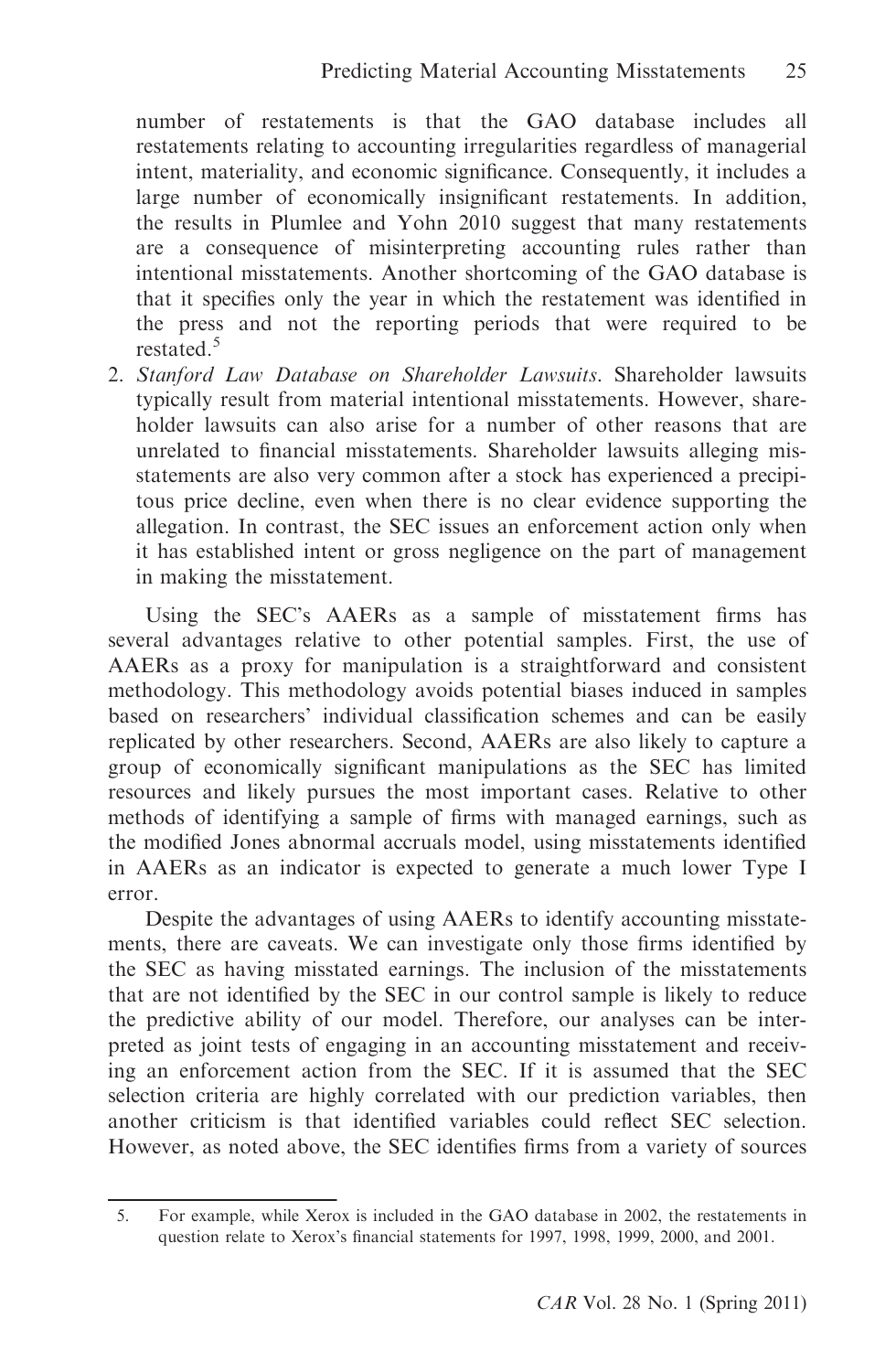and not just from its own internal reviews, and many cases are brought to its attention because the firm itself either restates or takes a large write-off. Thus, selection choices are unlikely to be a complete explanation for our findings. In addition, from a firm's perspective, being subject to an SEC enforcement action brings significantly negative capital market consequences (Dechow et al. 1996; Karpoff, Lee, and Martin 2008). Therefore, avoiding these characteristics could be useful and thus affect firm and market behavior.

# Data sets

We catalog all the AAERs from AAER 1 through AAER 2261 spanning May 17th, 1982 through June 10th, 2005. We next identify all firms that are alleged to have violated GAAP by at least one of these AAERs (we describe this procedure in more detail in the next section). We then create three data files: the Detail, Annual, and Quarterly files. The Detail file contains all AAER numbers pertaining to each firm, firm identifiers, a description of the reason the AAER was issued, and indicator variables categorizing which balance-sheet and income-statement accounts were identified in the AAER as being affected by the violation. There is only one observation per firm in the Detail file. The Annual and Quarterly files are compiled from the Detail file and are formatted by reporting period so that each quarter or year affected by the violation is a separate observation. The Appendix lists the variable names and description for each file in the database.

# Data collection

The original AAERs are the starting point for collecting data. Copies of the AAERs are obtained from the SEC website and the LexisNexis database. Each AAER is separately examined to identify whether it involves an alleged GAAP violation. In cases where a GAAP violation is involved, the reporting periods that were alleged to be misstated are identified.

The data coding was completed in three phases. In the first phase, all releases were read in order to obtain the company name and period(s) in which the violation took place. The AAERs are simply listed chronologically based on the progress of SEC investigations. To facilitate our empirical analysis, we record misstatements by firm and link them back to their underlying AAERs in the detail file. Note that multiple AAERs may pertain to a single set of restatements at a single firm. Panel A of Table 1 indicates that we are unable to locate 30 of the 2,261 AAERs, because they were either missing or not released by the SEC. A further 41 AAERs relate to auditors or other parties and do not mention specific company names. This leaves us with 2,190 AAERs mentioning a company name.

Panel B of Table 1 reports that, in the 2,190 AAERs, the SEC takes action against 2,614 different parties. Note that one AAER can be issued against multiple parties. In  $\overline{49.2}$  percent (1,077) of the cases the party was an officer of the company (e.g., chief executive officer (CEO) or chief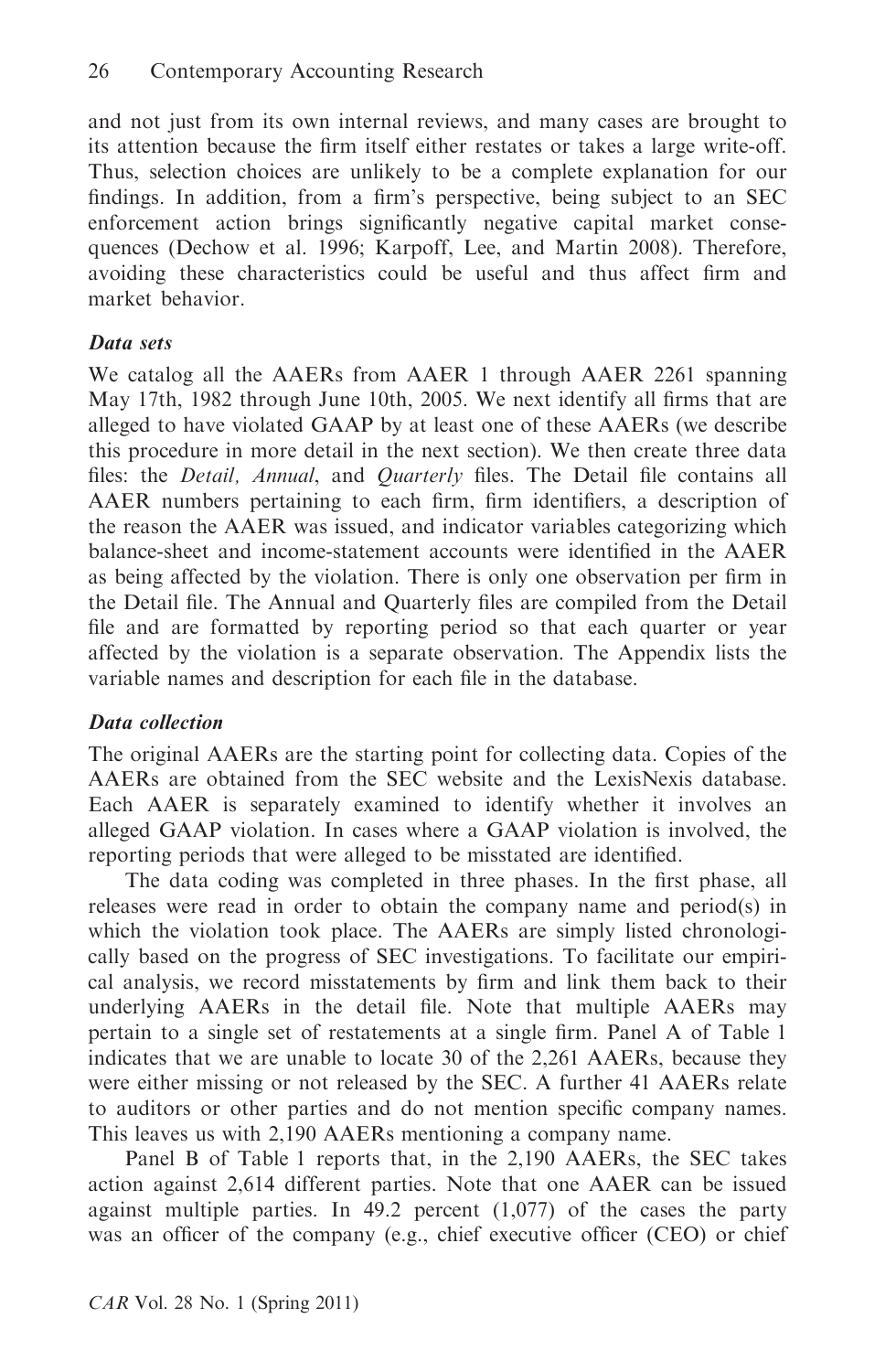| TABLE 1 |                    |
|---------|--------------------|
|         | Sample description |

| <b>Panel A:</b> Sample selection of Accounting and Auditing Enforcement Releases (AAERs) |        |  |
|------------------------------------------------------------------------------------------|--------|--|
| Number of AAERs                                                                          | Number |  |
| AAER No. $1-No.$ 2261 from May 1982 to June 2005                                         | 2,261  |  |
| Less: missing AAERs                                                                      | (30)   |  |
| Less: AAERs that do not involve specific company names                                   | (41)   |  |
| <b>Total</b>                                                                             | 2,190  |  |

#### Note:

Among 30 missing AAERs, 11 AAERs are intentionally omitted and 19 AAERs are missing.

Panel B: Percent of the 2,190 AAERs that are against various parties

| Party                        | Number | Percentage |
|------------------------------|--------|------------|
| Officer of the company       | 1,077  | 49.18      |
| Auditor                      | 348    | 15.89      |
| Officer and company          | 331    | 15.11      |
| Company                      | 308    | 14.06      |
| Other                        | 58     | 2.65       |
| Other combination of parties | 68     | 3.11       |
| <b>Total</b>                 | 2,190  | 100.00     |

#### Panel C: Frequency of AAERs by year

| AAER<br>release date | Number of<br><b>AAERs</b> | Percentage | AAER<br>release date | Number of<br>AAERs | Percentage |
|----------------------|---------------------------|------------|----------------------|--------------------|------------|
| 1982                 | $\overline{2}$            | 0.1        | 1994                 | 120                | 5.5        |
| 1983                 | 16                        | 0.7        | 1995                 | 107                | 4.9        |
| 1984                 | 28                        | 1.3        | 1996                 | 121                | 5.5        |
| 1985                 | 35                        | 1.6        | 1997                 | 134                | 6.1        |
| 1986                 | 39                        | 1.8        | 1998                 | 85                 | 3.9        |
| 1987                 | 51                        | 2.3        | 1999                 | 111                | 5.1        |
| 1988                 | 37                        | 1.7        | 2000                 | 142                | 6.5        |
| 1989                 | 38                        | 1.7        | 2001                 | 125                | 5.7        |
| 1990                 | 35                        | 1.6        | 2002                 | 209                | 9.5        |
| 1991                 | 61                        | 2.8        | 2003                 | 237                | 10.8       |
| 1992                 | 78                        | 3.6        | 2004                 | 209                | 9.5        |
| 1993                 | 76                        | 3.5        | 2005                 | 94                 | 4.3        |
|                      |                           |            | <b>Total</b>         | 2190               | 100.0      |

(The table is continued on the next page.)

CAR Vol. 28 No. 1 (Spring 2011)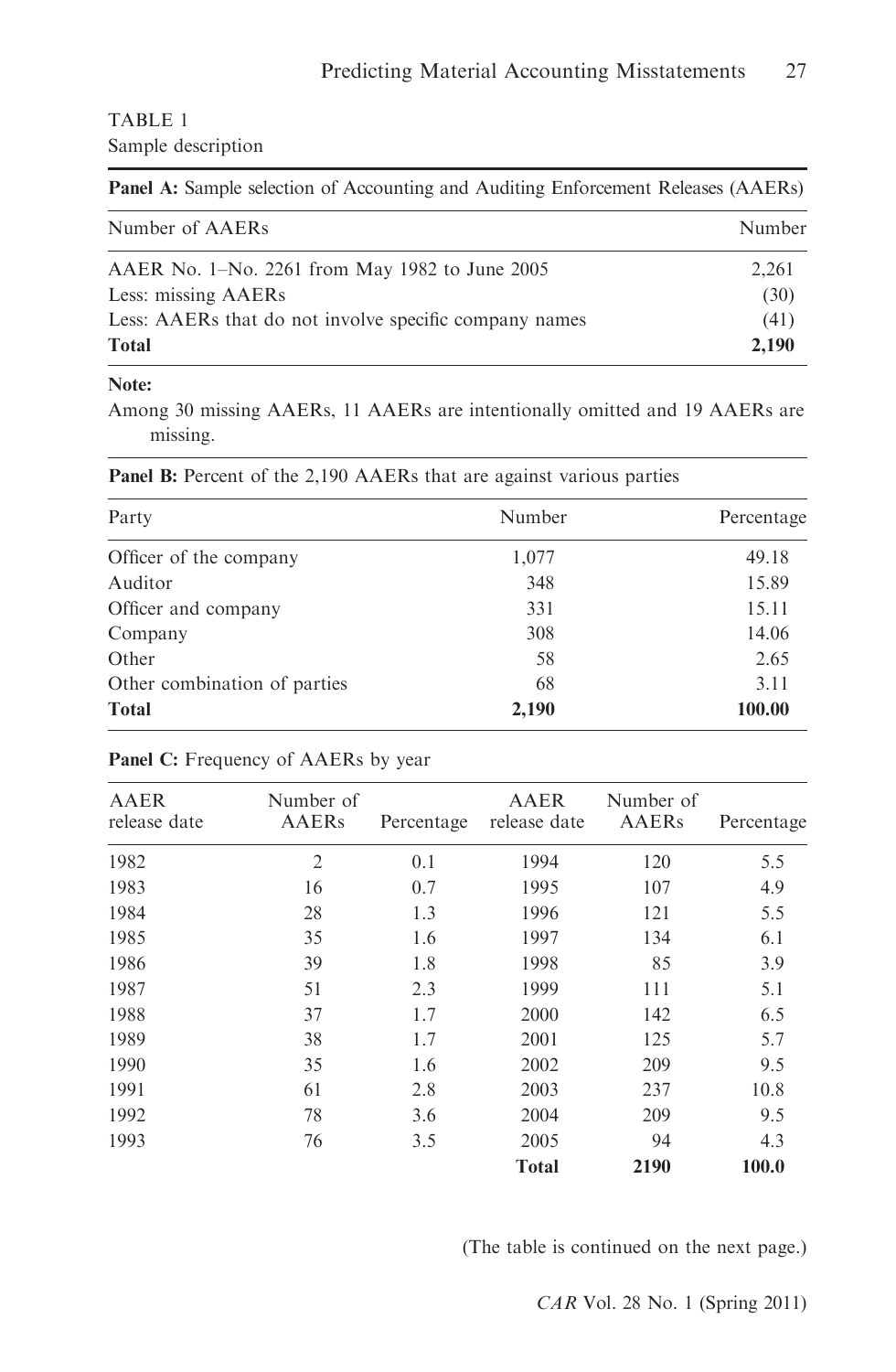| Panel D: Frequency of AAERs by firm |                    |                     |                       |  |
|-------------------------------------|--------------------|---------------------|-----------------------|--|
| Number of AAERs<br>for each firm    | Number<br>of firms | Percent<br>of firms | Total<br><b>AAERs</b> |  |
| 1                                   | 370                | 41.3                | 370                   |  |
| $\overline{2}$                      | 235                | 26.2                | 470                   |  |
| 3                                   | 108                | 12.1                | 324                   |  |
| $\overline{4}$                      | 70                 | 7.8                 | 280                   |  |
| 5                                   | 40                 | 4.5                 | 200                   |  |
| 6                                   | 33                 | 3.7                 | 198                   |  |
| 7                                   | 13                 | 1.5                 | 91                    |  |
| 8                                   | 10                 | 1.1                 | 80                    |  |
| 9                                   | 3                  | 0.3                 | 27                    |  |
| 10                                  | 6                  | 0.7                 | 60                    |  |
| 11                                  | $\overline{2}$     | 0.2                 | 22                    |  |
| 12                                  | $\overline{2}$     | 0.2                 | 24                    |  |
| 13                                  | 1                  | 0.1                 | 13                    |  |
| 15                                  | 1                  | 0.1                 | 15                    |  |
| 20                                  | 1                  | 0.1                 | 20                    |  |
| 24                                  |                    | 0.1                 | 24                    |  |
| <b>Total</b>                        | 896                | 100.0               | 2,218                 |  |

# TABLE 1 (Continued)

#### Note:

There are 28 (2,218 less 2,190) AAERs involving multiple companies.

# Panel E: Number of distinct firms

| Number of distinct firms mentioned in the AAERs                                                                                     | Number |
|-------------------------------------------------------------------------------------------------------------------------------------|--------|
| AAER No. 1–No. 2261 from May 1982 to June 2005                                                                                      | 896    |
| Less: Enforcements that are unrelated to earnings misstatement<br>(e.g., bribes, disclosure, etc.) or firms with misstatements that | 220    |
| cannot be linked to specific reporting periods                                                                                      |        |
| Earnings misstatement firms                                                                                                         | 676    |
| Less: firms without CUSIP                                                                                                           | 132    |
| Firms with at least one quarter of misstated numbers                                                                                | 544    |
| Firms with total assets on COMPUSTAT                                                                                                | 457    |
| Firms with stock price data on COMPUSTAT                                                                                            | 435    |
| Less: firms with quarterly misstatements corrected by the                                                                           | 92     |
| end of the fiscal year                                                                                                              |        |
| Firms with at least one annual misstated number                                                                                     | 451    |
| Firms with total assets on COMPUSTAT                                                                                                | 387    |
| Firms with stock price data on COMPUSTAT                                                                                            | 362    |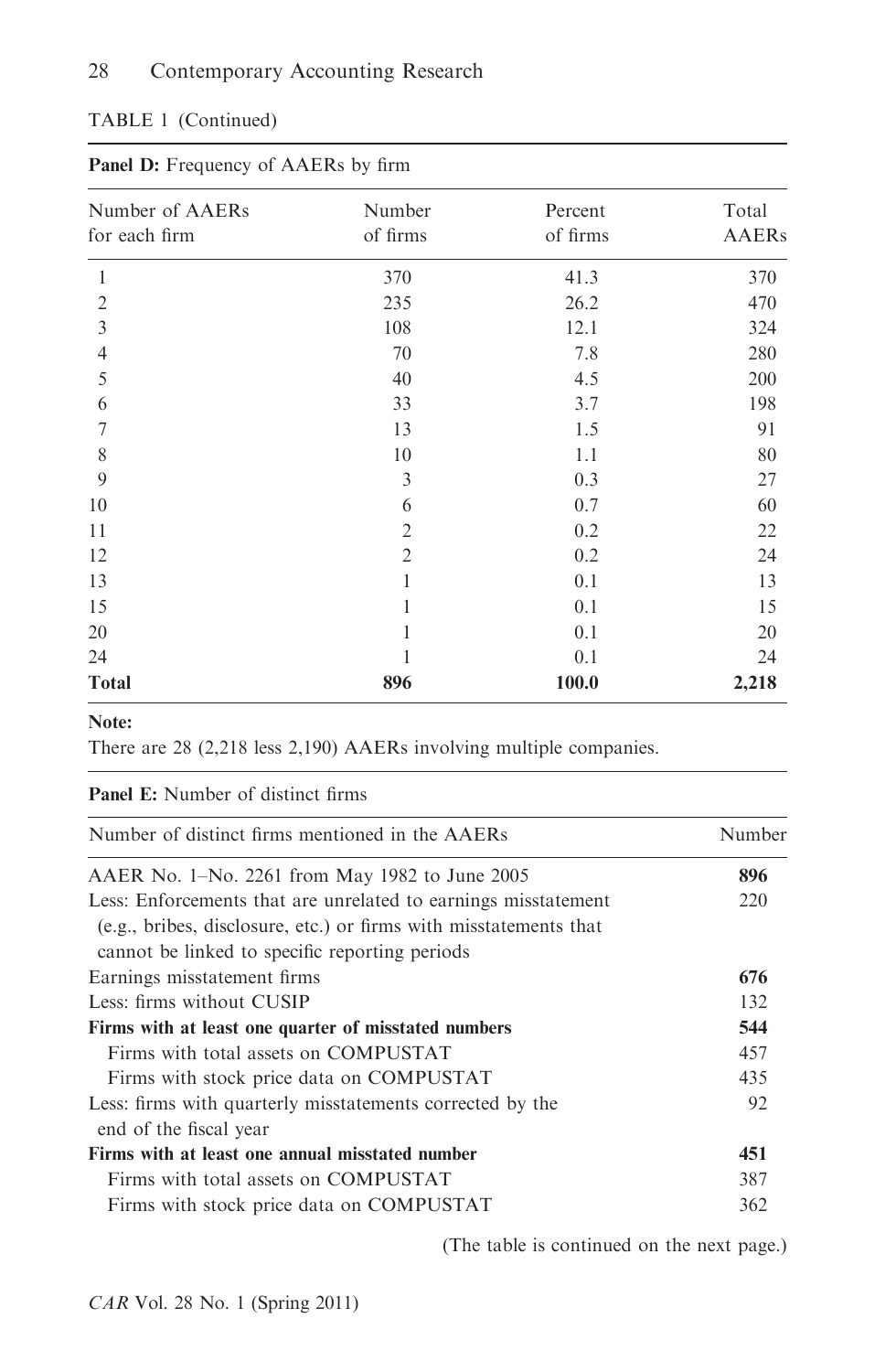| Panel F: Type of misstatements identified by the SEC in the AAERs |                                              |                                                                                                              |                                                                                |                                                                                                          |
|-------------------------------------------------------------------|----------------------------------------------|--------------------------------------------------------------------------------------------------------------|--------------------------------------------------------------------------------|----------------------------------------------------------------------------------------------------------|
| Type of misstatement                                              | Percent of 676<br>misstatement<br>firms<br>€ | firms with at least one<br>quarterly misstatement<br>and stock price data<br>Percent of 435<br>$\odot$       | at least one annual<br>Percent of 451<br>misstatement<br>firms with<br>$\odot$ | one annual misstatement<br>and total assets data<br>firms with at least<br>Percent of 387<br>$\bigoplus$ |
| Misstated revenue                                                 | 54.0                                         | 59.5                                                                                                         | 58.3                                                                           | 60.2                                                                                                     |
| Misstatement of other expense/                                    | 25.1                                         | 25.1                                                                                                         | 24.6                                                                           | 24.8                                                                                                     |
| shareholder equity account                                        |                                              |                                                                                                              |                                                                                |                                                                                                          |
| Capitalized costs as assets                                       | 27.2                                         | 20.5                                                                                                         | 21.7                                                                           | 20.9                                                                                                     |
| Misstated accounts receivable                                     | 19.1                                         | 20.0<br>14.5                                                                                                 | $\overline{21}$                                                                |                                                                                                          |
| Misstated inventory                                               | 13.2                                         |                                                                                                              | 16.2                                                                           | 20.7<br>16.3                                                                                             |
| Misstated cost of goods sold                                      | $\frac{4}{1}$                                | 13.1                                                                                                         | 13.7                                                                           | 14.2                                                                                                     |
| Misstated liabilities                                             | 7.4                                          | $\overline{z}$                                                                                               | 8.4                                                                            | 8.0                                                                                                      |
| Misstated reserve account                                         | 5.9                                          | 4.4                                                                                                          | $\overline{51}$                                                                | 4.4                                                                                                      |
| Misstated allowance for bad debt                                  | 4.3                                          | $\overline{4}$ .                                                                                             | 4.7                                                                            | 4.4                                                                                                      |
| securities<br>Misstated marketable                                | 3.6                                          | 3.4                                                                                                          | 3.8                                                                            | 3.4                                                                                                      |
| Misstated payables                                                |                                              |                                                                                                              |                                                                                |                                                                                                          |
| Note:                                                             |                                              |                                                                                                              |                                                                                |                                                                                                          |
| There are a total of 1                                            |                                              | $272$ misstatements mentioned in column 1, 770 misstatements in column 2, 826 misstatements in column 3, and |                                                                                |                                                                                                          |

TABLE 1 (Continued)

TABLE 1 (Continued)

Predicting Material Accounting Misstatements 29

709 misstatements in column 4, so percentages sum to more than 100 percent.

709 misstatements in column 4, so percentages sum to more than 100 percent.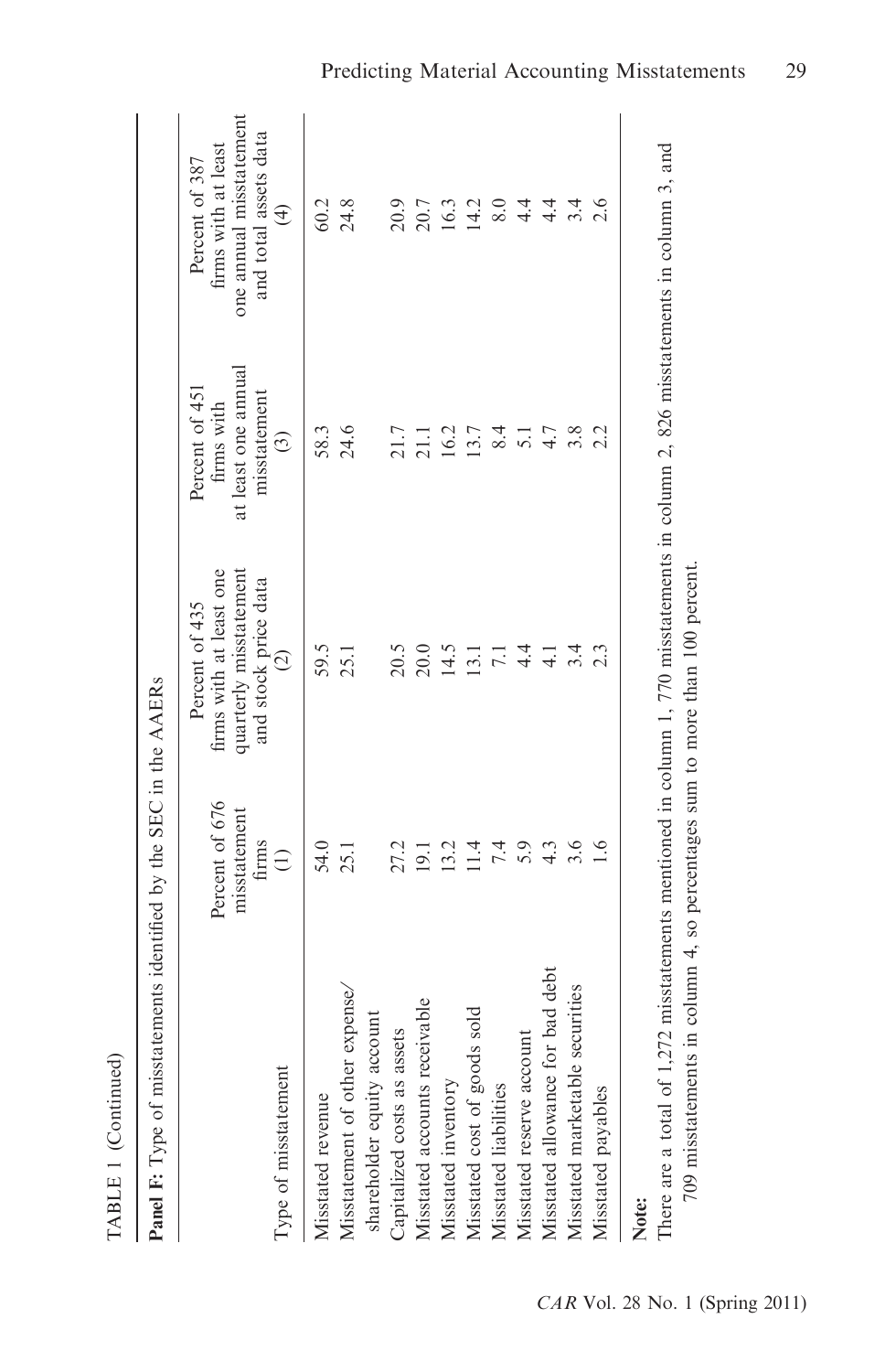finanicial officer (CFO), in 15.1 percent (331) of the cases both an officer and the company were charged by the SEC, in 14.1 percent (308) of cases the party was the firm itself, in a further 15.9 percent (348) of cases the party was an auditor, in 3.1 percent (68) the party was a combination of various parties (e.g., auditor and officer), and in 2.65 percent (58) of cases the party was classified as ''other'', which includes consultants and investment bankers.

Table 1, panel C provides the distribution of the 2,190 AAERs across years based on the AAER release date. Relatively few AAERs were released prior to 1990. However, the number of AAERs increased particularly after 2000, when over one hundred AAERs were released per year. The number of AAERs in 2005 falls to 94 because our sample cutoff date is June 10 2005, so our sample does not include the full year. Table 1, panel D reports that in many cases there are multiple AAERs referring to the same firm. This is because the SEC can take action against multiple officers as well as the firm itself. The number of releases ranges from one per firm (370 firms) to a high of 24 per firm (Enron). From our reading of the AAERs we obtain a list of 896 firms mentioned in the 2,190 releases.

In phase two, we created the Annual and Quarterly files. All releases were reread in order to identify the year and/or quarter-end when the misstatements occurred. Panel E of Table 1 indicates that of the 896 original firms identified, 220 firms involved either wrongdoing unrelated to financial misstatements (such as bribes or disclosure-related issues) or financial misstatements that were not linked to specific reporting periods. This leaves us with 676 firms with alleged financial misstatements. We lose a further 132 firms because we are unable to obtain a valid CUSIP (Committee on Uniform Security Identification Procedures) identifier.<sup>6</sup> For each firm that is in the Detail file but excluded from both the Annual or Quarterly files, we create indicator variables in the Detail file to categorize why it was excluded. Panel E of Table 1 indicates that, for 544 firms, the misstatement involved one or more quarters. We provide the number of firms with assets and share price data because firms can have a CUSIP but no data. In 92 firms the misstatement involved only quarterly financial statements and was corrected by the end of the year. Therefore the Annual file contains misstatements of annual data for 451 firms. Among these 451 firms, 387 firms have total assets listed on COMPUSTAT during the misstatement period.

For each annual/quarterly period that was misstated, an additional field was added to the Annual/Quarterly file. If an understatement of earnings

<sup>6.</sup> Further investigation revealed that, among these 132 firms, 33 were traded on nonmajor exchanges or over the counter but had no CUSIP, 12 were initial public offering firms that never went public, 12 were sanctioned when registering securities under  $12(g)$ , and 13 were subsidiaries of parent firms already included in the sample or private companies that helped a public company commit the misstatement. The rest of the firms are brokerage firms, have unregistered securities traded, or simply do not have sufficient detail to identify a CUSIP.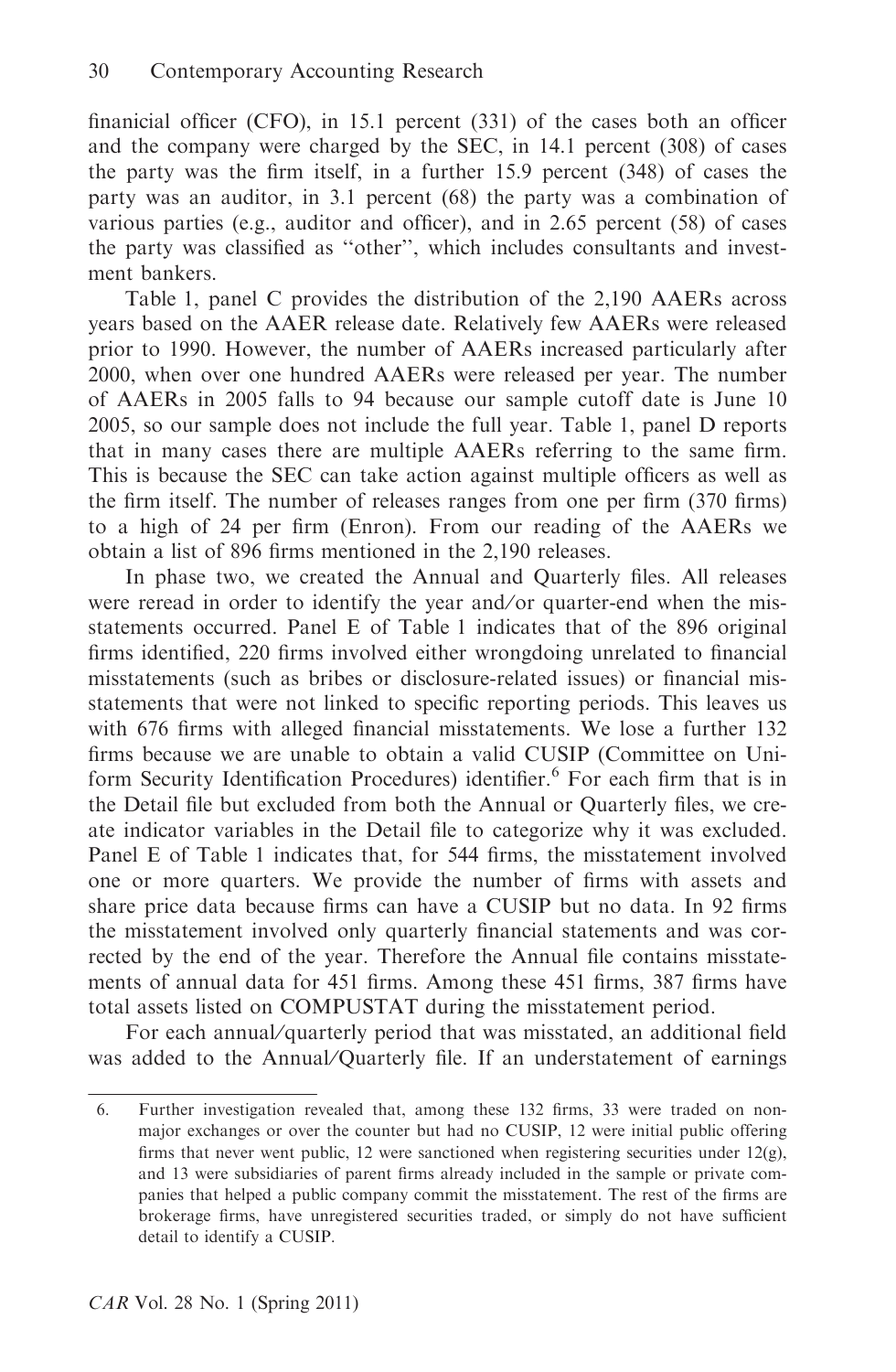or revenues occurred during the quarter or year of the violation, we code the understatement variable 1. Because most AAERs involve the overstatement of earnings or revenues, this flag is helpful in conducting earnings management and other discretionary accruals tests. In our empirical analyses in Tables 4–9, we delete firm-year observations that understated earnings. We also exclude banks and insurance companies because many accruals-related variables are not available for these firms. The Annual file contains 837 firm-year observations with CUSIPs, and the Quarterly file contains 3,612 firm-quarter observations with CUSIPs.

Phase three involves reading the AAERs a final time in order to obtain additional details on the misstatements. For each firm, we summarize the reason(s) for the enforcement action(s) in one or two sentences in the *expla*nation column of the Detail file. We then create eleven indicator variables to code the balance sheet and income statement accounts that the AAER identified as being affected by the misstatements. Table 1, panel F reports the frequency of misstatement accounts for various samples based on available data. The patterns are quite similar across the four samples. For example, column 2 indicates that 770 accounts were affected across the 435 misstating firms that have stock price data. Most misstatements relate to revenue recognition, which occurs in 59.5 percent of firms. Types of revenue misstatements include the following: front-loading sales from future quarters (e.g., Coca Cola, Computer Associates), creating fictitious sales (e.g., ZZZZ Best), incorrect recognition of barter arrangements (e.g., Qwest), and shipping goods without customer authorization (e.g., Florafax International). Revenue misstatements also frequently involve a misstatement of the allowance for doubtful debts. Other accounts frequently affected by misstatements include cost of goods sold and inventory (13.1 percent and 14.5 percent, respectively). Other types of misstatements include capitalizing expenses or creating fictitious assets (e.g., WorldCom). This occurs in about 20 percent of the firms. The AAERs do not provide consistent information on the magnitude of the misstatements. Therefore, there is insufficient detail to provide a consistent analysis of the magnitude of the misstatements.

# 4. Empirical results

In this section, we first discuss the characteristics of misstatement firms. We then develop our logistic model and associated F-score.

# Characteristics of misstating firms

Table 2, panel A presents information on size for misstating firms. To calculate size deciles, we rank firms based on their market capitalization of equity in each fiscal year. We then determine the decile rankings of misstating firms in their first misstatement year. The results in bold identify the size deciles that are overrepresented in the misstatement-firm population. The results indicate that 14.7 percent of firms that misstate their earnings are from the top size decile (decile 10). There are several explanations for why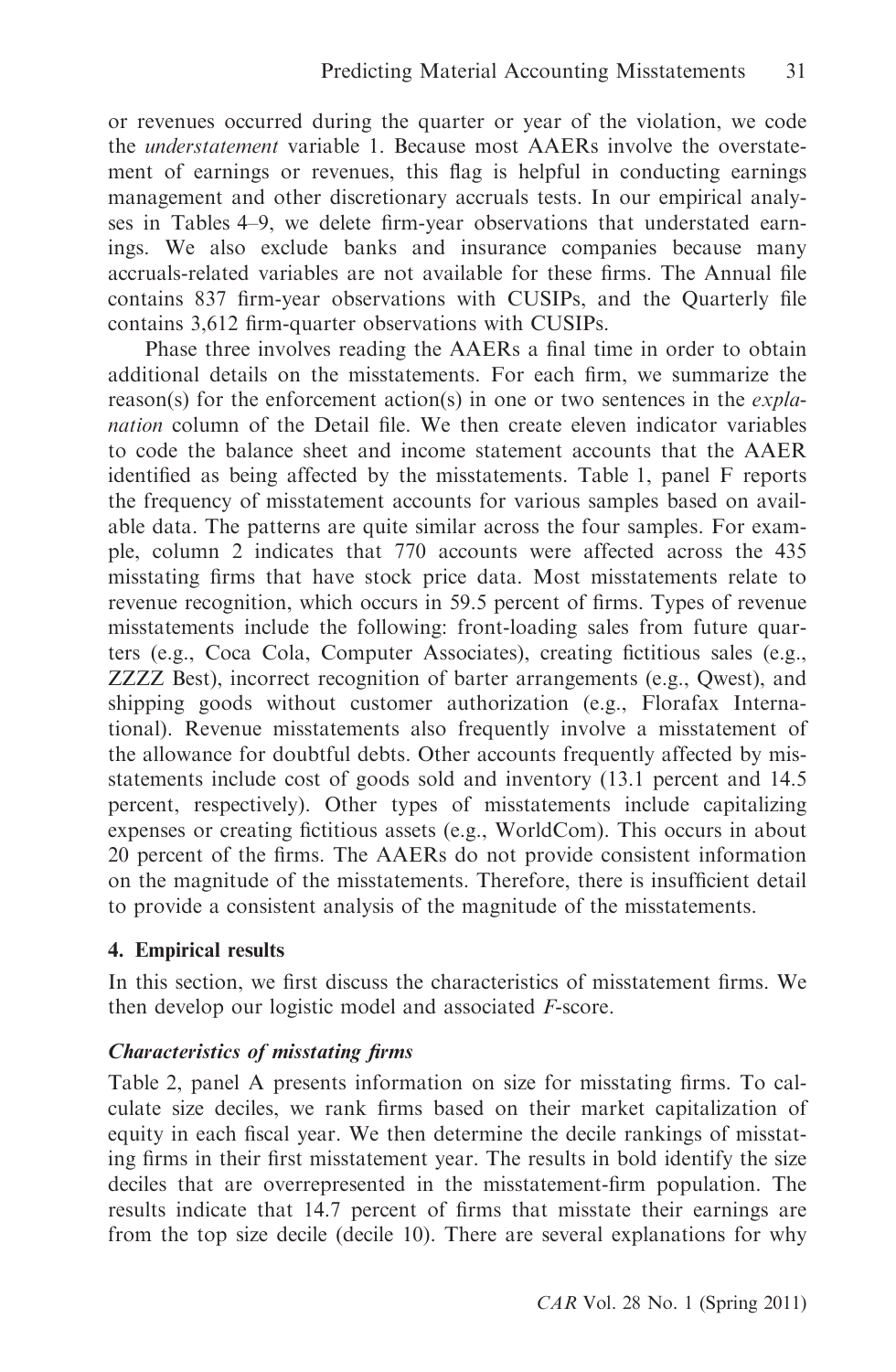# 32 Contemporary Accounting Research

## TABLE 2

Frequency of misstating firms by size, industry, and calendar year (both annual and quarterly misstatements)

Panel A: Frequency of the misstating firms by firm size (market capitalization) deciles

| Decile rank of market<br>value of COMPUSTAT<br>population | Frequency | Percentage |
|-----------------------------------------------------------|-----------|------------|
|                                                           | 22        | 5.1        |
| $\overline{2}$                                            | 36        | 8.3        |
| 3                                                         | 37        | 8.5        |
| $\overline{4}$                                            | 44        | 10.1       |
| 5                                                         | 38        | 8.7        |
| 6                                                         | 53        | 12.2       |
|                                                           | 48        | 11.0       |
| 8                                                         | 55        | 12.6       |
| 9                                                         | 38        | 8.7        |
| 10                                                        | 64        | 14.7       |
| Total                                                     | 435       | 100.0      |

## Panel B: Frequency of the misstating firms by industry

| Industry                      | Misstating<br>firms (percent) | <b>COMPUSTAT</b><br>population<br>(percent) |
|-------------------------------|-------------------------------|---------------------------------------------|
| Agriculture                   | 0.2                           | 0.4                                         |
| Mining & Construction         | 2.7                           | 3.0                                         |
| Food & Tobacco                | 2.5                           | 2.1                                         |
| Textile and Apparel           | 2.5                           | 1.7                                         |
| Lumber, Furniture, & Printing | 2.2                           | 3.1                                         |
| Chemicals                     | 2.2                           | 2.0                                         |
| Refining & Extractive         | 1.0                           | 4.7                                         |
| Durable Manufacturers         | 19.4                          | 18.9                                        |
| <b>Computers</b>              | 20.4                          | 11.1                                        |
| Transportation                | 4.7                           | 5.8                                         |
| Utilities                     | 1.6                           | 3.2                                         |
| Retail                        | 12.9                          | 9.9                                         |
| <b>Services</b>               | 12.7                          | 10.4                                        |
| Banks & Insurance             | 12.0                          | 20.8                                        |
| Pharmaceuticals               | 3.1                           | 3.2                                         |
| Total                         | 100.0                         | 100.0                                       |
|                               |                               |                                             |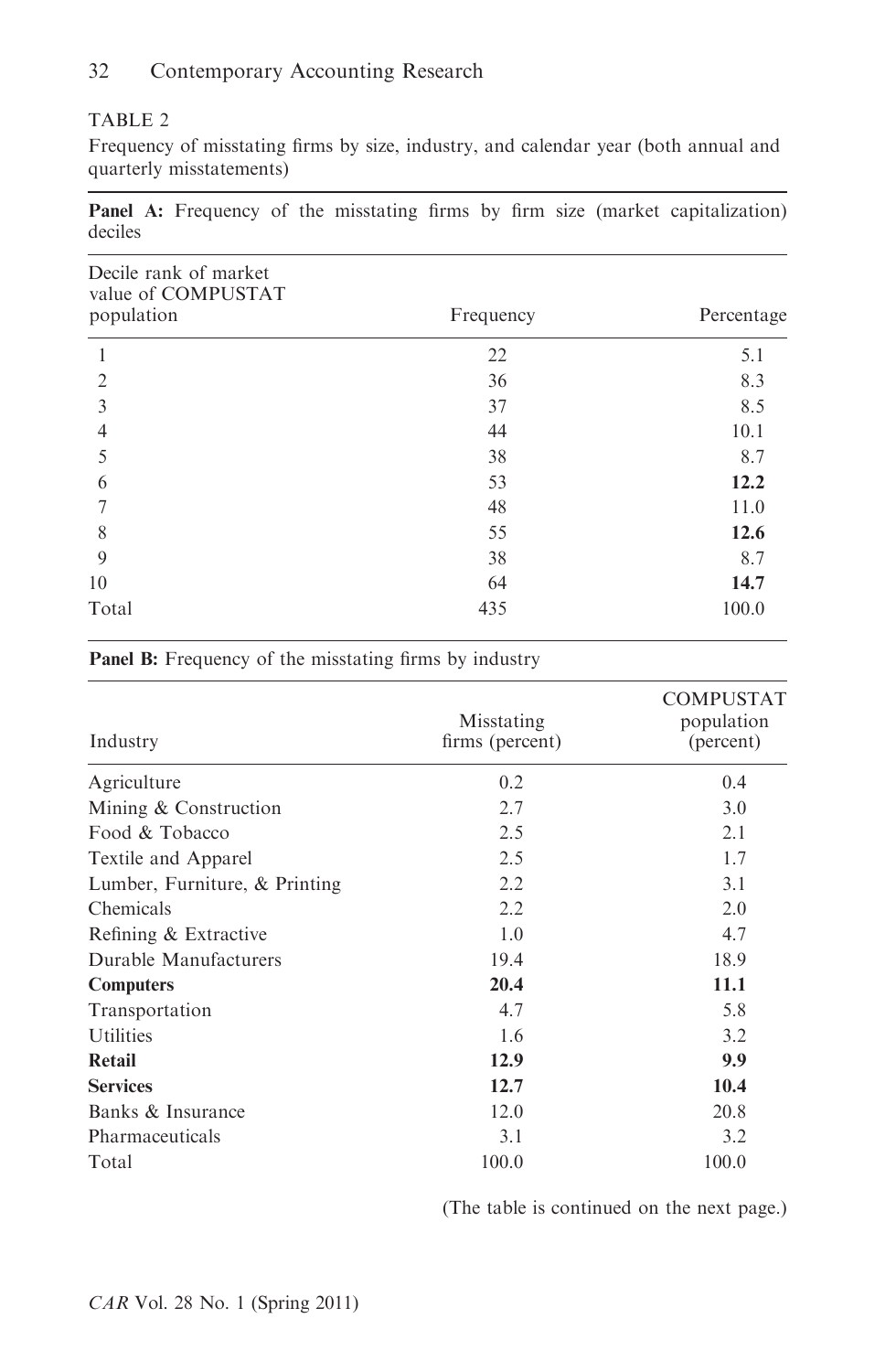## TABLE 2 (Continued)

### Notes:

There are 435 misstating firms in the annual and quarterly files that have data to calculate market value and 490 misstating firms that have SIC codes. Industries are based on the following SIC codes: Agriculture: 0100–0999; Mining & Construction: 1000–1299, 1400–1999; Food & Tobacco: 2000–2141; Textiles and Apparel: 2200–2399; Lumber, Furniture, & Printing: 2400–2796; Chemicals: 2800–2824, 2840–2899; Refining & Extractive: 1300–1399, 2900–2999; Durable Manufacturers: 3000–3569, 3580–3669, 3680–3999; Computers: 3570–3579, 3670–3679, 7370–7379; Transportation: 4000–4899; Utilities: 4900–4999; Retail: 5000–5999; Services: 7000–7369, 7380–9999; Banks & Insurance: 6000–6999; Pharmaceuticals: 2830–2836, 3829–3851.

| Year | Firm-years     | Percentage | Year  | Firm-years | Percentage |
|------|----------------|------------|-------|------------|------------|
| 1971 | 1              | 0.12       | 1987  | 24         | 2.87       |
| 1972 | 1              | 0.12       | 1988  | 27         | 3.23       |
| 1973 | 1              | 0.12       | 1989  | 42         | 5.02       |
| 1974 | $\overline{2}$ | 0.24       | 1990  | 33         | 3.94       |
| 1975 | $\overline{2}$ | 0.24       | 1991  | 44         | 5.26       |
| 1976 | 1              | 0.12       | 1992  | 47         | 5.62       |
| 1977 | 1              | 0.12       | 1993  | 41         | 4.90       |
| 1978 | 4              | 0.48       | 1994  | 35         | 4.18       |
| 1979 | 9              | 1.08       | 1995  | 37         | 4.42       |
| 1980 | 17             | 2.03       | 1996  | 40         | 4.78       |
| 1981 | 23             | 2.75       | 1997  | 43         | 5.14       |
| 1982 | 31             | 3.70       | 1998  | 53         | 6.33       |
| 1983 | 25             | 2.99       | 1999  | 66         | 7.89       |
| 1984 | 25             | 2.99       | 2000  | 60         | 7.17       |
| 1985 | 17             | 2.03       | 2001  | 38         | 4.54       |
| 1986 | 29             | 3.46       | 2002  | 15         | 1.79       |
|      |                |            | 2003  | 3          | 0.36       |
|      |                |            | Total | 837        | 100.00     |

| <b>Panel C:</b> Distribution of misstated firm-years |
|------------------------------------------------------|
|------------------------------------------------------|

#### Note:

This table is calculated based on the sample of 451 misstating firms (as shown in Table 1, panel E) with at least one misstated annual financial statement.

larger firms appear to be relatively more likely to misstate their earnings. First, large firms have greater investor recognition and are under more scrutiny by the press and analysts; therefore, when an account appears suspicious there is likely to be more commentary that alerts the SEC to a potential problem (analyst and press reports are potential triggers for an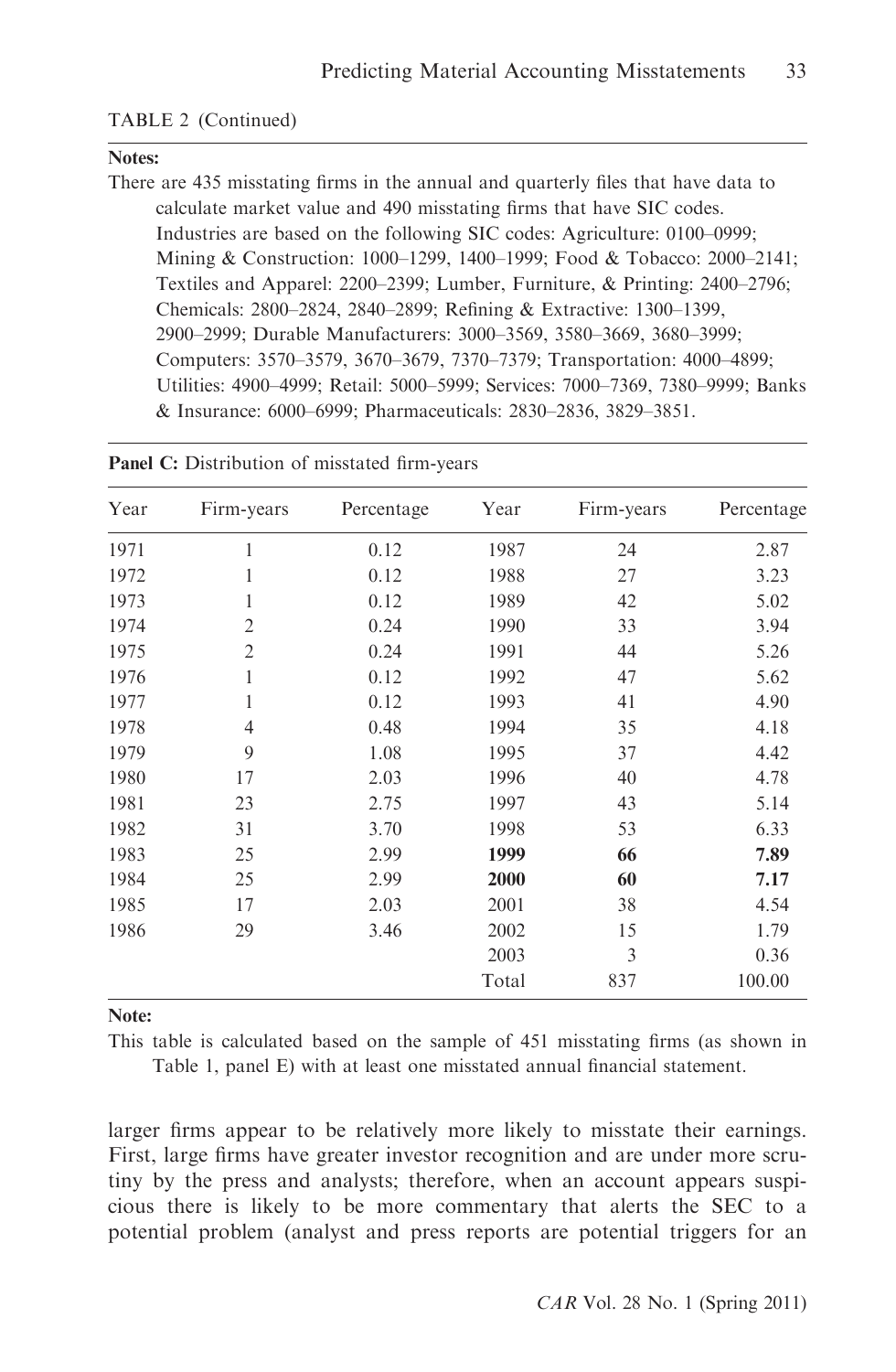SEC investigation). Second, the SEC is likely to review large firms on a more regular basis than other firms, so misstatements are more likely to be identified. Note also that only 5.1 percent of misstating firms are in decile 1. Recall that 132 firms are excluded from our analysis because we could not obtain their firm identifiers. These are likely to be smaller firms.

Panel B of Table 2 reports the industry distribution of both misstatement firm-years and all available firm-years on COMPUSTAT. The SIC-based industry classification scheme is based on Frankel, Johnson, and Nelson's 2002. The bolded results highlight industries that are significantly overrepresented for misstating firms. Over 20 percent of misstating firms are in the computer industry, whereas only 11.1 percent of firms in the general population are in this industry. The computer industry includes software and hardware manufacturers. This industry is relatively new and has exhibited substantial growth. It is also characterized by substantial investment in intangible assets. Misstating firms frequently overstate their sales to meet optimistic business expectations (e.g., Computer Associates), ship goods without authorization (e.g., Information Management Technologies Corp.), or create fictitious sales (e.g., Clarent Corporation and AremisSoft Corporation). Retail is also overrepresented among misstating firms (12.9 percent versus 9.9 percent). Examples of retail firms in our sample include Crazy Eddie, Kmart, and Rite Aid. Services are also overrepresented (12.7 percent versus 10.4 percent). Examples of service firms include Tyco International, ZZZZ Best, Healthsouth Corporation, Future Healthcare Inc., and Rent-Way, Inc. These firms typically capitalized expenses as assets and misstated sales. Note also that the SEC could systematically review more firms from growth industries and so identify a relatively greater proportion of manipulators in those industries.

Panel C of Table 2 provides the distribution of misstatements over calendar time. AAERs are not timely and are often released several years after the manipulation takes place. Our sample covers misstatements in fiscal years beginning in 1971 and ending in 2003. The years 1999 and 2000 have by far the most misstatements (7.89 percent and 7.17 percent, respectively). This may be because growth in technology stocks slowed around this time, providing incentives for managers to misstate earnings in order to mask declining performance.

# Variables analyzed

In this section we discuss the motivation and the selection of the financial statement variables that we hypothesize to be associated with misstatements. Each variable is briefly discussed, with more detailed definitions provided in Table 3. The variables we analyze focus on accrual quality, financial performance, nonfinancial performance, off-balance-sheet variables, and stock market performance.

# Accrual quality

Starting with Healy 1985, a large body of literature hypothesizes that earnings are primarily misstated via the accrual component of earnings. We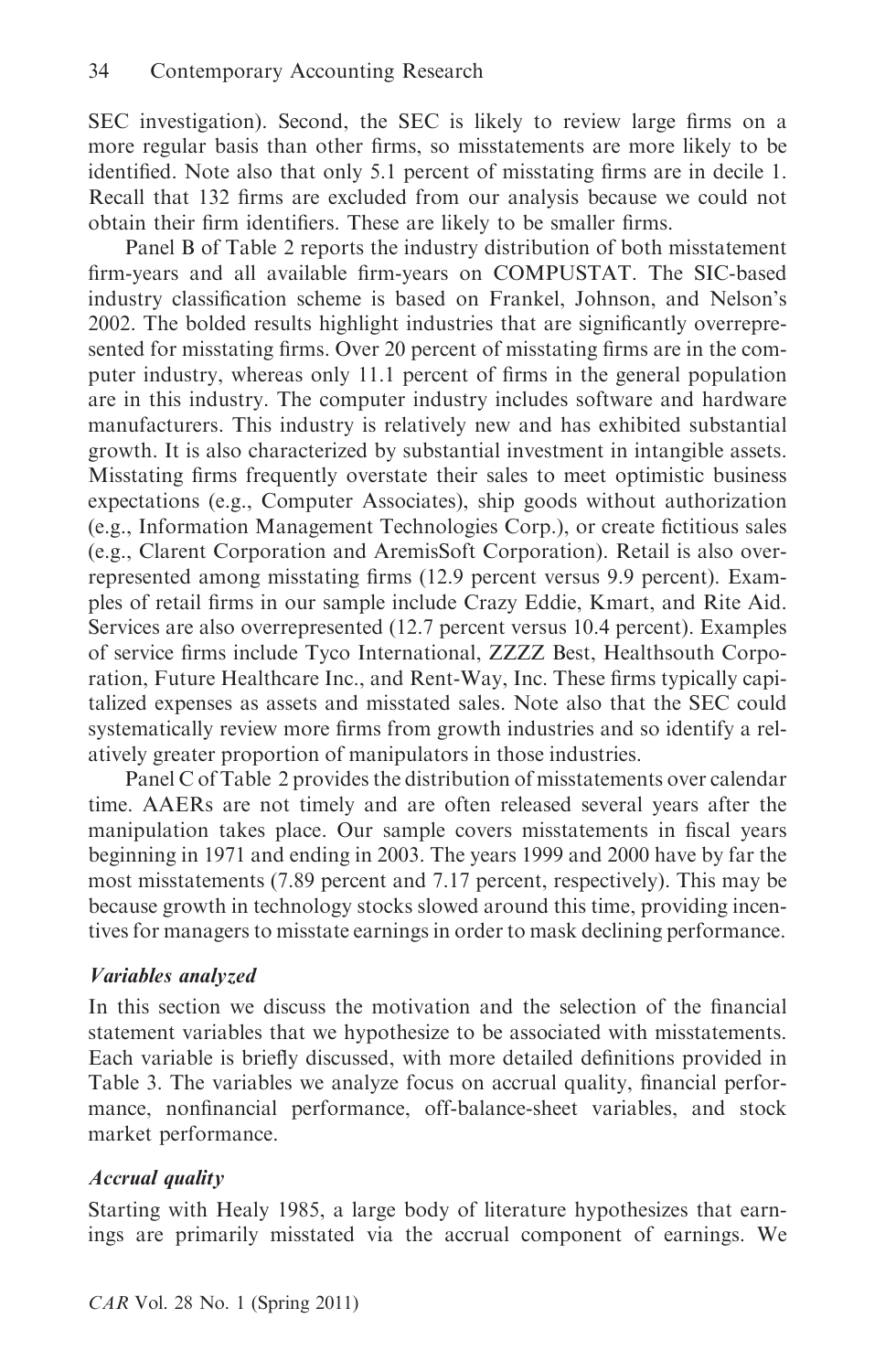| Variable                    | Abbreviation                                    | Pred sign | Calculation                                                                                                                                                                                                                                                                                                                                                                                                                                                                                                                                                                                                                                                                             |
|-----------------------------|-------------------------------------------------|-----------|-----------------------------------------------------------------------------------------------------------------------------------------------------------------------------------------------------------------------------------------------------------------------------------------------------------------------------------------------------------------------------------------------------------------------------------------------------------------------------------------------------------------------------------------------------------------------------------------------------------------------------------------------------------------------------------------|
| <b>Misstatement</b><br>flag | misstate                                        | N/A       | Indicator variable equal to 1 for<br>misstatement firm-years and 0<br>otherwise                                                                                                                                                                                                                                                                                                                                                                                                                                                                                                                                                                                                         |
| WC<br><i>accruals</i>       | Accruals quality related variables<br>$WC\_acc$ | $^{+}$    | [ $\Delta$ Current Assets (DATA 4) –<br>$\Delta$ Cash and Short-term Investments<br>(DATA 1) - [ΔCurrent Liabilities<br>$(DATA 5) - \Delta Debt$ in Current<br>Liabilities (DATA 34) - $\Delta$ Taxes<br>Payable (DATA 71)] /Average<br>total assets                                                                                                                                                                                                                                                                                                                                                                                                                                    |
| RSST<br>accruals            | rsst acc                                        | $^{+}$    | $(\Delta WC + \Delta NCO + \Delta FIN)/Average$<br>total assets, where $WC = [Current]$<br>Assets (DATA 4) – Cash and<br>Short-term Investments (DATA 1)]<br>-[Current Liabilities (DATA 5)-<br>Debt in Current Liabilities (DATA<br>34)]; $NCO =$ [Total Assets<br>(DATA 6)-Current Assets (DATA<br>4) – Investments and Advances<br>(DATA 32)] - [Total Liabilities<br>(DATA 181) - Current Liabilities<br>(DATA 5)-Long-term Debt (DATA<br>9)]; $FIN = [Short-term Investments]$<br>$(DATA 193) + Long-term Invest$<br>ments (DATA 32)]-[Long-term<br>$Debt(DATA9) + Debtin Current$<br>Liabilities (DATA 34) + Preferred<br>Stock (DATA 130)]; following<br>Richardson et al. 2005. |
| Change in<br>receivables    | $ch\_rec$                                       | $^{+}$    | <b>AAccounts Receivable (DATA</b><br>2)/Average total assets                                                                                                                                                                                                                                                                                                                                                                                                                                                                                                                                                                                                                            |
| Change in<br>inventory      | ch inv                                          | $^{+}$    | ΔInventory (DATA 3)/Average<br>total assets                                                                                                                                                                                                                                                                                                                                                                                                                                                                                                                                                                                                                                             |
| % Soft<br>assets            | soft_assets                                     |           | (Total Assets (DATA 6) - PP&E<br>(DATA 8) – Cash and Cash<br>Equivalent (DATA 1))/<br>Total Assets (DATA 6)                                                                                                                                                                                                                                                                                                                                                                                                                                                                                                                                                                             |

## TABLE 3 Variable definitions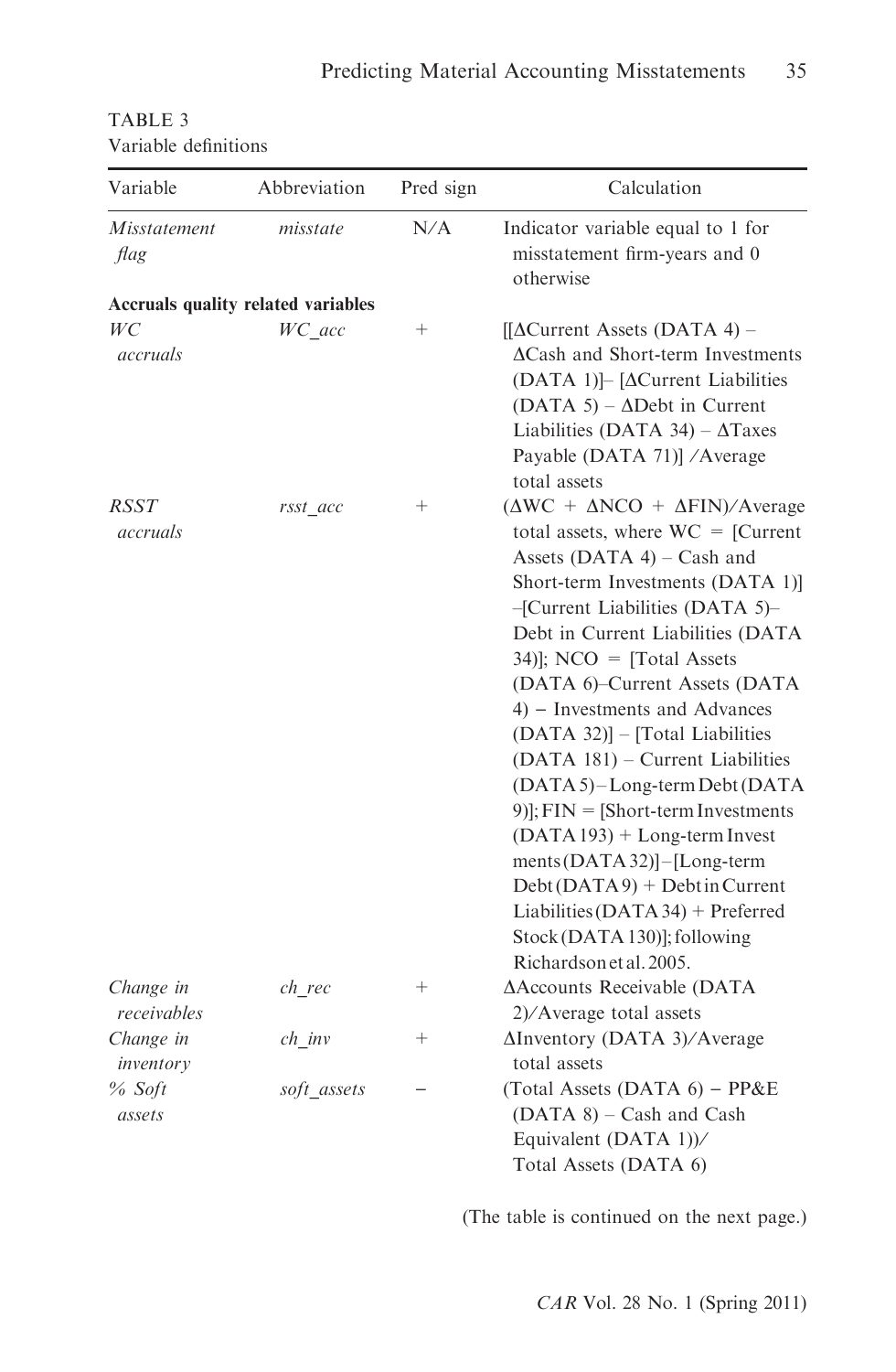| Variable                                              | Abbreviation | Pred sign | Calculation                                                                                                                                                                                                                                                                                                                                                                                                                                                                                                         |
|-------------------------------------------------------|--------------|-----------|---------------------------------------------------------------------------------------------------------------------------------------------------------------------------------------------------------------------------------------------------------------------------------------------------------------------------------------------------------------------------------------------------------------------------------------------------------------------------------------------------------------------|
| Modified<br>Jones model<br>discretionary<br>accruals  | da           | $^{+}$    | The modified Jones model discretionary<br>accrual is estimated cross-sectionally<br>each year using all firm-year observations<br>in the same two-digit SIC code:<br>$WC \text{Accruals} = \alpha + \beta \frac{1}{B}$<br>assets) + $\gamma$ ( $\triangle$ Sales- $\triangle$ Rec)/Beginning<br>assets + $\rho \Delta PPE/Beginning$ assets + $\varepsilon$ .<br>The residuals are used as the modified<br>Jones model discretionary accruals.                                                                      |
| Performance-<br>matched<br>discretionary<br>accruals  | dadif        | $^{+}$    | The difference between the modified<br>Jones discretionary accruals for firm i in<br>year t and the modified Jones discre<br>tionary accruals for the matched firm in<br>year t, following Kothari et al. 2005;<br>each firm-year observation is matched<br>with another firm from the same two-<br>digit SIC code and year with the closest<br>return on assets.                                                                                                                                                   |
| Mean-adjusted<br>absolute value<br>of DD<br>residuals | resid        | $^{+}$    | The following regression is estimated<br>for each two-digit SIC industry: $\triangle W C$<br>$= b_0 + b_1 * CFO_{t-1} + b_2 * CFO_t +$<br>$b_3$ <sup>*</sup> CFO <sub>t+1</sub> + $\varepsilon$ . The mean absolute<br>value of the residual is calculated for<br>each industry and is then subtracted<br>from the absolute value of each firm's<br>observed residual.                                                                                                                                              |
| Studentized<br>DD<br>residuals                        | sresid       | $^{+}$    | The scaled residuals are calculated as<br>$\frac{\hat{e}_i}{\hat{\sigma}\sqrt{1-h_{ii}}}$ where $h_{ii}$ is the <i>ii</i> element of<br>the hat matrix, $X(X^T X)^{-1} X^T$ and<br>$\hat{\sigma} = \sqrt{\frac{1}{n-m} \sum_{j=1}^{m} \epsilon^2} j$ where m is the<br>number of parameters in the model<br>and n is the number of observations.<br>SAS can output the scaled residuals<br>using the following code: proc reg<br>$data = dataset; model Y = X;$<br>output data = temp student =<br>studentresidual. |

|  | TABLE 3 (Continued) |
|--|---------------------|
|--|---------------------|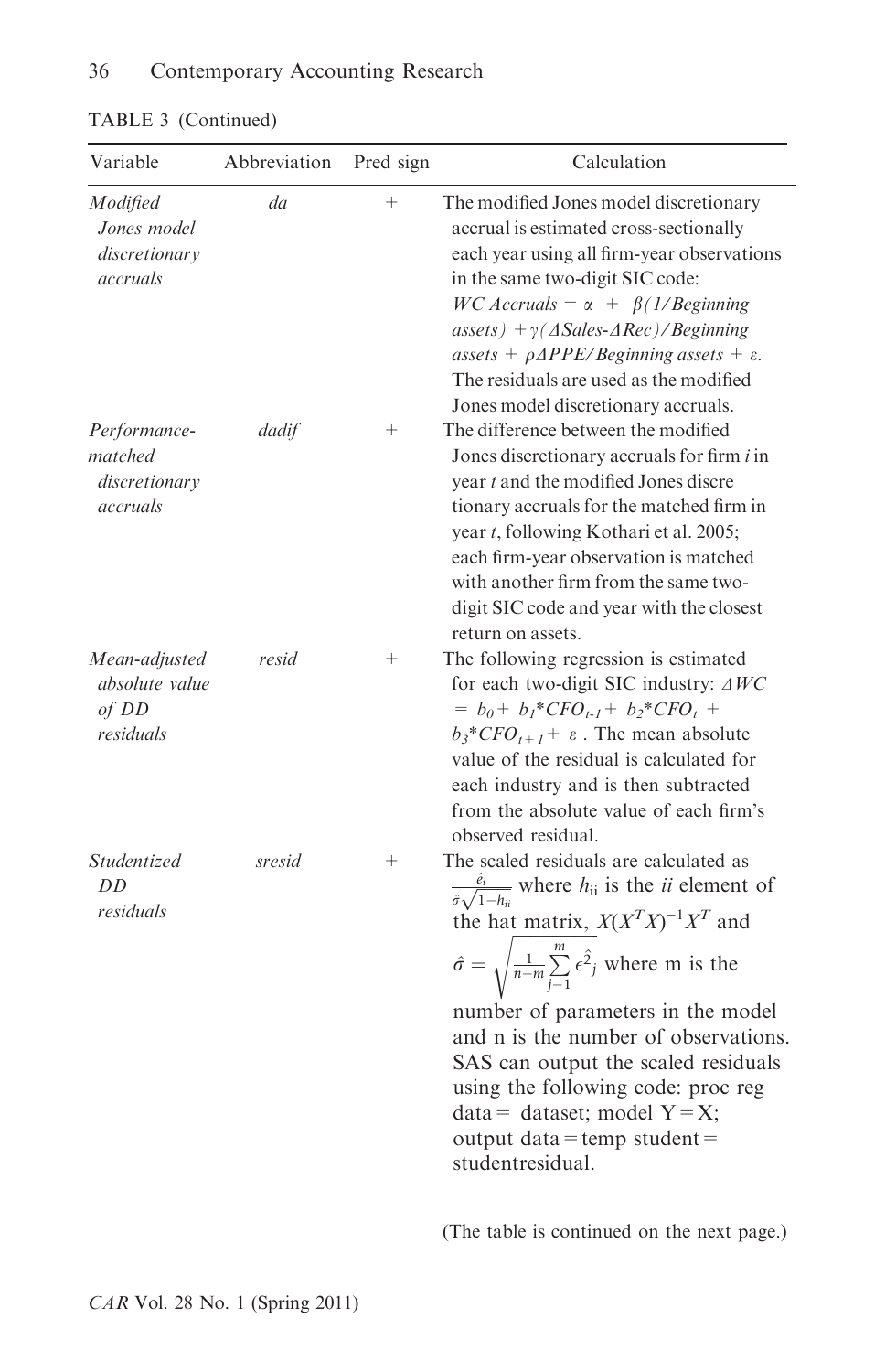| Variable                                        | Abbreviation | Pred sign | Calculation                                                                                                                                                                                                                                    |
|-------------------------------------------------|--------------|-----------|------------------------------------------------------------------------------------------------------------------------------------------------------------------------------------------------------------------------------------------------|
| <b>Performance variables</b>                    |              |           |                                                                                                                                                                                                                                                |
| Change in<br>cash sales                         | $ch\_cs$     |           | Percentage change in cash sales<br>[Sales (DATA 12) - $\Delta$ Accounts<br>Receivable (DATA 2)]                                                                                                                                                |
| Change in cash<br>margin                        | ch cm        |           | Percentage change in cash margin,<br>where cash margin is measured as<br>$1 - [(Cost of Good Sold (DATA 41)$<br>$ \Delta$ Inventory (DATA 3) +<br>ΔAccounts Payable (DATA70))/<br>(Sales(DATA 12) – $\Delta$ Accounts<br>Receivable (DATA 2))] |
| Change in<br>return on assets                   | ch_roa       | $^{+}$    | [Earnings <sub>t</sub> (DATA 18)/Average<br>total assets <sub>t</sub> ] – [Earnings <sub>t = 1</sub> /<br>Average total assets <sub>t - 1</sub> ]                                                                                              |
| Change in free<br>cash flows                    | $ch\_fcf$    |           | $\Delta$ [Earnings (DATA 18) – RSST<br>Accruals] /Average total assets                                                                                                                                                                         |
| Deferred tax<br>expense                         | tax          | $^{+}$    | Deferred tax expense for year $t$<br>(DATA 50) $\prime$ total assets for year t<br>$-1$ (DATA 6)                                                                                                                                               |
| Nonfinancial variables                          |              |           |                                                                                                                                                                                                                                                |
| Abnormal<br>change in<br>employees              | ch_emp       |           | Percentage change in the number of<br>employees (DATA 29) - percentage<br>change in assets (DATA 6)                                                                                                                                            |
| Abnormal<br>change in<br>order backlog          | ch_backlog   |           | Percentage change in order backlog<br>(DATA 98) – percentage change in<br>sales (DATA 12)                                                                                                                                                      |
| <b>Off-balance-sheet variables</b>              |              |           |                                                                                                                                                                                                                                                |
| Existence of<br>operating<br>leases             | leasedum     | $^+$      | An indicator variable coded 1 if<br>future operating lease obligations<br>are greater than zero                                                                                                                                                |
| Change in<br>operating lease<br>activity        | oplease      | $^{+}$    | The change in the present value of<br>future noncancelable operating<br>lease obligations (DATA 96, 164,<br>165, 166 and 167) deflated by aver-<br>age total assets following Ge 2007                                                          |
| Expected<br>return on<br>pension plan<br>assets | pension      | $^{+}$    | Expected return on pension plan<br>assets (DATA 336)                                                                                                                                                                                           |

| TABLE 3 (Continued) |  |
|---------------------|--|
|---------------------|--|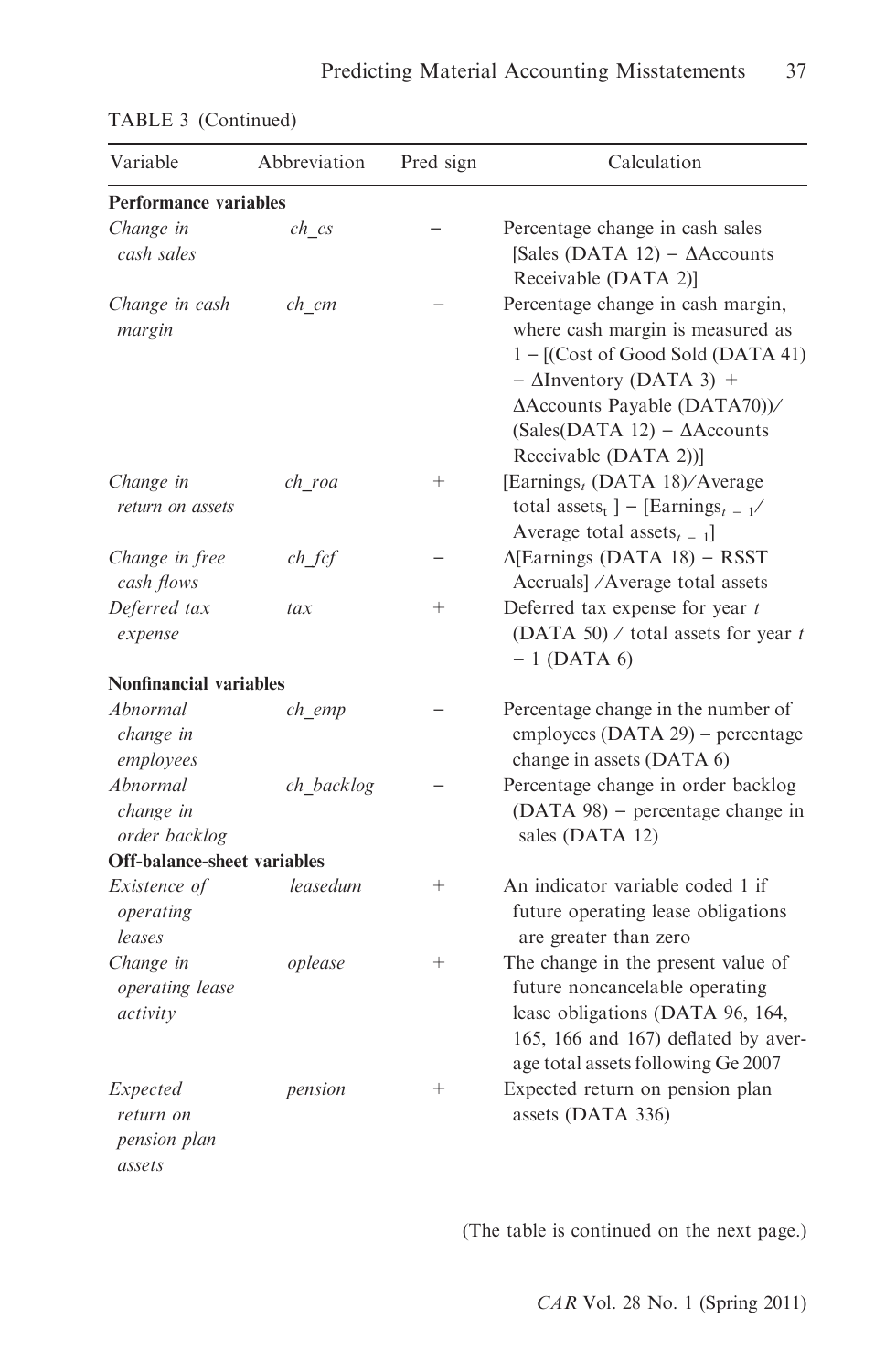| Variable                                                  | Abbreviation | Pred sign | Calculation                                                                                                                                                    |
|-----------------------------------------------------------|--------------|-----------|----------------------------------------------------------------------------------------------------------------------------------------------------------------|
| Change in<br>expected return<br>on pension plan<br>assets | ch_pension   | $+$       | ΔExpected return on pension plan<br>assets [DATA 336 at $t$ ] – (DATA<br>336 at $t-1$ ]                                                                        |
| <b>Market-related incentives</b>                          |              |           |                                                                                                                                                                |
| <b>Exante</b><br>financing need                           | exfin        | $+$       | An indicator variable coded 1 if<br>$[$ (CFO – past three year average<br>capital expenditures)/Current<br>Assets $\vert \lt -0.5$                             |
| Actual<br>issuance                                        | issue        | $^+$      | An indicator variable coded 1 if the<br>firm issued securities during year $t$<br>(i.e., an indicator variable coded 1 if<br>DATA $108 > 0$ or DATA111 $> 0$ ) |
| CFF                                                       | $c$ ff       | $^{+}$    | Level of finance raised (DATA<br>313/Average total assets)                                                                                                     |
| Leverage                                                  | leverage     | $^{+}$    | Long-term Debt (DATA 9)/ Total<br>Assets (DATA 6)                                                                                                              |
| Market-<br>adjusted<br>stock return                       | $ret_t$      | $^+$      | Annual buy-and-hold return<br>inclusive of delisting returns<br>minus the annual buy-and-hold<br>value-weighted market return                                  |
| Lagged<br>market-<br>adjusted<br>stock return             | $ret_{t-1}$  | $^+$      | Previous year's annual buy-and-hold<br>return inclusive of delisting returns<br>minus the annual buy-and-hold<br>value-weighted market return                  |
| Book-to-market                                            | hm           |           | Equity (DATA 60)/ Market Value<br>(DATA $25 \times$ DATA 199)                                                                                                  |
| Earnings-<br>to-price                                     | ep           |           | Earnings (DATA 18)/ Market<br>Value (DATA $25 \times$ DATA 199)                                                                                                |

#### Note:

Predicted sign shows the expected direction of the relations between various firm-year characteristics and misstatements.

therefore investigate whether misstatement years are associated with unusually high accruals. The first measure, termed  $WC$  accruals, focuses on working capital accruals and is described in Allen, Larson, and Sloan 2009. Prior research typically includes depreciation expense as part of working capital accruals. We exclude depreciation because, as discussed by Barton and Simko 2002, managing earnings through depreciation is more transparent because firms are required to disclose the effects of changes in depreciation policies (Beneish 1998). Our next measure, which we term RSST accruals, is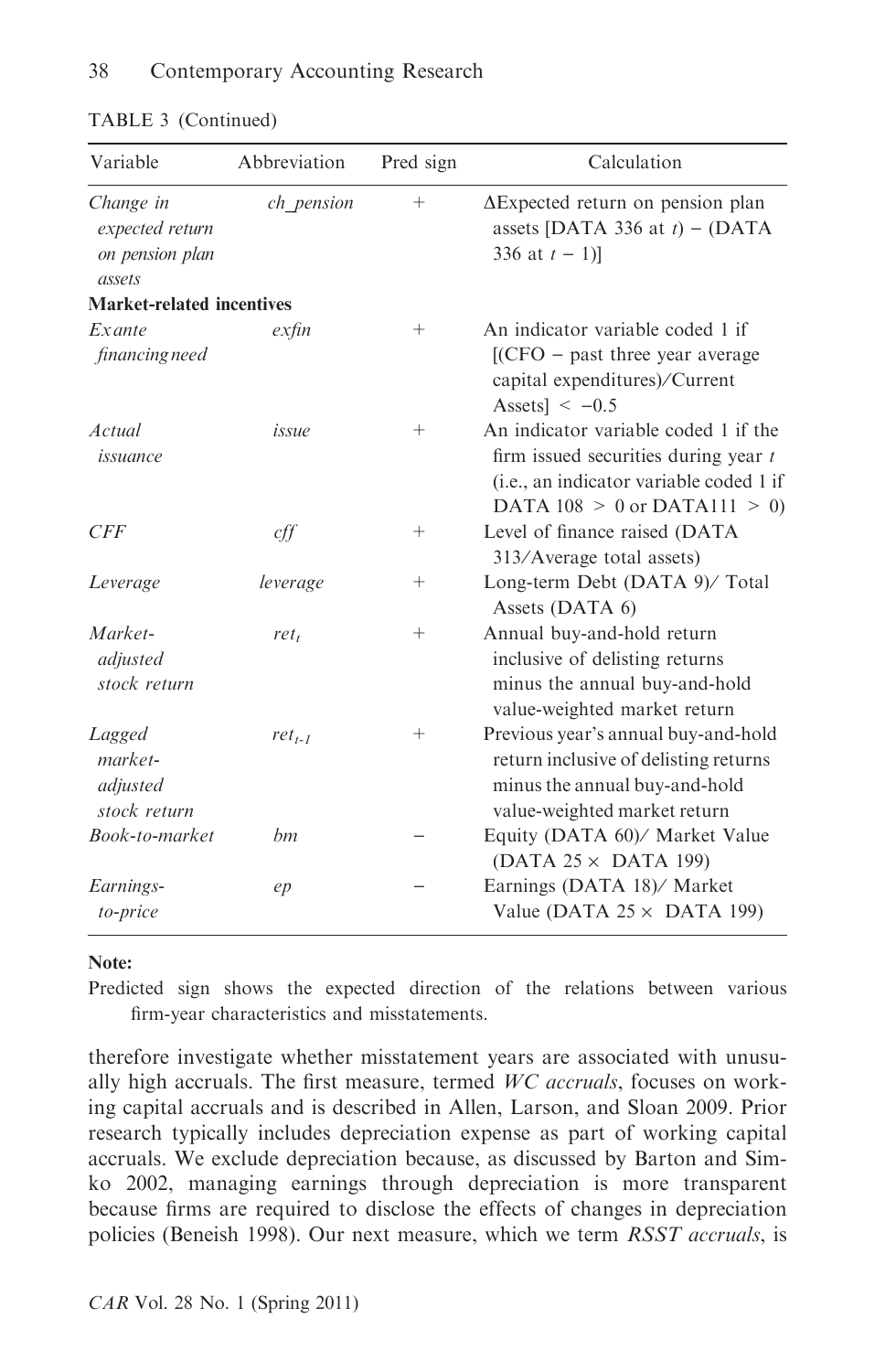from Richardson, Sloan, Soliman, and Tuna 2005. This measure extends the definition of WC accruals to include changes in long-term operating assets and long-term operating liabilities. This measure is equal to the change in noncash net operating assets. We also examine two accrual components. The first is change in receivables. Misstatement of this account improves sales growth, a metric closely followed by investors. The second is change in inventory. Misstatement of this account improves gross margin, another metric closely followed by investors.

We also examine % soft assets. This is defined as the percentage of assets on the balance sheet that are neither cash nor PP&E. Barton and Simko (2002) provide evidence consistent with firms with greater net operating assets having more accounting flexibility to report positive earnings surprises. In their Table 5 they decompose net operating assets into working capital assets, long-term assets, and other assets. Their results suggest that the level of working capital has a much stronger effect (the coefficient is 9 to 28 times larger) on the odds of reporting a predetermined earnings surprise than on the level of PP&E. We therefore assume that, when firms have more soft assets on their balance sheet, there is more discretion for management to change assumptions to meet short-term earnings goals.<sup>7</sup>

We examine several ''discretionary accrual'' models commonly used in the accounting literature. Our comprehensive sample of misstatements provides a unique opportunity to investigate whether these models enhance the ability to detect earnings misstatements. First, we employ the cross-sectional version of the modified Jones model of discretionary accruals (see Dechow et al. 1995 for the modified Jones model and DeFond and Jiambalvo 1994 for the cross-sectional version). We also investigate the effect of adjusting discretionary accruals for financial performance as suggested in Kothari et al. 2005. We term this performance-matched discretionary accruals. Finally, we employ two variations of the accrual quality measure described in Dechow and Dichev 2002. The Dechow and Dichev measure is based on the residuals obtained from industry-level regressions of working capital accruals on past, present, and future operating cash flows. Our first variation on this measure takes the absolute value of each residual and subtracts the average absolute value of the residuals for each industry. We term this the mean-adjusted absolute value of DD residuals. Our second variation scales each residual by its standard error from the industry-level regression. This measure leaves the sign of the residual intact and provides information on how many standard deviations the residual is above or below the regression line. We term this variable the studentized DD residuals. We predict a positive association between all accrual variables and misstatement years.

<sup>7.</sup> PP&E is subject to discretion in the sense that managers can overcapitalize costs and delay write-offs. Changes in the level of PP&E that reflect such adjustments and choices will be reflected in the RSST accrual measure.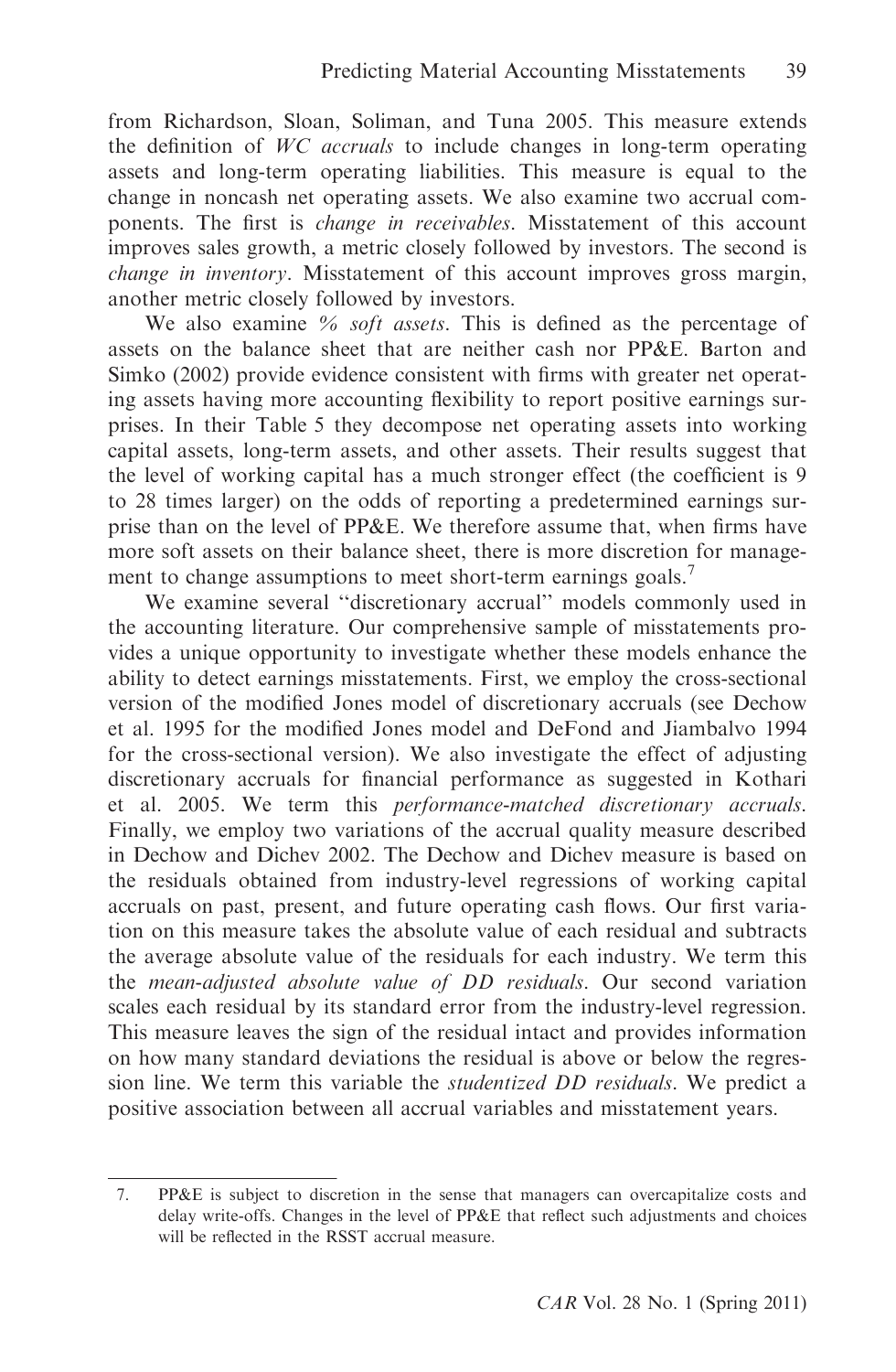# **Performance**

Our next set of variables gauges the firm's financial performance on various dimensions and examines whether managers misstate their financial statements to mask deteriorating performance (Dechow et al. 1996; Beneish 1997, 1999b). The first variable we analyze is *change in cash sales*. This measure excludes accruals-based sales, such as credit sales, and we use it to evaluate whether sales that are not subject to accruals management are declining. We also analyze *change in cash margin*. Cash margin is equal to cash sales less cash cost of goods sold. This performance measure abstracts from receivable and inventory misstatements. We anticipate that, when cash margins decline, managers are more likely to make up for the decline by boosting accruals. Change in return on assets is also analyzed because managers appear to prefer to show positive growth in earnings (Graham, Harvey, and Rajgopal 2005). Therefore, during misstatement periods managers could be attempting to provide positive increases in earnings. Change in free cash flows is a more fundamental measure than earnings because it abstracts from accruals. We predict that managers are more likely to misstate when there is a decrease in free cash flows. We also investigate whether deferred tax expense increases during misstatement periods. Larger accounting income relative to taxable income is reflected in the deferred tax expense and could indicate more misstatement of book income (Phillips, Pincus, and Ohloft-Rego 2003).

# Nonfinancial measures

Economics teaches us that a firm trades off the marginal cost of labor against the marginal cost of capital to maximize profits. Investments in both labor and capital should lead to increases in future sales and profitability. However, unlike capital expenditures, most expenditures on labor must be expensed as incurred (the primary exception being direct labor that is capitalized in inventory). We therefore conjecture that managers attempting to mask deteriorating financial performance will reduce employee headcount in order to boost the bottom line. Moreover, if managers are overstating assets, then the difference between the change in the number of employees (which is not likely overstated) and the change in assets (which is overstated) might be a useful measure of the underlying economic reality. Brazel et al. (2009) make a similar argument for the use of nonfinancial measures for detecting misstatements. In their discussion of Del Global Technologies they state, ''it is improbable that the company would double in profitability while laying off employees, and it is even less probable that employee layoffs would correspond with a significant increase in revenue''. We measure abnormal change in employees as the percentage change in the number of employees less the percentage change in total assets. We predict a negative association between abnormal change in employees and misstatements.

Greater order backlog is indicative of higher future sales and earnings (Rajgopal, Shevlin, and Venkatachalam 2003). When a firm exhibits a decline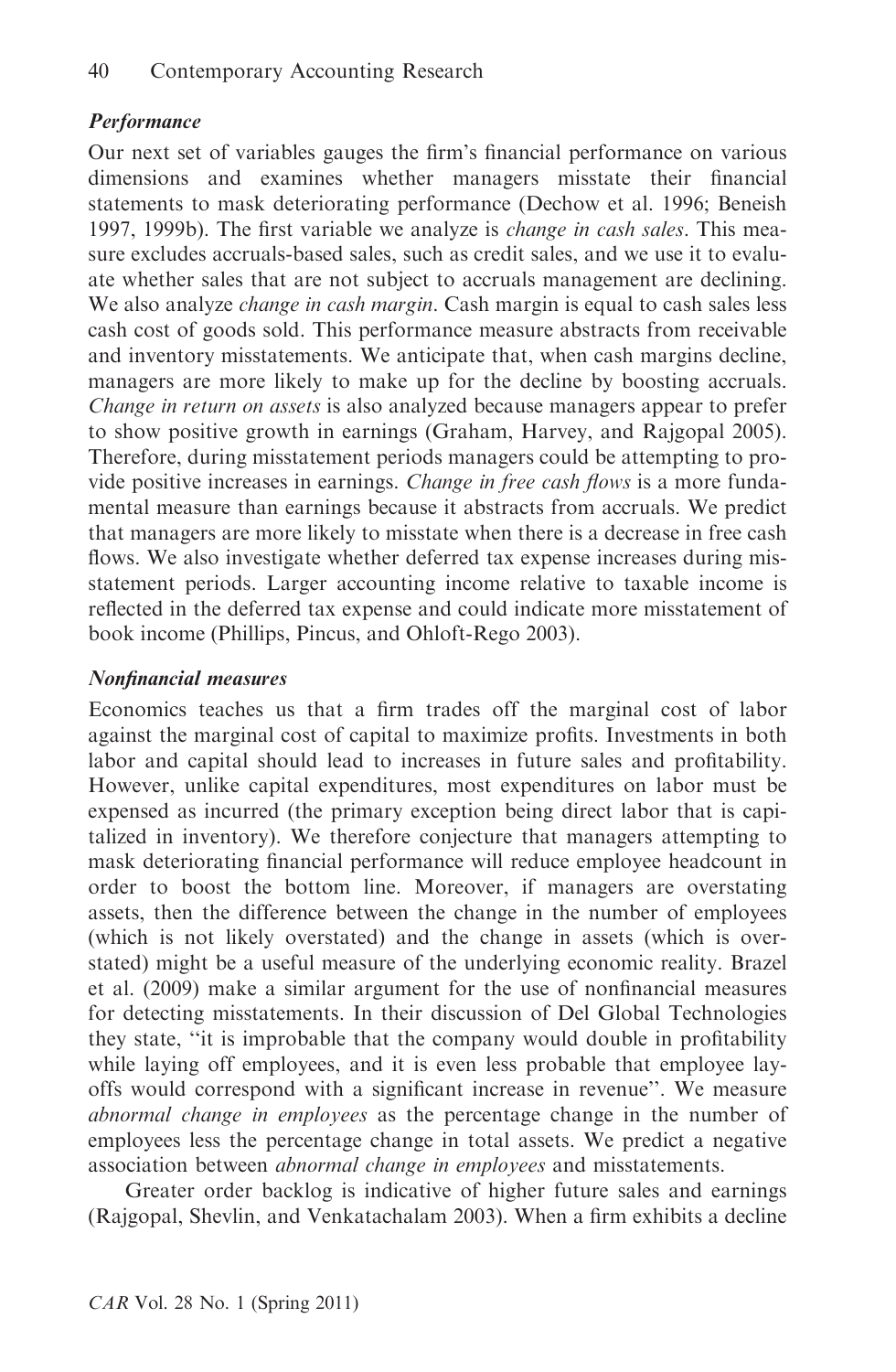in order backlog, this suggests a slowing demand and lower future sales. We measure abnormal change in order backlog as the percentage change in order backlog less percentage change in sales. We predict a negative association between abnormal change in order backlog and misstatements.

## Off-balance-sheet activities

The most prevalent source of off-balance-sheet financing is operating leases. The accounting for operating leases allows firms to record lower expenses early on in the life of the lease (because the interest charge implicit in capital lease accounting is higher earlier in the life of the lease). Therefore, the use of operating leases (existence of operating leases) and unusual increases in operating lease activity *(change in operating lease activity)* could be indicative of managers who are focused on financial statement window-dressing. We predict that *change in operating lease activity* is positively associated with misstatements. Change in operating lease activity is measured as the change in the present value of future noncancelable operating lease obligations following Ge 2007.

Another off-balance-sheet activity is the accounting for pension obligations and related plan assets for defined benefit plans. Firms have considerable flexibility on the assumptions that determine pension expense. The expected return on plan assets is an assumption that is relatively easy for managers to adjust. Management can increase the expected return on plan assets and so reduce future reported pension expense. Comprix and Mueller (2006) provide evidence that such income-increasing adjustments are not filtered out of CEO compensation. Therefore, similar to leases, such adjustments could be indicative of managers who are focused on financial statement window-dressing. For the subset of firms that have defined benefit plans, we obtain the expected return on pension plan assets and calculate the change in expected return on pension plan assets. We predict that, in misstatement years, firms will assume larger expected returns on their plan assets.

#### Market-related incentives

One incentive for misstating earnings is to maintain a high stock price. We investigate whether managers who misstate their financial statements are particularly concerned with a high stock price. We examine two motivations:

First, if the firm needs to raise cash to finance its ongoing operations and growth plans, then a high stock price will reduce the cost of raising new equity. We use four empirical constructs to capture a firm's need to raise additional capital. First, we use an indicator variable identifying whether the firm has issued new debt or equity during the misstatement period (actual issuance). Second, we identify the net amount of new financing raised, deflated by total assets (CFF). Third, we construct a measure of ex ante financing need. Some firms may have wished to raise new capital but did not because they were unable to secure favorable terms; our ex ante measure of financing need provides a measure of the incentive to raise new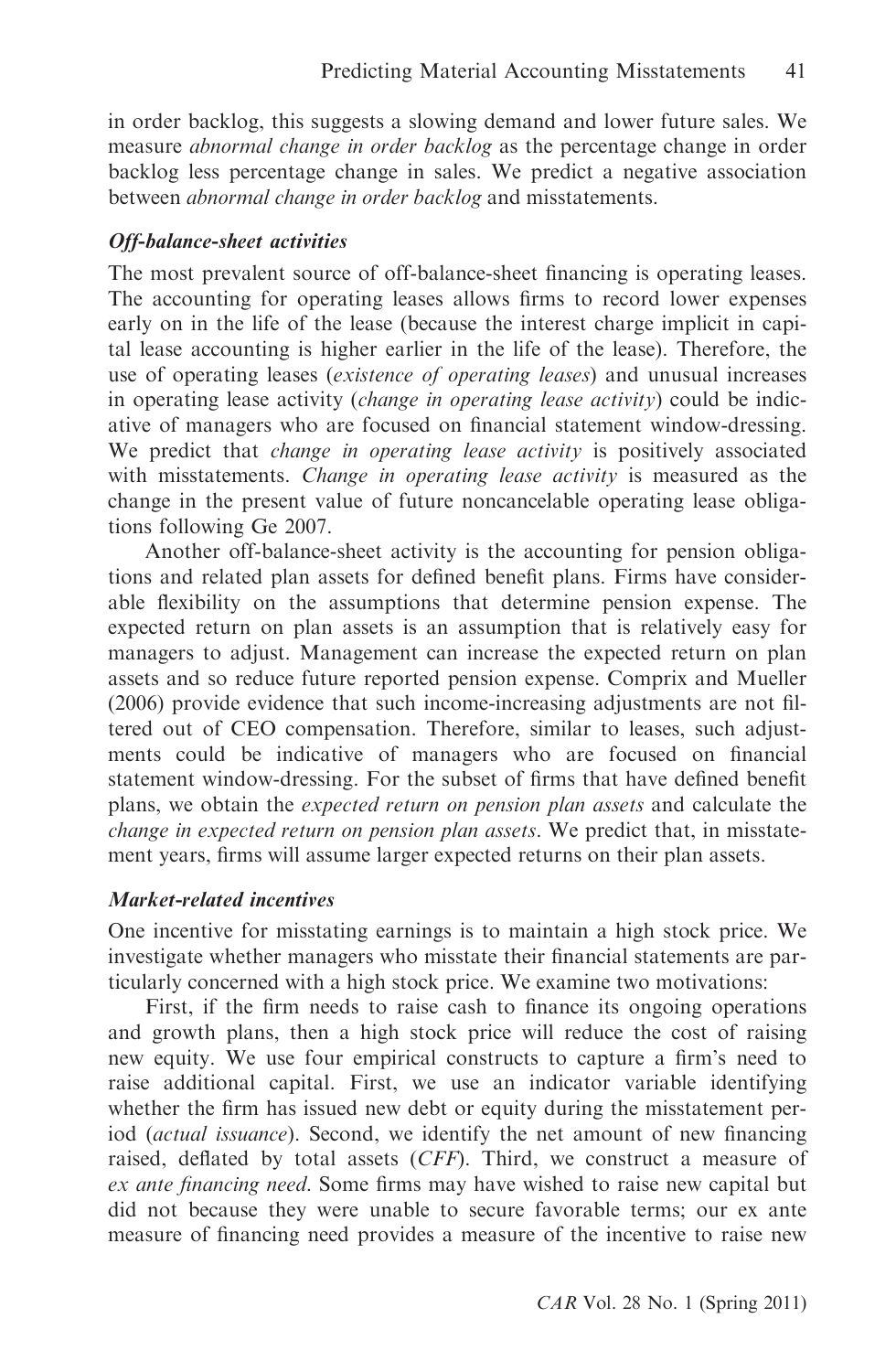capital. Following Dechow et al. 1996, we report an indicator variable that equals one if the firm is estimated to have negative free cash flows over the next two years that exceed its current asset balance. Fourth, we expect that managers of firms with higher leverage will have incentives to boost financial performance both to satisfy financial covenants in existing debt contracts and to raise new debt on more favorable terms (leverage).

A second motivation for why managers may be particularly dependent on a high stock price is that a significant portion of management compensation is typically tied to stock price performance. This can cause managers to become overly concerned with maintaining or increasing their firm's stock price because it affects their wealth. Such managers can become focused on managing expectations rather than managing the business. We expect that managers whose firms have had large run-ups in their stock prices and have high prices relative to fundamentals are more prone to expectations management. Managers of such firms are predicted to be more likely to misstate earnings to hide diminishing performance. We identify firms with optimistic expectations built into their stock prices using market-adjusted stock return, earnings-to-price, and book-to-market.

# Time-series analysis of misstating firms

In this subsection we analyze misstating firms and compare years that are identified as misstated by the SEC to all nonmisstatement years. We calculate means at the firm level for misstatement years versus all nonmisstatement years and conduct tests of pairwise differences in means. Therefore, each firm is directly compared to itself during manipulation years versus other years. This approach reduces the number of observations used to calculate t-statistics and could lower the power of our tests, but its advantage is that it accurately weights the observations used to calculate means. In the next subsection we follow the same approach and compare misstatement years to years prior to the misstatement. This analysis provides insights into the predictive nature of the variables analyzed, because hindsight does not affect the calculations. One issue of concern for the power of our tests is the proportion of firms that end up restating their financial statements and filing an amended 10-K (versus taking a write-down and/or reporting the restated numbers for prior years in future 10-Ks). According to discussions with Standard & Poor's, COMPUSTAT will backfill misstated numbers when a company files an amended 10-K. In order to determine whether filing amended 10-Ks is common among manipulation firms, we randomly select nine companies that provide detailed information on misstated numbers in 2000 and 2001. We find that only one of the nine firms' financial data on COMPUSTAT has been backfilled with restated numbers. In addition, many of the misstatements are discovered and revealed more than a year after they occur, and so firms are less likely to file amended financial statements. Thus backfilling, although a concern for the power of our tests, does not appear to be highly prevalent in the sample.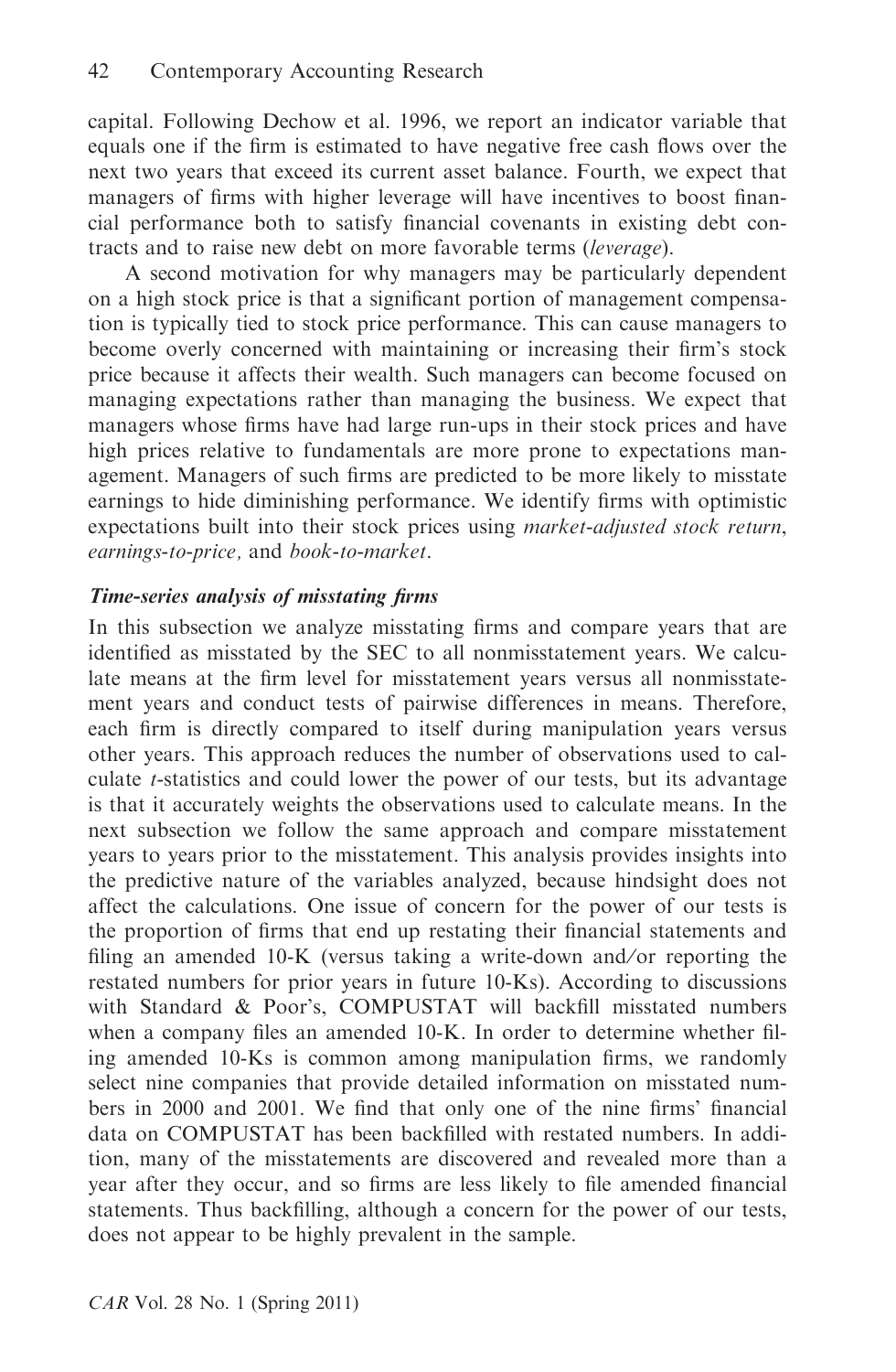## Comparisons using all available years

Table 4 provides results for our comparisons of misstating years versus other nonmisstating years. In Tables 4–6, we shade cells that are significant and have the correct sign. We predict and find that accruals are larger in misstatement years. The results indicate that WC accruals has a slightly larger t-statistic than the RRST accruals measure. The reason is likely to be the greater weighting of receivables in  $WC$  accruals. In Table 1 we document that almost half of the misstating firms are alleged to have misstated sales, and *change in receivables* has the highest *t*-statistic of all accrual variables  $(6.12)$ . % soft assets is also significantly different, suggesting more reporting flexibility in misstating years.

The next set of accrual variables relates to various models of accruals. The objective of these models is to provide more powerful measures of earnings management by controlling for ''nondiscretionary'' or ''normal'' accruals that are required under GAAP. However, interestingly, the  $t$ -statistic on the modified Jones discretionary accruals is lower than that on either the WC accruals or RSST accruals, and performance-matched discretionary accruals is lower still. This suggests that estimating the modified Jones model at an industry level appears to add greater error to estimates of discretionary accruals. Performance adjusting appears to add further error. The next measure is a variant of the Dechow and Dichev 2002 measure of quality. This measure uses the absolute value of residuals and is therefore unsigned. However, our sample consists only of income-increasing earnings manipulations, which are likely to be reversed in future years. Therefore, the use of the absolute value reduces the power of the test because the reversal is also likely to have a high absolute value (the *t*-statistic is 1.44). Our next measure, signed studentized DD residuals, does not suffer from this problem. The residuals are almost 10 times larger in manipulation years than in nonmanipulation years. This measure has a  $t$ -statistic of 5.92 and is second only to receivables in terms of statistical significance.

We next examine measures of financial performance. We predict that misstatements are made to mask deteriorating financial performance. Our first measure is *change in cash sales*. Contrary to our expectations, cash sales significantly increase (rather than decline) during misstatement years. A reading of the AAERs helps to explain why. We find that many firms engage in transactions-based earnings management. That is, they front-load their sales and engage in unusual transactions at the end of the quarter (e.g., Coca Cola, Sunbeam, Computer Associates). Cash sales can increase with this type of misstatement, providing an explanation for the finding. Management of cash sales could also play a role in the low power of the modified Jones model. If cash-sale manipulation is positively correlated with other types of accrual manipulation, then the modified Jones model could incorrectly classify part of this discretion as nondiscretionary. The other performance measures, change in cash margin, return on assets, and free cash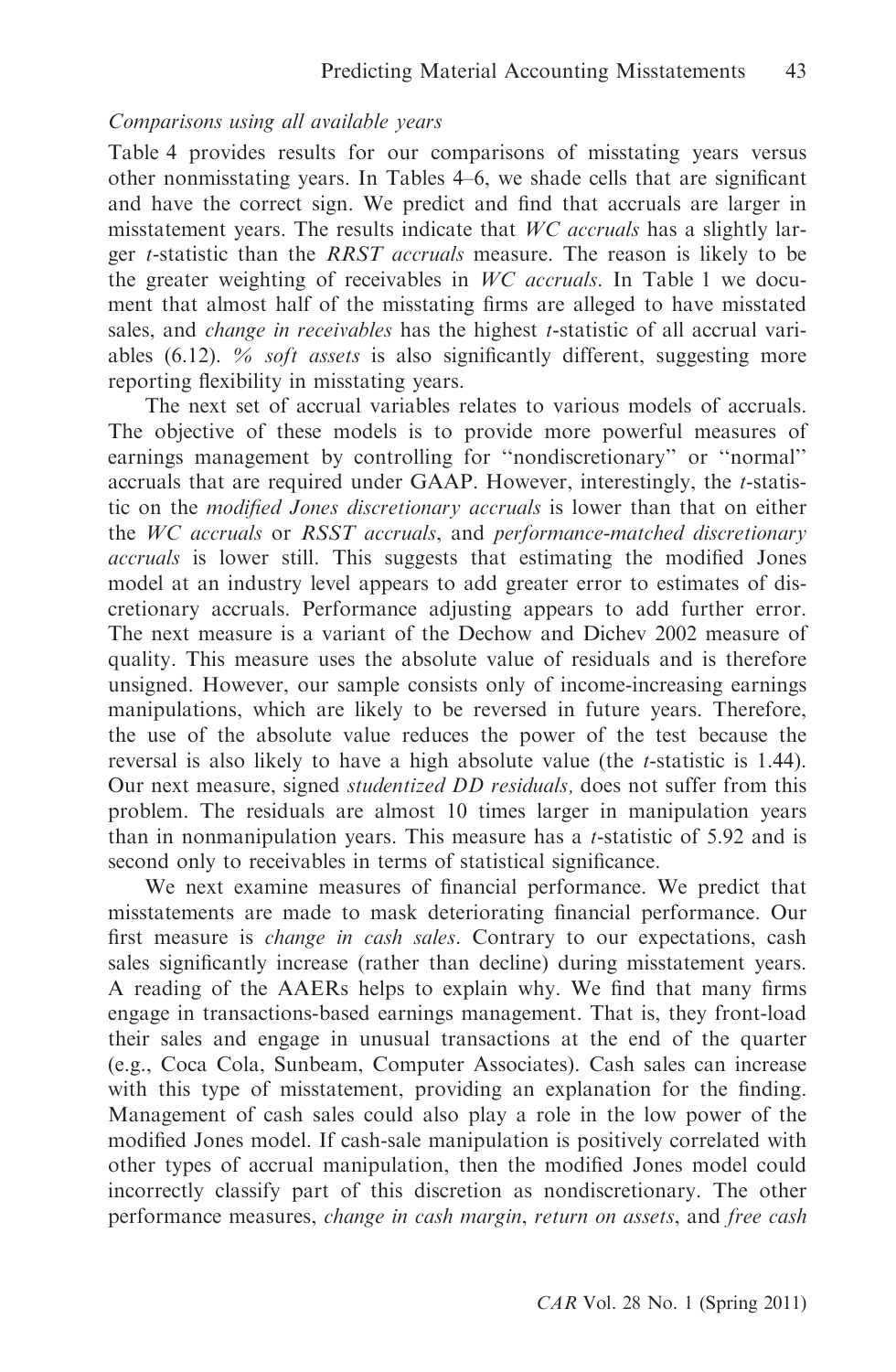| Descriptive statistics of  |                            |                                                                          | misstatement years versus all nonmisstatement years for AAER firms |                   |                                                                          |                                                                                   |              |                           |                                                                    |                                             |
|----------------------------|----------------------------|--------------------------------------------------------------------------|--------------------------------------------------------------------|-------------------|--------------------------------------------------------------------------|-----------------------------------------------------------------------------------|--------------|---------------------------|--------------------------------------------------------------------|---------------------------------------------|
|                            |                            | Misstatement years                                                       |                                                                    |                   | Nonmisstatement years                                                    |                                                                                   |              |                           | Misstate - Nonmisstate                                             |                                             |
| Variable                   | $\geq$                     | Mean                                                                     | Median                                                             | $\geq$            | Mean                                                                     | Median                                                                            | Pred<br>sign | Pairwise diff.<br>in mean | $One-tailed$<br>$p$ -value                                         | t-statistics<br>Pairwise                    |
| Accruals quality variables |                            |                                                                          |                                                                    |                   |                                                                          |                                                                                   |              |                           |                                                                    |                                             |
| WC accruals                | 296                        |                                                                          |                                                                    |                   |                                                                          |                                                                                   | $^+$         | 0.053                     | 1001                                                               | 4.43                                        |
| RSST accruals              |                            | $\begin{array}{c} 0.072 \\ 0.135 \\ 0.071 \\ 0.046 \\ 0.047 \end{array}$ | 0.050<br>0.090<br>0.042                                            | 8583533           | $\begin{array}{c} 0.018 \\ 0.044 \\ 0.028 \\ 0.023 \\ 0.611 \end{array}$ | $\begin{array}{c} 0.019 \\ 0.043 \\ 0.017 \\ 0.011 \\ 0.011 \\ 0.616 \end{array}$ | $^+$         | 0.091                     |                                                                    | 3.85                                        |
| Change in receivables      | 29<br>29<br>29<br>22<br>32 |                                                                          |                                                                    |                   |                                                                          |                                                                                   | $^+$         | 0.043<br>0.022            | $\begin{array}{c} 0.001 \\ 0.001 \\ 0.001 \\ 0.001 \\ \end{array}$ |                                             |
| Change in inventory        |                            |                                                                          | 0.020                                                              |                   |                                                                          |                                                                                   | $^+$         |                           |                                                                    |                                             |
| % Soft assets              |                            |                                                                          | 0.696                                                              |                   |                                                                          |                                                                                   | $^+$         | 0.036                     |                                                                    | $6.12$<br>$4.27$<br>$3.87$<br>$3.10$        |
| Modified Jones model       | 294                        | 0.055                                                                    | 0.028                                                              |                   | $-0.009$                                                                 | $-0.001$                                                                          | $^+$         | 0.063                     | 0.001                                                              |                                             |
| discretionary accruals     |                            |                                                                          |                                                                    |                   |                                                                          |                                                                                   |              |                           |                                                                    |                                             |
| Performance-matched        | 294                        | 0.061                                                                    | 0.044                                                              | 294               | 0.008                                                                    | 0.003                                                                             | $^+$         | 0.053                     | 0.006                                                              | 2.55                                        |
| discretionary accruals     |                            |                                                                          |                                                                    |                   |                                                                          |                                                                                   |              |                           |                                                                    |                                             |
| Mean-adjusted absolute     | 184                        | 0.022                                                                    | $-0.009$                                                           | 184               | 0.013                                                                    | $-0.010$                                                                          | $^+$         | 0.010                     | 0.076                                                              | 1.44                                        |
| value of DD residuals      |                            |                                                                          |                                                                    |                   |                                                                          |                                                                                   |              |                           |                                                                    |                                             |
| Studentized DD residuals   | 184                        | 0.529                                                                    | 0.355                                                              | 184               | 0.058                                                                    | 0.021                                                                             | $^+$         | 0.471                     | 0.001                                                              | 5.92                                        |
| Performance variables      |                            |                                                                          |                                                                    |                   |                                                                          |                                                                                   |              |                           |                                                                    |                                             |
| Change in cash sales       | 263                        |                                                                          |                                                                    | 263               |                                                                          |                                                                                   | I            | 0.209                     | 0.001                                                              | 3.88                                        |
| Change in cash margin      | 256                        | 0.466<br>0.016                                                           | 0.233<br>0.006                                                     | 256<br>263<br>259 | $0.257$<br>$0.011$                                                       | $0.165$<br>$0.001$                                                                | ı            | 0.005                     | 0.441                                                              | 0.15                                        |
| Change in return on assets | 263                        | $-0.032$                                                                 | $-0.014$                                                           |                   | $-0.025$                                                                 | $-0.002$                                                                          | $^+$         | $-0.006$                  | 0.354                                                              | $-0.38$                                     |
| Change in free cash flows  | 259                        | 0.024                                                                    | $0.007$                                                            |                   | 0.015                                                                    | 0.006                                                                             | T            | 0.009                     | 0.359                                                              | $\begin{array}{c} 0.36 \\ 0.83 \end{array}$ |
| Deferred tax expense       | 318                        | 0.002                                                                    | 0.000                                                              |                   | 0.001                                                                    | 0.000                                                                             | $^+$         | 0.001                     | 0.202                                                              |                                             |

(The table is continued on the next page.)

(The table is continued on the next page.)

# 44 Contemporary Accounting Research

TABLE 4

TABLE 4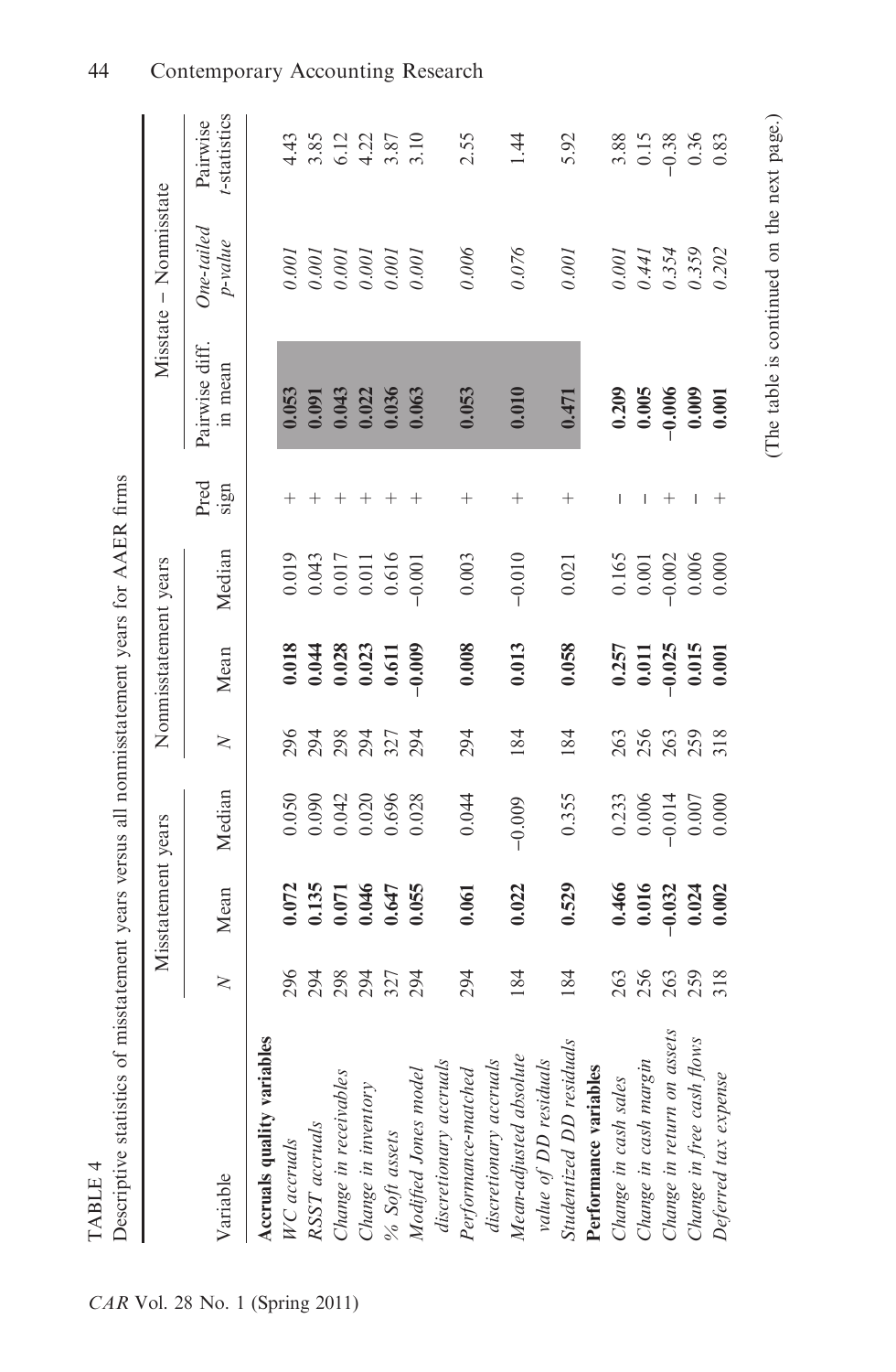|                                    |                   | Misstatement years |                  |          | Nonmisstatement years                                  |                |              |                           | Misstate - Nonmisstate   |                          |
|------------------------------------|-------------------|--------------------|------------------|----------|--------------------------------------------------------|----------------|--------------|---------------------------|--------------------------|--------------------------|
| Variable                           | $\geq$            | Mean               | Median           | $\geq$   | Mean                                                   | Median         | Pred<br>sign | Pairwise diff.<br>in mean | One-tailed<br>$p$ -value | t-statistics<br>Pairwise |
| Nonfinancial variables             |                   |                    |                  |          |                                                        |                |              |                           |                          |                          |
| Abnormal change in employees       | 263               | $-0.221$           | $-0.108$         | 263      | $-0.163$                                               | $-0.073$       | T            | $-0.058$                  | 0.150                    | $-1.04$                  |
| Abnormal change in order backlog   | 77                | 0.091              | $-0.049$         | 77       | 0.056                                                  | 0.040          | I            | 0.036                     | 0.355                    | 0.37                     |
| Off-balance-sheet variables        |                   |                    |                  |          |                                                        |                |              |                           |                          |                          |
| Change in operating lease activity | 298               |                    | 0.006            | 298      |                                                        | 0.005          | $^+$         |                           |                          | 2.37                     |
| leases<br>Existence of operating   | 327               | $0.020$<br>$0.841$ | 1.000            | 327      | $\begin{array}{c} 0.013 \\ 0.752 \\ 0.081 \end{array}$ | 0.900          | $^{+}$       | $0.007$<br>0.089          | 710°0<br>1000<br>1001    | 5.36                     |
| Expected return on pension         | $\Theta$          | 0.084              | 0.090            | $\Theta$ |                                                        | 0.089          | $^+$         | 0.004                     |                          | 2.21                     |
| plan assets                        |                   |                    |                  |          |                                                        |                |              |                           |                          |                          |
| Change in expected return on       | 33                | $-0.032$           | 0.000            | 33       | $-0.113$                                               | $-0.100$       | $^+$         | 0.081                     | 0.007                    | 2.58                     |
| plan assets                        |                   |                    |                  |          |                                                        |                |              |                           |                          |                          |
| Market-related variables           |                   |                    |                  |          |                                                        |                |              |                           |                          |                          |
| Ex ante financing need             | 224               |                    |                  | 224      |                                                        | 0.000          |              | 0.002                     | 0.473                    | 0.07                     |
| Actual issuance                    |                   | 0.179<br>0.938     | $0.000$<br>1.000 | 325      | 0.177<br>0.869                                         | 1.000          | $^+$         | 0.068                     | 0.001                    | 4.75                     |
| CFF                                | 325               | 0.247              | 0.134            | 233      | $0.151$<br>$0.192$                                     | 0.072<br>0.163 | $^{+}$       | 0.096                     | 0.001                    | 3.94                     |
| Leverage                           |                   | 0.187              | 0.161            | 327      |                                                        |                | $^+$         | $-0.006$                  | 0.276<br>0.021           | $-0.60$                  |
| return<br>Market-adjusted stock    | 327<br>237<br>291 | 0.234              | 0.028            | 237      | $-0.004$                                               | 0.022          | $^{+}$       | 0.238                     |                          | 2.06                     |
| $\label{eq:2} Book-to-market$      |                   | 0.520              |                  | 291      | 0.354                                                  | 0.395          | I            | 0.166                     | 0.001                    | 3.04                     |
| Earnings-to-price                  | 185               | 0.056              | 0.039            | 185      | 0.072                                                  | 0.057          | I            | $-0.016$                  | 0.001                    | 3.97                     |
| Notes:                             |                   |                    |                  |          |                                                        |                |              |                           |                          |                          |

TABLE 4 (Continued)

TABLE 4 (Continued)

CAR Vol. 28 No. 1 (Spring 2011)

In this table, we calculate means at the firm level for misstatement years versus all nonmisstatement years and conduct tests of pairwise differences in means. Each firm is directly compared to itself during manipulation years versus other years. All variables are defined in Table 3. Each of the In this table, we calculate means at the firm level for misstatement years versus all nonmisstatement years and conduct tests of pairwise differences in means. Each firm is directly compared to itself during manipulation years versus other years. All variables are defined in Table 3. Each of the continuous variables (except stock return variables) is winsorized at 1% and 99% to mitigate outliers. continuous variables (except stock return variables) is winsorized at 1% and 99% to mitigate outliers.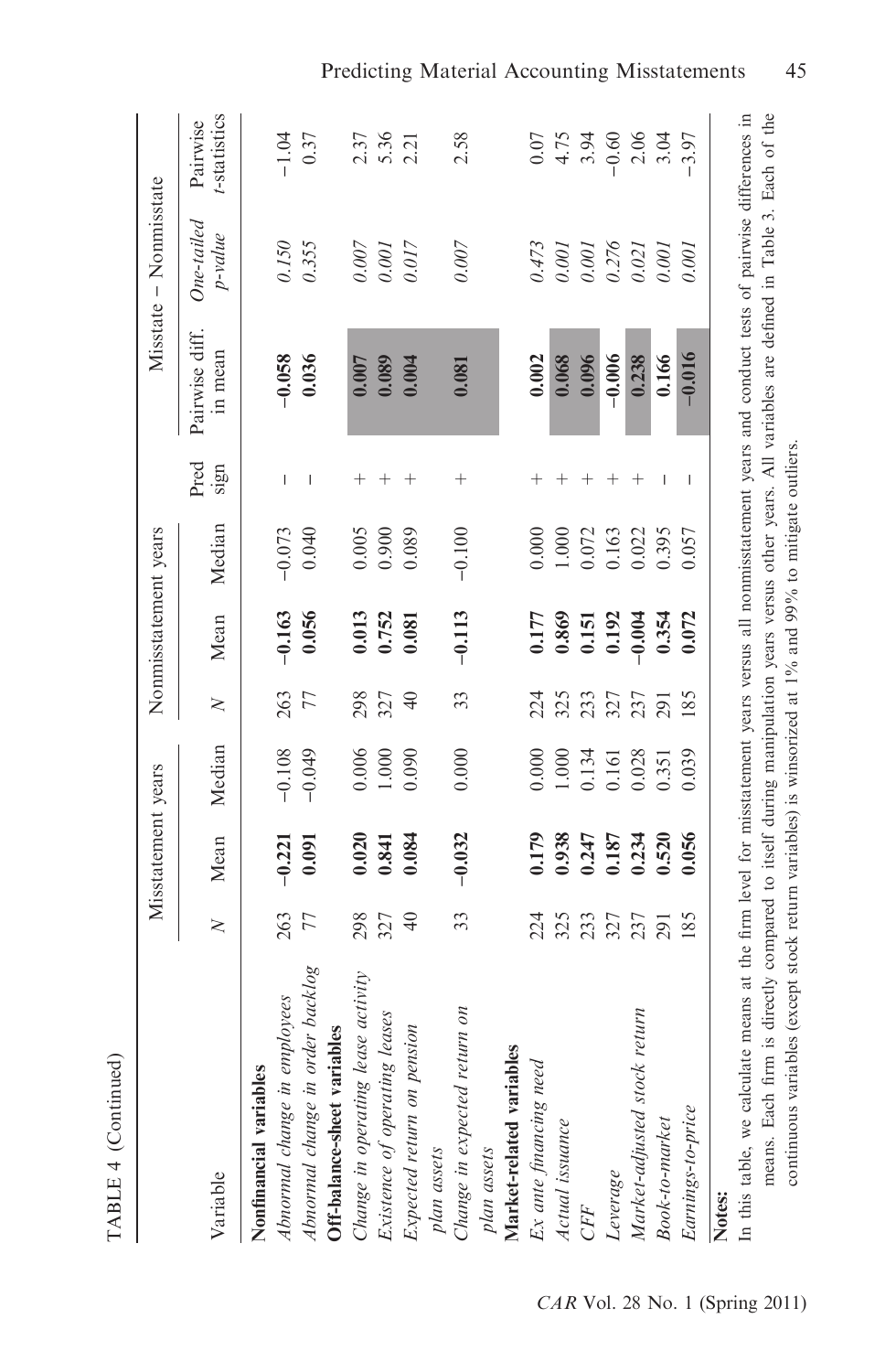| n  |  |
|----|--|
| T. |  |
|    |  |
| m  |  |
|    |  |
| ↩  |  |
|    |  |

Descriptive statistics on misstatement years versus firm-years prior to misstatement years for AAER firms Descriptive statistics on misstatement years versus firm-years prior to misstatement years for AAER firms

|                                       |                            | Misstatement years                                  |                                                                                   |                      | Early years                                                                  |                                                                  |                          |                                              | Misstate - Early years                            |                                                 |
|---------------------------------------|----------------------------|-----------------------------------------------------|-----------------------------------------------------------------------------------|----------------------|------------------------------------------------------------------------------|------------------------------------------------------------------|--------------------------|----------------------------------------------|---------------------------------------------------|-------------------------------------------------|
| Variable                              | $\geq$                     | Mean                                                | Median                                                                            | $\geq$               | Mean                                                                         | Median                                                           | Pred<br>sign             | Pair-wise<br>diff. in<br>mean                | $\begin{array}{c} One\text{-}\\tailed\end{array}$ | t-statistics<br>Pair-wise                       |
| es<br>Accruals quality variabl        |                            |                                                     |                                                                                   |                      |                                                                              |                                                                  |                          |                                              |                                                   |                                                 |
| WC accruals                           |                            |                                                     |                                                                                   |                      |                                                                              |                                                                  | $\hspace{0.1mm} +$       |                                              |                                                   |                                                 |
| RSST accruals                         |                            |                                                     |                                                                                   |                      |                                                                              |                                                                  | $^{+}$                   | $-0.001$                                     |                                                   |                                                 |
| Change in receivables                 | 353333                     | 0.069<br>0.120<br>0.069<br>0.043                    | $\begin{array}{c} 0.047 \\ 0.076 \\ 0.040 \\ 0.040 \\ 0.019 \\ 0.692 \end{array}$ | 35 36 38<br>36 36 38 | 0.068<br>0.173<br>0.049<br>0.595                                             | 0.056<br>0.100<br>0.047<br>0.027<br>0.605                        | $^{+}$                   | $-0.004$                                     | 0.452<br>0.025<br>0.328<br>0.168                  | $0.12$<br>$-1.97$<br>$-0.46$<br>$-0.96$<br>5.07 |
| Change in inventory                   |                            |                                                     |                                                                                   |                      |                                                                              |                                                                  | $^{+}$                   | $-0.006$                                     |                                                   |                                                 |
| % Soft assets                         |                            |                                                     |                                                                                   |                      |                                                                              |                                                                  | $^{+}$                   | 0.054                                        |                                                   |                                                 |
| Performance variables                 |                            |                                                     |                                                                                   |                      |                                                                              |                                                                  |                          |                                              |                                                   |                                                 |
| Change in cash sales                  |                            |                                                     |                                                                                   |                      |                                                                              |                                                                  | I                        |                                              |                                                   |                                                 |
| Change in cash margin                 | <u>និគីដូន</u><br>ខេត្តដូន | $0.410$<br>$0.034$<br>$0.026$<br>$0.020$<br>$0.020$ | $\begin{array}{c} 0.206 \\ 0.007 \\ -0.014 \\ 0.006 \\ 0.006 \end{array}$         |                      | $\begin{array}{c} 0.473 \\ -0.001 \\ 0.009 \\ 0.017 \\ 0.017 \\ \end{array}$ | $\begin{array}{c} 0.287 \\ 0.002 \\ -0.001 \\ 0.003 \end{array}$ | I                        | $-0.063$<br>$-0.035$<br>$-0.003$<br>$-0.003$ | 0.126<br>0.210<br>0.014<br>0.085<br>0.085         | $-1.15$<br>$-0.81$<br>$-2.23$<br>$-1.37$        |
| Change in return on assets            |                            |                                                     |                                                                                   |                      |                                                                              |                                                                  | $^+$                     |                                              |                                                   |                                                 |
| Change in free cash flows             |                            |                                                     |                                                                                   |                      |                                                                              |                                                                  | $\overline{1}$           |                                              |                                                   |                                                 |
| Deferred tax expense                  |                            |                                                     |                                                                                   |                      |                                                                              | 0.000                                                            | $^{+}$                   |                                              |                                                   |                                                 |
| Nonfinancial variables                |                            |                                                     |                                                                                   |                      |                                                                              |                                                                  |                          |                                              |                                                   |                                                 |
| Abnormal change in employees          | 223                        | $-0.128$<br>0.031                                   | $-0.102$<br>$-0.063$                                                              | 223                  | $-0.330$<br>$-0.001$                                                         | $-0.120$<br>$-0.013$                                             | T                        | 0.202<br>0.032                               | 9.001<br>9.375                                    | 3.32<br>0.33                                    |
| der backlog<br>Abnormal change in ora | $\infty$                   |                                                     |                                                                                   | 8 <sup>8</sup>       |                                                                              |                                                                  | $\overline{\phantom{a}}$ |                                              |                                                   |                                                 |
| Off-balance-sheet variables           |                            |                                                     |                                                                                   |                      |                                                                              |                                                                  |                          |                                              |                                                   |                                                 |
| Change in operating lease activity    | 266<br>299                 | 0.020<br>0.857                                      | $0.006$<br>1.000                                                                  | 266<br>299           | 0.024<br>0.685                                                               | 0.009<br>0.833                                                   | $^+$                     | $-0.004$                                     | 0.120<br>0.001                                    | $-1.18$<br>9.41                                 |
| leases<br>Existence of operating l    |                            |                                                     |                                                                                   |                      |                                                                              |                                                                  | $\hspace{0.1mm} +$       | 0.172                                        |                                                   |                                                 |

(The table is continued on the next page.)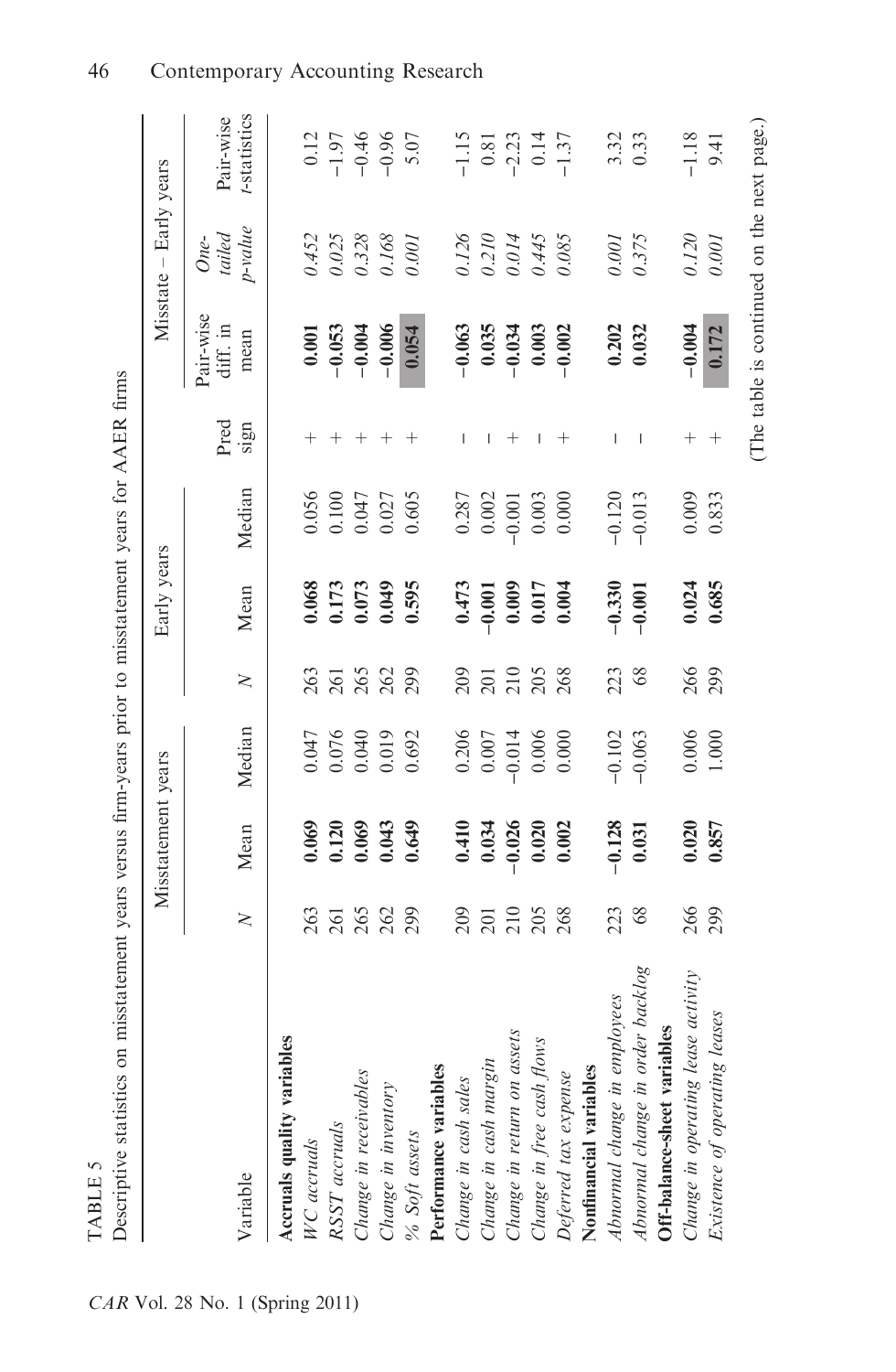|                                                                      |                  | Misstatement years                        |                                           |         | Early years                                       |                                           |                    |                                     | Misstate - Early years                    |                                                     |
|----------------------------------------------------------------------|------------------|-------------------------------------------|-------------------------------------------|---------|---------------------------------------------------|-------------------------------------------|--------------------|-------------------------------------|-------------------------------------------|-----------------------------------------------------|
| Variable                                                             | $\geq$           | Mean                                      | Median                                    | $\geq$  | Mean                                              | Median                                    | Pred<br>sign       | Pair-wise<br>diff. in<br>mean       | <b>One-</b><br>tailed<br>p-value          | t-statistics<br>Pair-wise                           |
| Expected return on pension<br>plan assets                            | 32               | 0.084                                     | 0.090                                     | 32      | 0.081                                             | 0.091                                     | $\hspace{0.1mm} +$ | 0.002                               | 0.190                                     | 0.89                                                |
| Change in expected return on plan assets<br>Market-related variables | 25               | $-0.041$                                  | 0.000                                     | 25      | $-0.076$                                          | 0.000                                     | $^{+}$             | 0.035                               | $0.167$                                   | 1.01                                                |
| Ex ante financing need                                               | $\overline{191}$ |                                           |                                           |         |                                                   | 0.000                                     |                    | $-0.043$                            |                                           |                                                     |
| Actual issuance                                                      | 296              | 0.143<br>0.941<br>0.210<br>0.326<br>0.555 | 0.000<br>1.000<br>0.121<br>0.008<br>0.363 | 5888888 | 0.186<br>0.905<br>0.266<br>0.208<br>0.510<br>0.63 |                                           |                    | 0.035                               | 9.053<br>9.008<br>9.025<br>9.451<br>9.141 | $-1.48$<br>$-1.98$<br>$-1.98$<br>$-1.08$<br>$-1.08$ |
| CFF                                                                  |                  |                                           |                                           |         |                                                   | 1.000<br>0.129<br>0.149<br>0.412<br>0.051 |                    |                                     |                                           |                                                     |
| Levrage                                                              | 2222             |                                           |                                           |         |                                                   |                                           |                    | $-0.056$<br>0.008<br>0.018<br>0.045 |                                           |                                                     |
| Market-adjusted stock return                                         |                  |                                           |                                           |         |                                                   |                                           | I                  |                                     |                                           |                                                     |
| $\label{eq:2} Book-to-marker$                                        |                  |                                           |                                           |         |                                                   |                                           | $^+$               |                                     |                                           |                                                     |
| Earnings-to-price                                                    |                  | 0.053                                     | 0.039                                     |         |                                                   |                                           | I                  | $-0.010$                            | 9.008                                     | 2.45                                                |
| Notes:                                                               |                  |                                           |                                           |         |                                                   |                                           |                    |                                     |                                           |                                                     |

In this table, we calculate means at the firm level for misstatement years versus years prior to misstatement years and conduct tests of pairwise differences in means. Each firm is directly compared to itself during manipulation years versus other years. All variables In this table, we calculate means at the firm level for misstatement years versus years prior to misstatement years and conduct tests of are defined in Table 3. Each of the continuous variables (except stock return variables) is winsorized at 1% and 99% to mitigate pairwise differences in means. Each firm is directly compared to itself during manipulation years versus other years. All variables are defined in Table 3. Each of the continuous variables (except stock return variables) is winsorized at 1% and 99% to mitigate outliers.

# Predicting Material Accounting Misstatements 47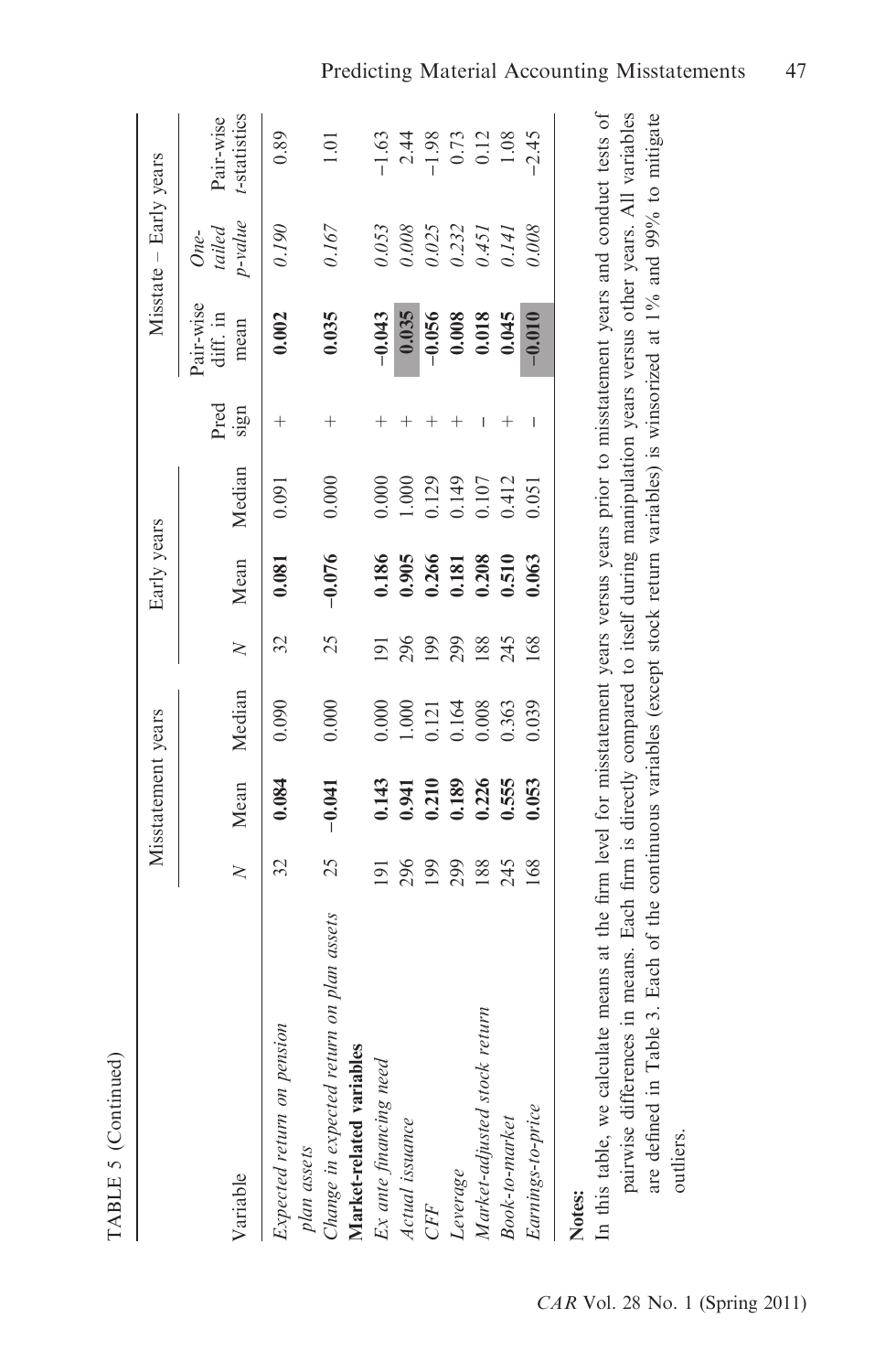| ı<br>J  |  |
|---------|--|
| r.<br>г |  |
|         |  |
| ┑<br>., |  |
|         |  |
|         |  |
|         |  |

Descriptive statistics on misstatement firm-years versus COMPUSTAT firm-years for the sample from 1979 to 2002 Descriptive statistics on misstatement firm-years versus COMPUSTAT firm-years for the sample from 1979 to 2002

|                                  |                   | Misstatement<br>firm-years                              |                                                                          |                            | COMPUSTAT firm-years             |                                                                          |                                  |                                                          | Misstate – COMPUSTAT                                |                               |
|----------------------------------|-------------------|---------------------------------------------------------|--------------------------------------------------------------------------|----------------------------|----------------------------------|--------------------------------------------------------------------------|----------------------------------|----------------------------------------------------------|-----------------------------------------------------|-------------------------------|
| Variable                         | $\geq$            | Mean                                                    | Median                                                                   | $\geq$                     | Mean                             | Median                                                                   | Pred<br>sign                     | mean                                                     | $One-tailed$<br>$p$ -value                          | t-statistics                  |
| Accruals quality variables       |                   |                                                         |                                                                          |                            |                                  |                                                                          |                                  |                                                          |                                                     |                               |
| WC accruals                      | 559               |                                                         |                                                                          | 152170                     |                                  |                                                                          |                                  |                                                          |                                                     |                               |
| RSST accruals                    |                   |                                                         |                                                                          |                            |                                  |                                                                          |                                  | 0.094                                                    |                                                     |                               |
| Change in receivables            | 557<br>561<br>564 | 0.062<br>0.126<br>0.061<br>0.039                        | $\begin{array}{c} 0.036 \\ 0.074 \\ 0.036 \\ 0.008 \\ 0.008 \end{array}$ | 151862<br>151928<br>152741 | 0.007<br>0.032<br>0.017<br>0.509 | $\begin{array}{c} 0.006 \\ 0.026 \\ 0.008 \\ 0.000 \\ 0.535 \end{array}$ |                                  | $0.044$<br>$0.028$                                       | $0.001$<br>$0.001$<br>$0.001$<br>$0.001$<br>$0.001$ | 7.55<br>6.30<br>7.30<br>7.30  |
| Change in inventory              |                   |                                                         |                                                                          |                            |                                  |                                                                          |                                  |                                                          |                                                     |                               |
| % Soft assets                    |                   |                                                         |                                                                          | 167982                     |                                  |                                                                          | $^+$                             | 0.133                                                    |                                                     | 14.65                         |
| Modified Jones model             | 524               | 0.057                                                   | 0.027                                                                    | 145472                     | 0.000                            | 0.001                                                                    |                                  | 0.058                                                    | 0.001                                               | 4.39                          |
| discretionary accruals           |                   |                                                         |                                                                          |                            |                                  |                                                                          |                                  |                                                          |                                                     |                               |
| Mean-adjusted absolute           | 338               | 0.017                                                   | $-0.011$                                                                 | 81369                      | 0.000                            | $-0.019$                                                                 | $\hspace{0.1mm} +\hspace{0.1mm}$ | 0.017                                                    | 0.001                                               | 3.16                          |
| value of DD residuals            |                   |                                                         |                                                                          |                            |                                  |                                                                          |                                  |                                                          |                                                     |                               |
| Studentized DD residuals         | 338               | 0.428                                                   | 0.284                                                                    | 81369                      | 0.001                            | 0.015                                                                    | $^+$                             | 0.427                                                    | 0.001                                               | 6.82                          |
| Performance variables            |                   |                                                         |                                                                          |                            |                                  |                                                                          |                                  |                                                          |                                                     |                               |
| Change in cash sales             | 501               |                                                         |                                                                          |                            |                                  |                                                                          | I                                |                                                          |                                                     |                               |
| Change in cash margin            | $^{490}$          | $\begin{array}{c} 0.492 \\ 0.010 \\ -0.024 \end{array}$ | $\begin{array}{c} 0.217 \\ 0.006 \\ -0.012 \end{array}$                  | 135333<br>132352           | $\frac{0.208}{0.013}$            | $\begin{array}{c} 0.079 \\ 0.001 \\ -0.002 \end{array}$                  | ı                                | $\begin{array}{c} 0.283 \\ -0.003 \\ -0.013 \end{array}$ |                                                     | 6.38                          |
| Change in return on assets       |                   |                                                         |                                                                          | 140380                     | $-0.010$                         |                                                                          | $^+$                             |                                                          |                                                     |                               |
| Change in free cash flows        | 50<br>501<br>579  | 0.041                                                   | $0.007$<br>0.000                                                         | 137686                     | $0.021$<br>$0.001$               | $0.005$<br>$0.000$                                                       | I                                | $0.020$<br>$0.000$                                       | $0.001$<br>$0.462$<br>$0.082$<br>$0.147$<br>$0.147$ | $-1.39$<br>$-1.05$<br>$-0.24$ |
| Deferred tax expense             |                   | 0.001                                                   |                                                                          | 166164                     |                                  |                                                                          | $^+$                             |                                                          |                                                     |                               |
| Nonfinancial variables           |                   |                                                         |                                                                          |                            |                                  |                                                                          |                                  |                                                          |                                                     |                               |
| Abnormal change in employees     | 489               |                                                         |                                                                          | 134837                     |                                  |                                                                          | I                                | $-0.130$                                                 |                                                     |                               |
| Abnormal change in order backlog | 139               | $\frac{-0.223}{0.006}$                                  | $-0.103$<br>$-0.062$                                                     | 35766                      | $-0.093$<br>0.088                | $-0.049$                                                                 | I                                | $-0.082$                                                 | 0.001<br>0.130                                      | $-3.30$<br>$-1.12$            |

(The table is continued on the next page.) (The table is continued on the next page.)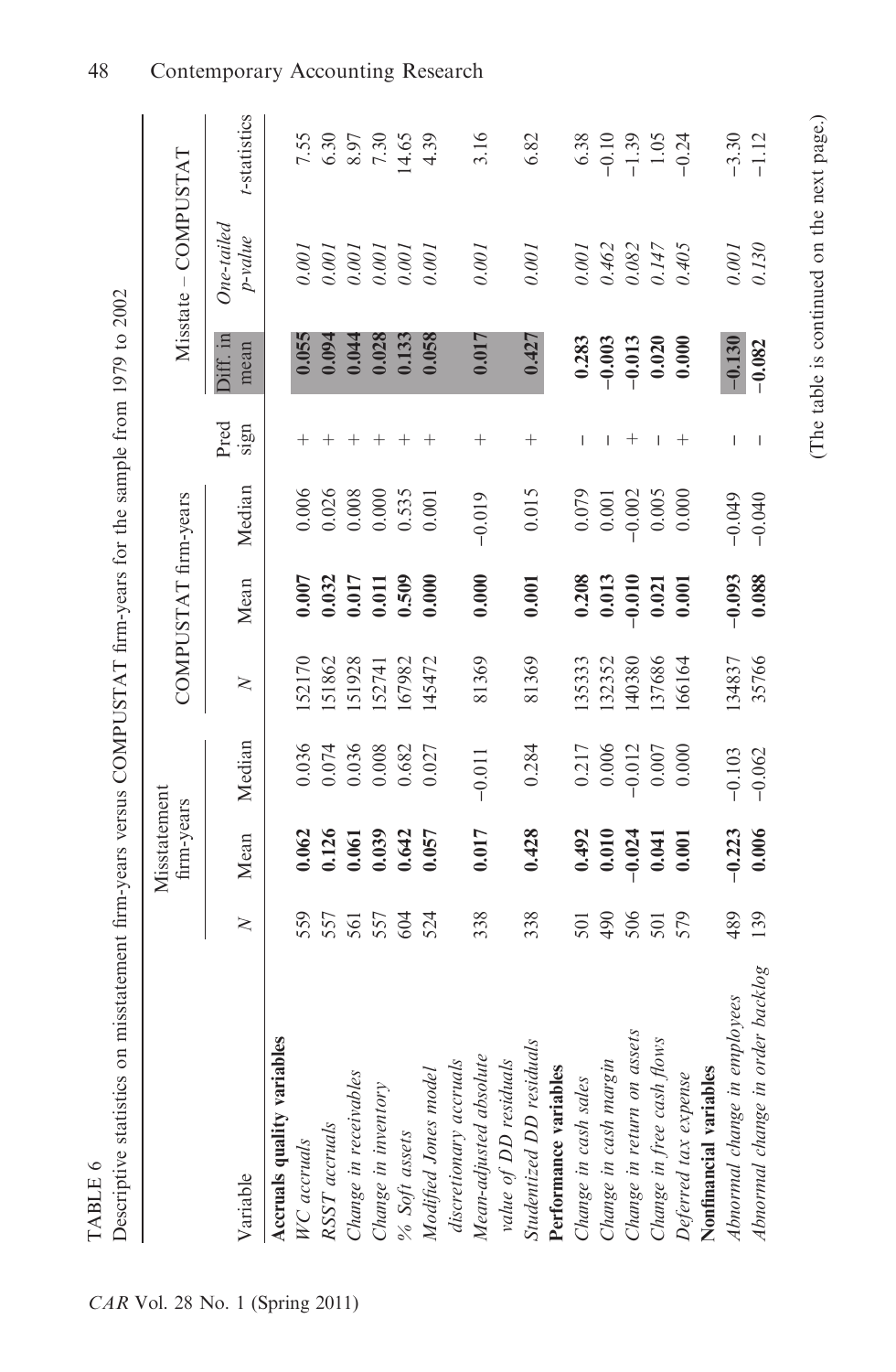|                                          |                         | Misstatemen<br>firm-years        |                                                                                            |                                      | COMPUSTAT firm-years                       |                                                                                      |                    |                                                                                   | Misstate - COMPUSTAT             |                                                                    |
|------------------------------------------|-------------------------|----------------------------------|--------------------------------------------------------------------------------------------|--------------------------------------|--------------------------------------------|--------------------------------------------------------------------------------------|--------------------|-----------------------------------------------------------------------------------|----------------------------------|--------------------------------------------------------------------|
| /ariable                                 | $\geq$                  |                                  | Mean Median                                                                                | $\geq$                               | Mean                                       | Median                                                                               | Pred<br>sign       | Diff. in<br>mean                                                                  | $One-tailea$<br>$p$ -value       | t-statistics                                                       |
| Off-balance-sheet variables              |                         |                                  |                                                                                            |                                      |                                            |                                                                                      |                    |                                                                                   |                                  |                                                                    |
| Change in operating lease activity       |                         |                                  |                                                                                            | 154469                               |                                            |                                                                                      |                    |                                                                                   |                                  |                                                                    |
| Existence of operating leases            | 56<br>604               | 0.018<br>0.821<br>0.082          | $0.004$<br>$0.000$<br>$0.000$                                                              | 168481                               | $0.009$<br>0.710<br>0.073<br>0.041         | $0.000$<br>$0.000$<br>$0.000$<br>$0.000$                                             | $\hspace{0.1mm} +$ | $\begin{array}{c} 0.009 \\ 0.111 \\ 0.009 \end{array}$                            |                                  | $4.32$<br>$7.11$<br>$3.00$<br>$1.08$                               |
| Expected return on pension plan assets   | 73                      |                                  |                                                                                            | 22617<br>18604                       |                                            |                                                                                      | $^+$               |                                                                                   |                                  |                                                                    |
| Change in expected return on plan assets | $\overline{6}$          | $-0.001$                         |                                                                                            |                                      |                                            |                                                                                      | ┿                  | 0.040                                                                             | 0.001<br>0.001<br>0.002<br>0.143 |                                                                    |
| les<br>Market-related variab             |                         |                                  |                                                                                            |                                      |                                            |                                                                                      |                    |                                                                                   |                                  |                                                                    |
| Ex ante finance need                     |                         | 0.185                            |                                                                                            | 100436                               |                                            |                                                                                      | $^+$               |                                                                                   |                                  |                                                                    |
| Actual issuance                          | 422<br>599              | 0.932<br>0.210<br>0.201<br>0.194 | $\begin{array}{c} 0.000 \\ 1.000 \\ 0.101 \\ 0.171 \\ 0.113 \\ 0.031 \\ 0.348 \end{array}$ |                                      | 0.170<br>0.826<br>0.140<br>0.008<br>0.0000 | $\begin{array}{c} 0.000 \\ 1.000 \\ 0.007 \\ 0.140 \\ 0.144 \\ 0.114 \\ \end{array}$ |                    | $\begin{array}{c} 0.015 \\ 0.105 \\ 0.069 \\ 0.002 \\ 0.185 \\ 0.301 \end{array}$ |                                  | $0.81$<br>$0.18$<br>$4.17$<br>$0.23$<br>$0.38$<br>$0.33$<br>$0.53$ |
| CFF                                      |                         |                                  |                                                                                            |                                      |                                            |                                                                                      | $^+$               |                                                                                   |                                  |                                                                    |
| Leverage                                 | $434$<br>$463$<br>$393$ |                                  |                                                                                            | 166712<br>103471<br>168161<br>110303 |                                            |                                                                                      | $^+$               |                                                                                   |                                  |                                                                    |
| Mkt-adj return                           |                         |                                  |                                                                                            |                                      |                                            |                                                                                      | $^+$               |                                                                                   |                                  |                                                                    |
| Lagged mkt-adj return                    |                         |                                  |                                                                                            | 99197                                |                                            |                                                                                      | $^+$               |                                                                                   |                                  |                                                                    |
| Book-to-market                           | 548                     | 0.529                            |                                                                                            | 135946                               |                                            | 0.527                                                                                | I                  | $-0.076$                                                                          |                                  |                                                                    |
| Earnings-to-price                        | 343                     | 0.064                            | 0.043                                                                                      | 84911                                | 0.084                                      | 0.066                                                                                | I                  | $-0.020$                                                                          | 1001                             | $-5.18$                                                            |
| Note:                                    |                         |                                  |                                                                                            |                                      |                                            |                                                                                      |                    |                                                                                   |                                  |                                                                    |

TABLE 6 (Continued) TABLE 6 (Continued)

CAR Vol. 28 No. 1 (Spring 2011)

All variables are defined in Table 3. Each of the continuous variables (except stock return variables) is winsorized at 1% and 99% to All variables are defined in Table 3. Each of the continuous variables (except stock return variables) is winsorized at 1% and 99% to mitigate outliers. mitigate outliers.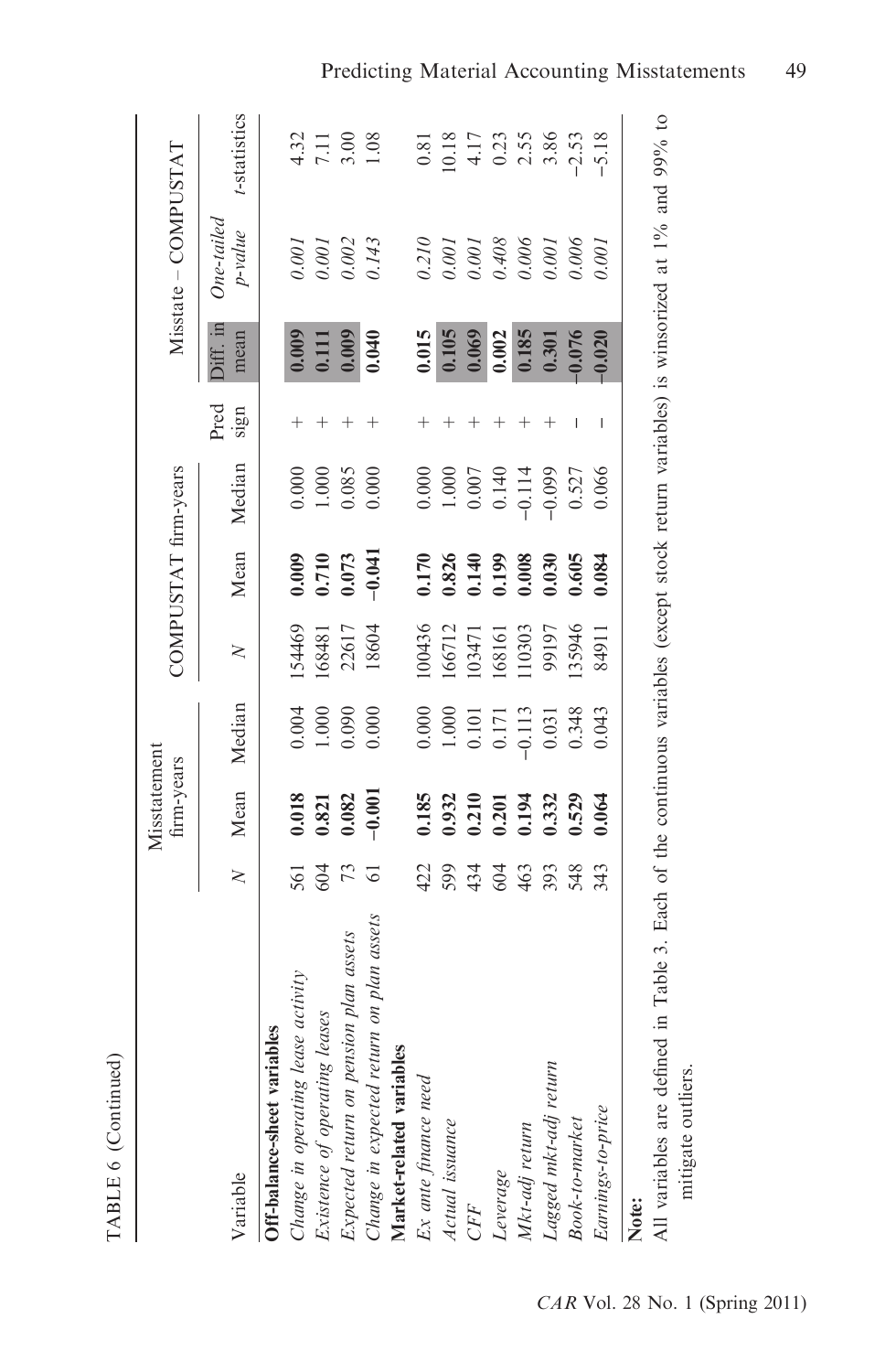flows, are all statistically insignificant in our time-series tests. Deferred tax expense is also not significantly different. For a small sample of 27 firms subject to SEC enforcement actions, Erickson, Hanlon, and Maydew (2004) show that firms pay substantial taxes on overstated earnings. For example, misstating cash sales boosts both accounting and tax income. If their findings generalize, then this could explain why deferred taxes are not unusually high during misstatement years.

We next examine nonfinancial variables, *abnormal change in employees* and abnormal change in order backlog. Both variables show insignificant changes during misstatement years. For our off-balance-sheet variables, we find an increase in both the magnitude of operating lease commitments and the percentage of firms that use operating leases during misstatement years. It appears that misstating firms exploit the financial reporting flexibility afforded by operating leases. For defined benefit pension plans we have only a small sample size. We find that both the expected return on pension plan assets and change in expected return on pension plan assets are significantly greater in misstatement years.

The final set of variables relates to market incentives. As predicted, we find that during misstating years more firms are issuing either debt or equity (93.8 percent versus 86.9 percent) and cash from financing is significantly higher (24.7 percent versus 15.1 percent). We argue that incentives to misstate are higher during issuing periods. However, the SEC is probably more likely to perform a review when a firm is raising capital and hence detect the misstatement. Therefore, it is possible that SEC bias could also explain this result. Both leverage and ex ante financing need are insignificantly different for misstatement years. Market-adjusted stock return is higher during misstatement years  $(23.4 \text{ percent} \text{ versus } -0.4 \text{ percent})$ . We analyze this finding in more detail in Figure 1, discussed in the next section. Book-to-market ratios are in the opposite direction from what we predicted while earningsto-price ratios are lower in misstating periods, consistent with our prediction that misstating firms have optimistic future earnings growth expectations built into their prices.

In summary, the results are generally consistent with our expectations. Misstating firms have high accruals, show declining performance, are raising financing, and have high growth expectations embedded in their stock prices.

#### Comparisons using only years before the misstatement

Using all firm-years, as in Table 4, provides more powerful tests because we capture information in accrual reversals and declines in performance, as well as changes in market expectations in the years after the misstatements. In many settings such information is readily available (e.g., for a researcher or regulator). However, it is important also to determine the predictive nature of the variables. Table 5 replicates the analysis in Table 4 but uses only the years prior to the misstatement as nonmisstatement years. In Table 5 we do not report the results for accrual models. The modified Jones model pools across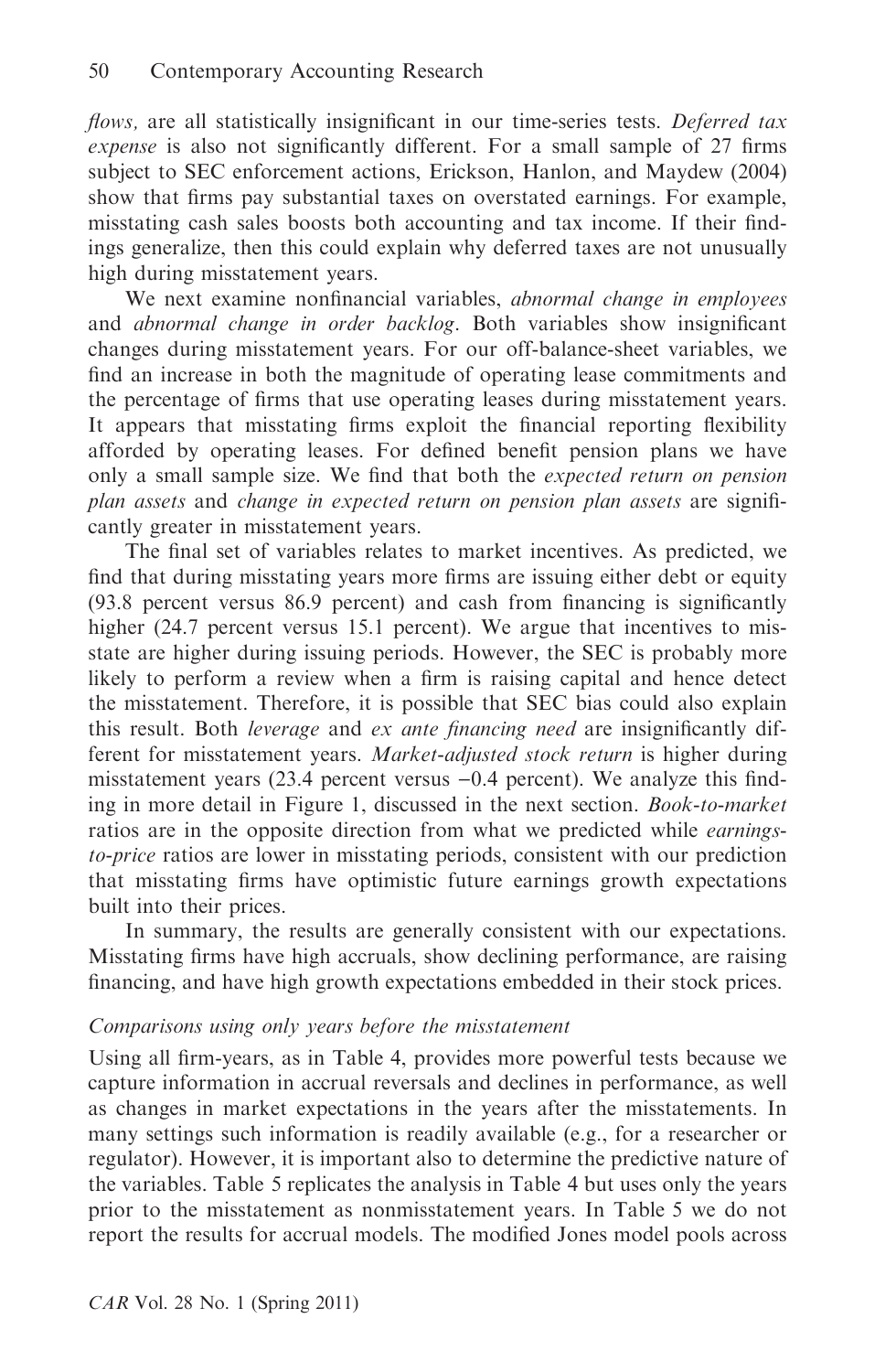

Figure 1 Annual market-adjusted stock returns surrounding misstatement years.

**Year Relative to Misstatement Years**

#### Notes:

For all firm-years with available returns data on the Center for Research in Security Prices. Returns include delisting returns. For year  $t - 3$  n = 137, for year  $t 2 n = 166$ , for year  $t - 1$  n = 188, for year  $t n = 474$ , for year  $t + 1$  n = 250, for year  $t + 2$  n = 202, and for year  $t + 3$  n = 153. Year t is the average return for all misstatement firm-years. Market-adjusted returns are calculated as the difference between annual raw returns and value-weighted market returns.

firms in each industry and over time and so is not typically used by researchers in a predictive setting. The Dechow and Dichev 2002 model uses future cash flows in the regression and so is not applicable to a predictive setting.<sup>8</sup>

The first thing to note in Table 5 is that, in contrast to Table 4, the accrual variables are not significant; in fact, RSST accruals is the wrong sign and significant. This suggests that, in years prior to the manipulation, accruals are the same as or higher than in the manipulation years identified by the SEC. Only % soft asset is significantly higher in misstating years relative to prior years, suggesting a buildup of assets whose values are more subject to manipulation in the misstating years.

There are several potential explanations for the lack of accrual results. First, managers could use "within GAAP" accounting flexibility to overstate earnings before resorting to the accounting techniques viewed as ''outside'' of GAAP by the SEC. Thus the high prior accruals are indicative of

<sup>8.</sup> Both models could be adjusted in various ways to make them predictive. We chose not to do this because it would detract from the main focus of our paper (i.e., the use of variables easily identified in the financial statements).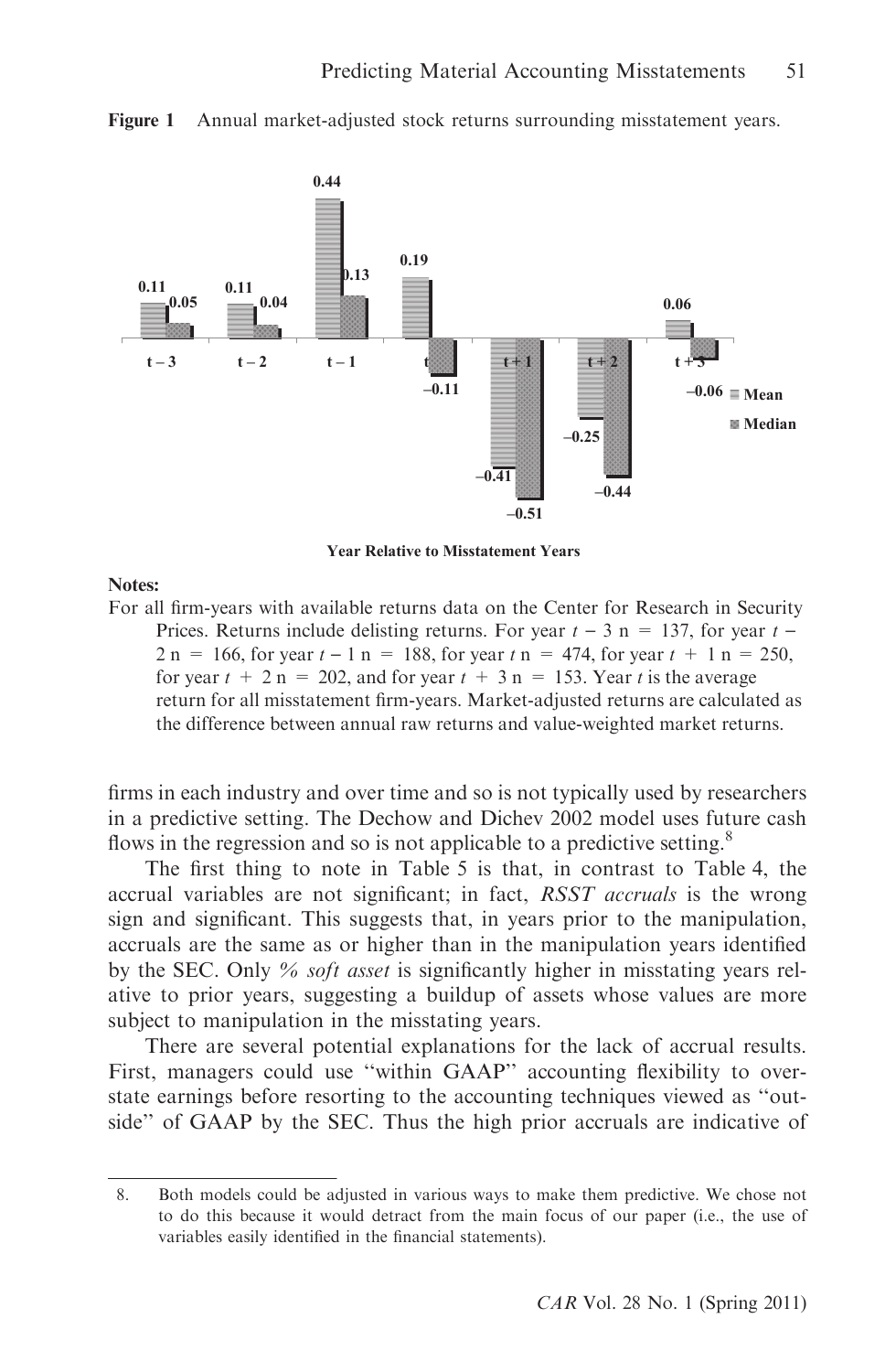more estimation error and reliability concerns (e.g., Richardson et al. 2005). Second, the high prior accruals could reflect manipulation that was too difficult for the SEC to identify or prove and so was not reported in the AAER. Third, the high prior accruals could indicate overinvestment by managers. Many of the AAER firms are raising financing, and both managers and investors could believe that greater investment will lead to more growth. Managers could therefore be optimistic about the value of inventory, credit sales, PP&E, and other assets. However, when growth slows, managers may not wish to reveal the decline in sales or their overinvestment and so resort to the aggressive accounting techniques identified by the SEC.

Turning to the performance variables, we see that most variables are not significantly different at conventional levels. The two exceptions are return on assets, which, as in Table 4, is the wrong sign (i.e., manipulating firms' return on assets is lower in misstating years) and deferred tax expense (also the wrong sign). Turning to the nonfinancial measures, we see that *abnormal change in* employees is higher in manipulation years. We predicted that employee growth would be slower than asset growth (due to the inflation of assets) in manipulation years. Thus the results are inconsistent with our expectations. Recall that net operating assets are increasing at a faster rate in earlier years (RSST accruals is the wrong sign), so the inconsistent results could be due to the change in assets rather than change in employees. For off-balance-sheet variables, the proportion of firms with operating leases is higher in manipulation years than in earlier years (0.857 versus 0.685), consistent with firms switching to off-balance-sheet assets. Operating leases tend to have lower expenses than capitalizing the lease, early in the asset's life, so switching to leasing will improve earnings in growing firms. For market-related variables, we find that the need for financing (ex ante financing need) is higher in earlier years, while actual issuance is higher in manipulation years. This suggests that the firm needed to raise capital in earlier years and did so (CFF is also higher in earlier years) but that more firms actually issued debt or equity financing in manipulation years. This is consistent with managers manipulating the financial statements to obtain the financing. Market-to-book ratios and stock price performance are similar in earlier years and manipulation years. However, the earnings-to-price ratio is lower in manipulation years, consistent with managers being able to maintain investor expectations during manipulation years even though earnings declined.

Figure 1 provides a graphical timeline of annual market-adjusted stock returns for misstating firms before and after the misstatement years. For the firms misstating for multiple years, we take the average of their stock returns during the misstatement period. The graph reveals that returns are increasing in the three years leading up to the misstatement. In the misstatement years, on average, the firms are able to maintain positive stock returns. However, in the first year after the misstatement years, the stock prices decline and returns are negative. The negative returns likely result from the revelation of the misstatement (Feroz et al. 1991; Karpoff et al. 2008).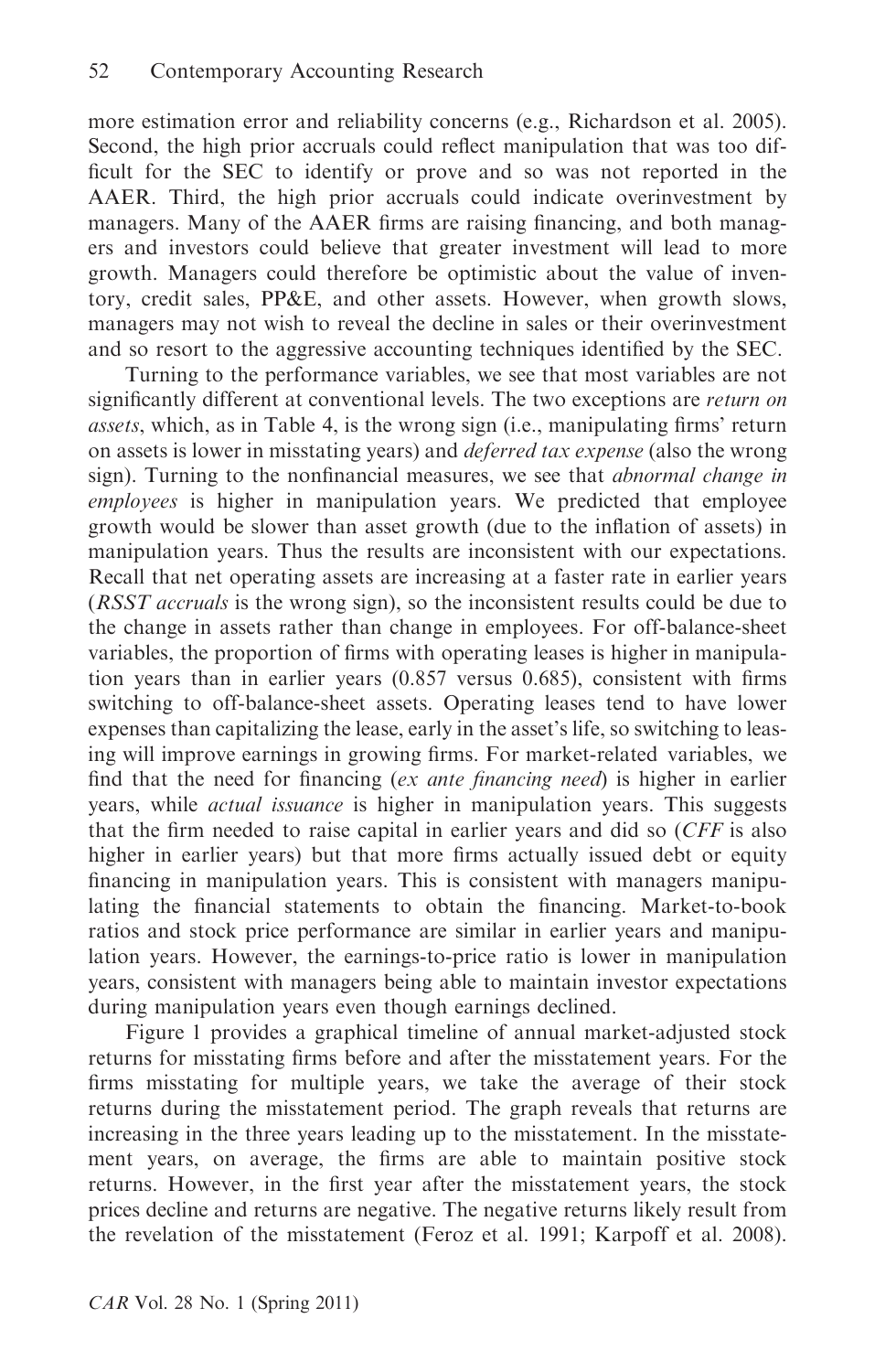Note that the strong positive stock price performance during and prior to manipulation years, combined with the negative stock price performance that followed, could be one factor that triggered the SEC investigation.

Taken together, misstating firms appear to be engaging in more off-balance-sheet financing through leases, with relatively more of their asset bases being composed of soft assets whose values are more subject to manipulation. Moreover, misstating firms could be concerned about investor expectations. Their stock price performance is very high (around 20 percent) prior to and in the year of misstatement, and they are issuing equity and raising financing. They also appear to be either overinvesting in their assets or engaging in accrual manipulation prior to and at the time of the misstatement. Misstating firms have high accruals followed by significant declines in return on assets during misstatement years.

#### Cross-sectional analysis of misstating firm-years

Our next test reported in Table 6 compares misstating firm-years to all firms listed on the COMPUSTAT Annual File between 1979 and 2002. We limit the sample to these years because the first AAER release occurred in 1982, and very few firms are identified as misstating prior to 1979. The objective of this test is to identify unusual characteristics of misstating firms relative to the population. As mentioned earlier, we do this broad comparison (rather than an industry size match comparison) because when we develop our F-score model we want a measure that can be easily applied to all firms. Industry adjustments would add complexity to this objective, although we acknowledge that industry adjustment could improve the model's predictive ability. We provide some insights into this issue later in our robustness tests, reported in Table 9.

The first set of variables reported in Table 6 relates to accrual quality. We exclude performance-matched discretionary accruals, because this adjustment is redundant when using the entire population. The results indicate that all accrual variables are unusual and in the predicted direction in misstating years, relative to the population. For example, in misstating years the RSST accrual measure is 12.6 percent of assets, whereas for the population, this measure is 3.2 percent of assets. Similarly, change in receivables is 6.1 percent for misstating firms and only 1.7 percent for the population. % soft assets is also higher for misstating firms. The studentized DD measure indicates that misstating firms' residuals are on average 0.428 deviations from the regression line in the positive direction.

For the performance variables, *change in cash sales* for misstating firms is about twice as large as for the population (0.492 versus 0.208). However, change in return on assets is significantly lower for misstating firms  $(-0.024)$ versus  $-0.010$ ). The results for nonfinancial variables and off-balance-sheet variables are significant in most cases and all in the predicted direction. Notably, for firms with pension plans we find that misstating firms assume significantly higher expected returns on their plan assets (8.20 percent versus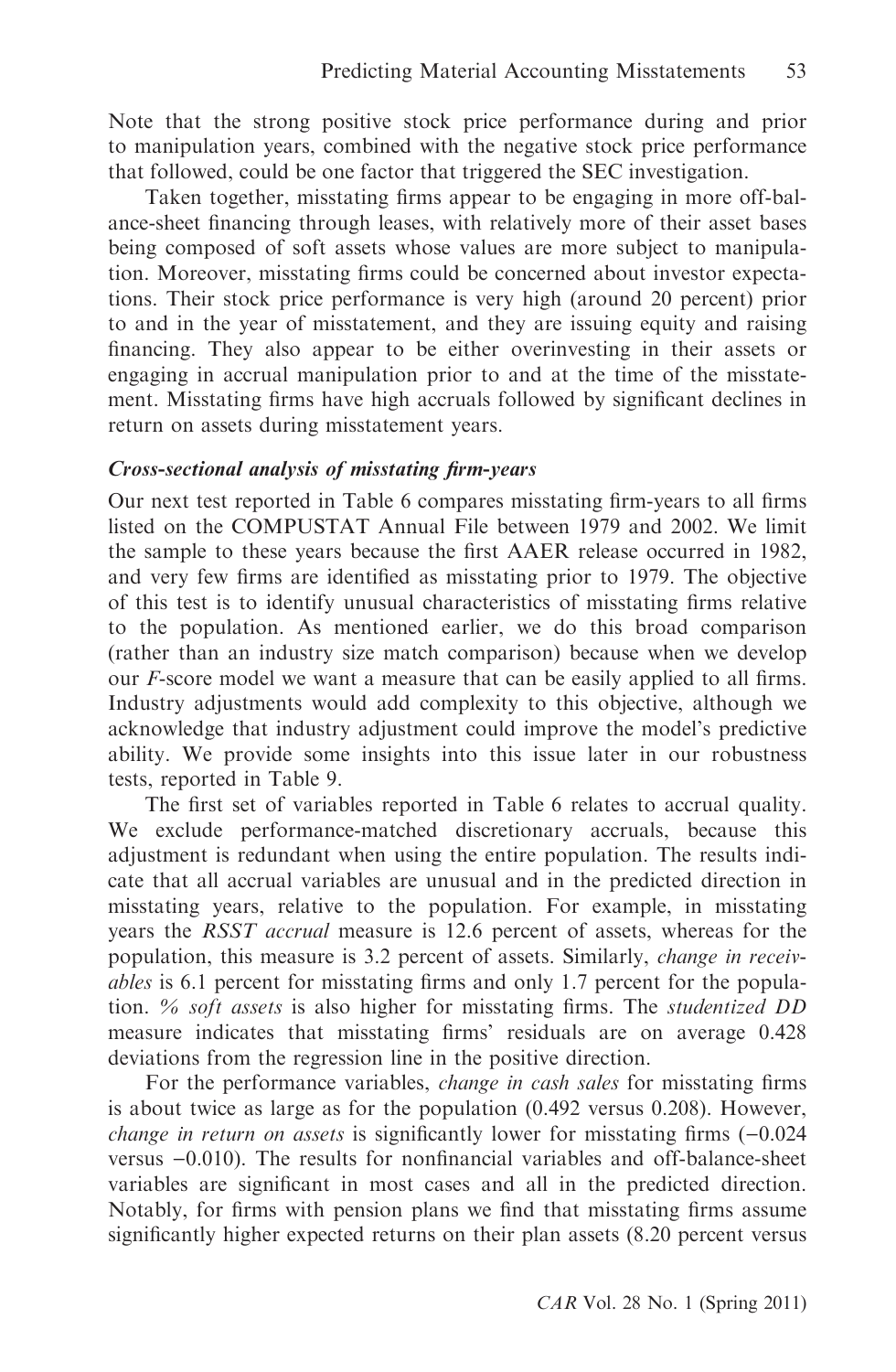7.30 percent). However, the change in expected return on plan assets is insignificant.

Finally, for the market-related variables, the results are all in the predicted direction and significant in all but two variables (ex ante finance need and leverage are insignificant). We report market-adjusted stock returns in the misstatement year and the prior year. Compared to the average firm, misstating firms have significantly greater returns in both years. In addition, misstating firms have high valuations relative to fundamentals when compared to the COMPUSTAT population. In contrast to Table 4, book-tomarket now loads in the correct direction. Thus both book-to-market and earnings-to-price are significantly lower for misstating firms (i.e., they have high valuations relative to fundamentals).

# Prediction analysis and development of the F-score

In this section we provide multivariate analysis of variables discussed in Table 6. Misstatements resulting in SEC Enforcement Actions are rare events. Our misstatement sample represents less than half of one percent of the firm-years available on COMPUSTAT. However, misstatements are extremely costly to auditors (in terms of lawsuits), to investors (in terms of negative stock returns), to regulators like the FASB and SEC (in terms of reputation for quality and enforcement of accounting rules), and to capital markets (in terms of lost investor confidence and reduced liquidity). Therefore, even though misstatements are rare, a model that can help identify misstatements can be used as a first-pass screen to identify firms that warrant further investigation.

Table 7 provides our logistic models for the determinants of misstatements. Our dependent variable is equal to one for firm-years involving a misstatement, and zero otherwise. We estimate logistic regressions to determine whether the variables we examined in univariate tests are jointly significant in predicting misstatement firm-years. We build three models for predicting misstatement. Model 1 includes only financial-statement variables as predictors, Model 2 adds nonfinancial-statement and off-balance-sheet variables, and Model 3 incorporates market-based measures. We form our models in this way so we can see the incremental benefit from including information beyond the financial statements for predicting misstatement. We use a backward elimination technique to arrive at our prediction models. The backward elimination technique begins with all of our selected variables.<sup>9</sup> We then use the computational algorithm of Lawless and

<sup>9.</sup> We exclude from the selection process discretionary accrual measures because we want variables that can be relatively easily calculated from the financial statements, variables calculated using the statement of cash flows (CFF and ex ante financing need) because these variables would restrict our analysis to observations after 1987, variables that are not significantly different in Table 6, and order backlog and pension variables because these are available for a limited set of firms.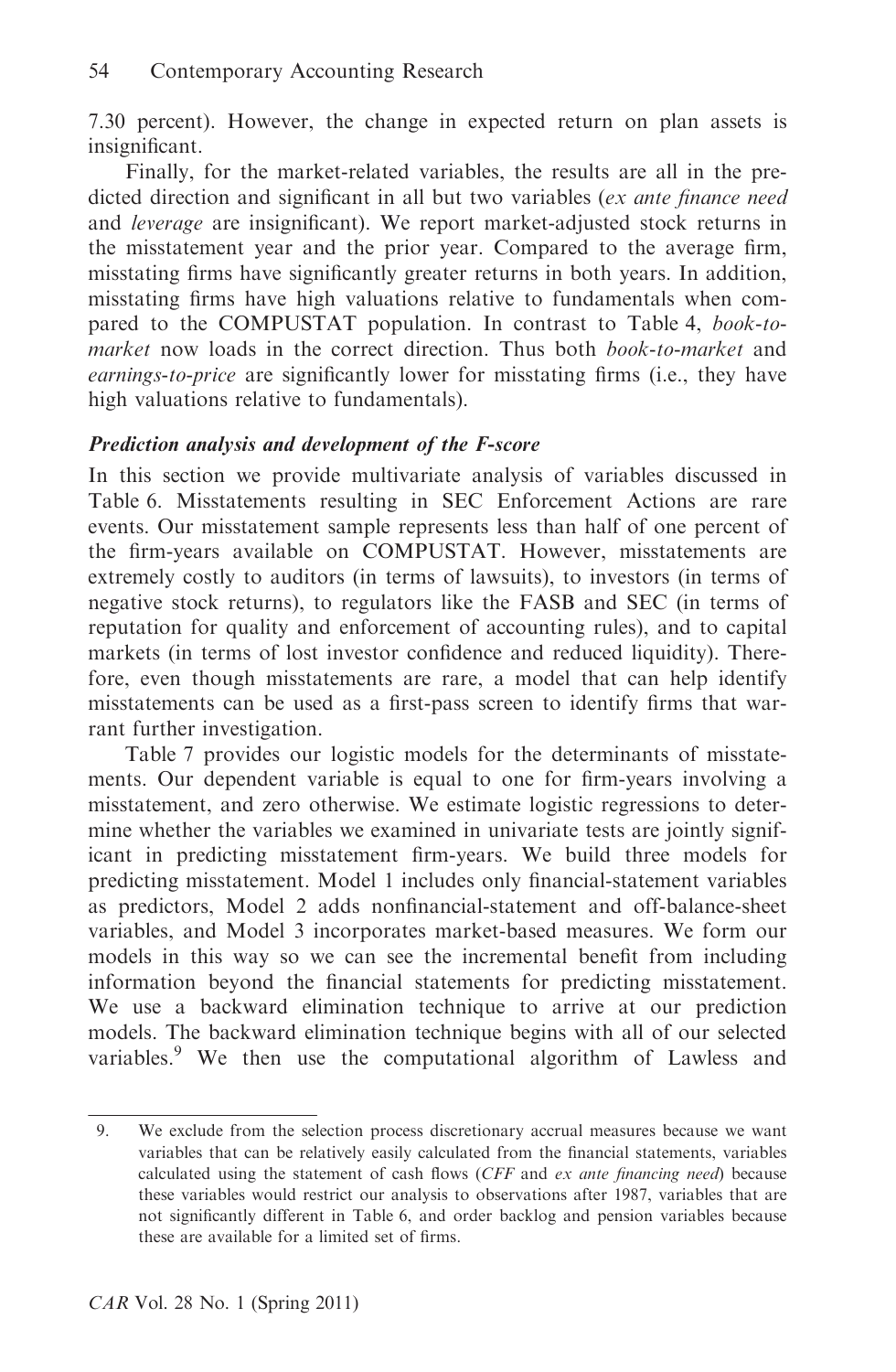|                | $\int$ the $F$ -s                                    |
|----------------|------------------------------------------------------|
|                | repressions and development of<br>1<br>$\frac{1}{2}$ |
| ľ              |                                                      |
| ţ<br>i<br>FARI |                                                      |

|   | j<br>$1 + 20$                                                                          |
|---|----------------------------------------------------------------------------------------|
|   |                                                                                        |
|   | l<br>I                                                                                 |
|   | $\frac{1}{2}$                                                                          |
|   |                                                                                        |
|   | í<br><b>HAMP OVONTO</b><br>ׇׇ֚֚֬֓                                                      |
|   | I<br>J<br>ı                                                                            |
|   | l                                                                                      |
|   |                                                                                        |
|   | ֧֖֧ׅ֧֧֧֧֧֧֧֧֧֧֪֧֧֧֪֪֪֧֧֚֚֚֚֚֚֚֚֚֚֚֚֚֚֚֚֚֚֚֚֚֚֚֚֚֚֚֚֚֝֬֝֬֝֬֝֬֝֓֝֬֝֬֝֬֝֬֝֬֝֬֝֬֝֬֝֬֝֬֝֬֝֬ |
| ſ | ł                                                                                      |

| Variable              | Coefficient estimate<br>statement variables<br>(Wald Chi-square)<br>Financial<br>$(p$ -value $)$<br>Model 1 | sheet and nonfinancial<br>Coefficient estimate<br>(Wald Chi-square)<br>Add off-balance-<br>variables<br>Model 2<br>$(p$ -value) | Coefficient estimate<br>(Wald Chi-square)<br>market-based<br>Add stock<br>variables<br>Model 3<br>$(p$ -value) |
|-----------------------|-------------------------------------------------------------------------------------------------------------|---------------------------------------------------------------------------------------------------------------------------------|----------------------------------------------------------------------------------------------------------------|
| Intercept             | $-7.893$<br>1180.0                                                                                          | $-8.252$<br>973.1                                                                                                               | $-7.966$<br>708.5                                                                                              |
|                       | 0.001                                                                                                       | 1001                                                                                                                            | 1.001                                                                                                          |
| RSST accruals         | 0.790                                                                                                       | 0.665                                                                                                                           |                                                                                                                |
|                       | $24.1$<br>0.001                                                                                             | 0.001<br>12.5                                                                                                                   | 11.1<br>TIT<br>1001                                                                                            |
| Change in receivables | $2.518$<br>$28.5$                                                                                           | $2.457$<br>23.7                                                                                                                 | 1.731                                                                                                          |
|                       | 1001                                                                                                        | 0.001                                                                                                                           | 0.003<br>74                                                                                                    |
| Change in inventory   | 1.191                                                                                                       | 1.393                                                                                                                           | 1.447                                                                                                          |
|                       | 4.4                                                                                                         | 5.4                                                                                                                             | $\dot{\sigma}$                                                                                                 |
|                       | 9.019                                                                                                       | 010.0                                                                                                                           | 0.23                                                                                                           |
| % Soft assets         | 1.979                                                                                                       | 2.011                                                                                                                           | 2.265                                                                                                          |
|                       | 86.3                                                                                                        | 74.3                                                                                                                            | 68.4                                                                                                           |
|                       | 0.001                                                                                                       | 0.001                                                                                                                           | 0.001                                                                                                          |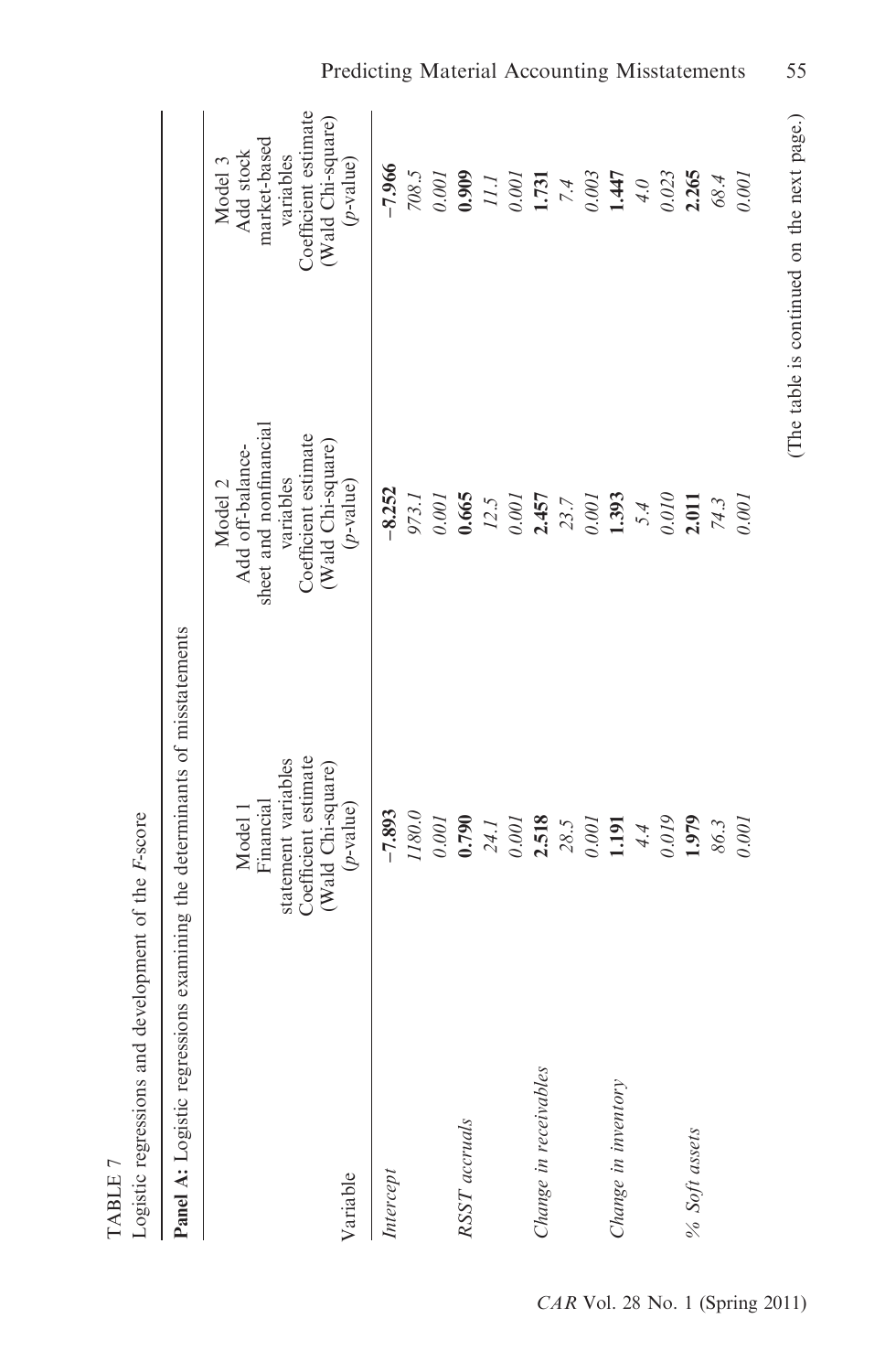| Variable                         | Coefficient estimate<br>statement variables<br>(Wald Chi-square)<br>Financial<br>$(p$ -value)<br>Model 1 | sheet and nonfinancial<br>Coefficient estimate<br>(Wald Chi-square)<br>Add off-balance-<br>variables<br>Model 2<br>$(p$ -value) | Coefficient estimate<br>(Wald Chi-square)<br>market-based<br>Add stock<br>variables<br>Model 3<br>$(p$ -value) |
|----------------------------------|----------------------------------------------------------------------------------------------------------|---------------------------------------------------------------------------------------------------------------------------------|----------------------------------------------------------------------------------------------------------------|
| Change in cash sales             | 0.001<br>$17.0\,$<br>0.171                                                                               | 0.159<br>0.001<br>$\eta$                                                                                                        | 0.160<br>$0.008$<br>5.9                                                                                        |
| Change in return on assets       | $-0.932$<br>$\delta\delta I$<br>0.001                                                                    | $-1.029$<br>$20.6\,$<br>0.001                                                                                                   | $-1.455$<br>$20. I$                                                                                            |
| Actual issuance                  | 1.029<br>$28.5\,$<br>1.001                                                                               | $0.983$<br>22.4<br>0.001                                                                                                        | $\begin{array}{c} 0.001 \\ 0.651 \\ 8.2 \\ 0.002 \end{array}$                                                  |
| Abnormal change in employees     |                                                                                                          | $-0.150$<br>4.2                                                                                                                 | $-0.121$<br>0.113<br>$\overline{I}$ .5                                                                         |
| leases<br>Existence of operating |                                                                                                          | $0.020$<br>0.419<br>002<br>8.4                                                                                                  | 0.345<br>0.019<br>$\phi^+$                                                                                     |
| Market-adjusted stock return     |                                                                                                          |                                                                                                                                 | 0.002<br>0.082<br>$8.4\,$                                                                                      |

(The table is continued on the next page.)

(The table is continued on the next page.)

CAR Vol. 28 No. 1 (Spring 2011)

TABLE 7 (Continued)

TABLE 7 (Continued)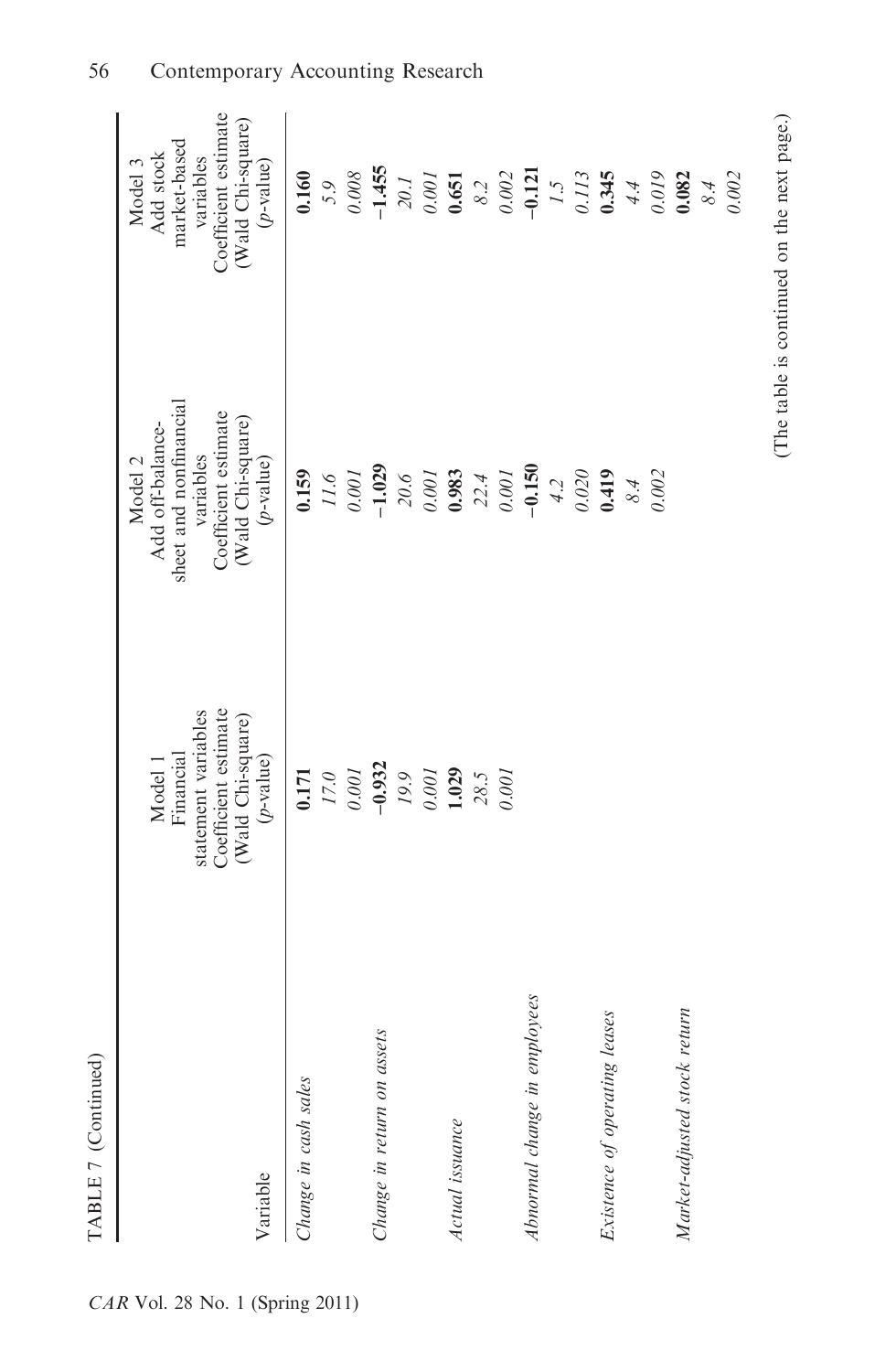| maniman i manimi                                                                                                                                                                                  |                                                                                                          |                                                                                                                                    |                                                                                                                |
|---------------------------------------------------------------------------------------------------------------------------------------------------------------------------------------------------|----------------------------------------------------------------------------------------------------------|------------------------------------------------------------------------------------------------------------------------------------|----------------------------------------------------------------------------------------------------------------|
| Variable                                                                                                                                                                                          | Coefficient estimate<br>statement variables<br>(Wald Chi-square)<br>Financial<br>$(p$ -value)<br>Model 1 | sheet and nonfinancial<br>Coefficient estimate<br>(Wald Chi-square)<br>Add off-balance-<br>variables<br>$(p$ -value $)$<br>Model 2 | Coefficient estimate<br>(Wald Chi-square)<br>market-based<br>Add stock<br>variables<br>Model 3<br>$(p$ -value) |
| Lagged market-adjusted stock return                                                                                                                                                               |                                                                                                          |                                                                                                                                    | 0.098                                                                                                          |
|                                                                                                                                                                                                   |                                                                                                          |                                                                                                                                    | 0.001<br>$\delta.9$                                                                                            |
| Misstating firm-years                                                                                                                                                                             | 494                                                                                                      | 449                                                                                                                                | 354                                                                                                            |
| Nonmisstating firm-years                                                                                                                                                                          | 132,967                                                                                                  | 122,366                                                                                                                            | 88,032                                                                                                         |
| continuous variables (except stock return variables) is winsorized at 1% and 99% to mitigate outliers. The reported p-values are<br>based on one-tailed tests.<br>Oependent variable is<br>Notes: |                                                                                                          | equal to one if the firm-year misstated earnings, zero otherwise. All variables are defined in Table 3. Each of the                |                                                                                                                |

(The table is continued on the next page.) (The table is continued on the next page.)

TABLE 7 (Continued) TABLE 7 (Continued)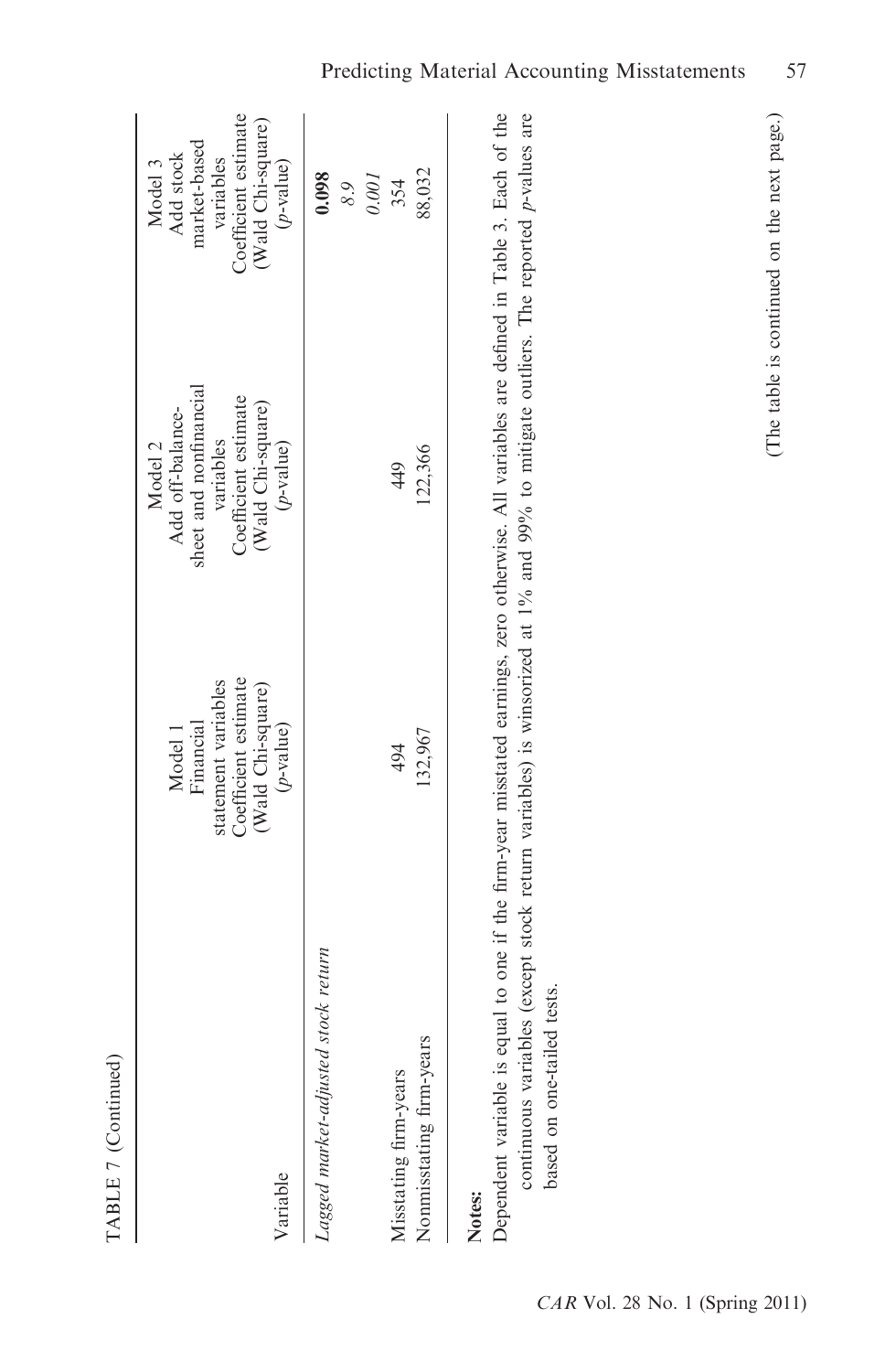|                                                                 |               | Model        |               |                | Model 2      |               |                 | Model 3      |            |
|-----------------------------------------------------------------|---------------|--------------|---------------|----------------|--------------|---------------|-----------------|--------------|------------|
|                                                                 | $\geq$        | Min. F-score | % of<br>total | $\geq$         | Min. F-score | % of<br>total | $\geq$          | Min. F-score | % of total |
| Quintile 1                                                      |               |              |               |                |              |               |                 |              |            |
| Misstate firms                                                  | $\frac{6}{1}$ | 0.053        | 3.24          | 13             | 0.042        | 2.90          | $\overline{10}$ | 0.052        | 2.82       |
| No-misstate firms<br><b>Quintile 2</b><br>Misstate firms        | 26,676        | 0.009        | 20.06         | 24,550         | 0.008        | 20.06         | 17,667          | 0.008        | 20.07      |
|                                                                 |               |              |               |                |              |               |                 |              |            |
|                                                                 | 43            | 0.390        | 8.70          | 37             | 0.393        | 8.24          | 36              | 0.386        | $10.17\,$  |
| No-misstate firms                                               | 26,649        | 0.385        | 20.04         | 24,526         | 0.351        | 20.04         | 17,641          | 0.382        | 20.04      |
|                                                                 |               |              |               |                |              |               |                 |              |            |
|                                                                 | 84            | 0.615        | 17.00         | 76             | 0.600        | 16.93         | $\overline{6}$  | 0.631        | 17.23      |
| <b>Quintile 3</b><br>Misstate firms<br>No-misstate firms        | 26,609        | 0.614        | 20.01         | 24,487         | 0.598        | 20.01         | 17,617          | 0.630        | 20.01      |
|                                                                 |               |              |               |                |              |               |                 |              |            |
|                                                                 | $\mathbf{9}$  | 0.936        | 20.04         | $\overline{5}$ | 0.926        | 20.94         | 77              | 0.940        | 21.75      |
| Quintile 4<br>Misstate firms<br>No-misstate firms<br>Quintile 5 | 26,593        | 0.933        | 20.00         | 24,469         | 0.925        | 20.00         | 17,600          | 0.935        | 19.99      |
|                                                                 |               |              |               |                |              |               |                 |              |            |
| Misstate firms                                                  | 252           | 1.397        | 51.01         | 229            | 1.418        | 51.00         | 170             | 1.415        | 48.02      |
| No-misstate firms                                               | 26,440        | 0.933        | 19.88         | 24,334         | 0.925        | 19.89         | 17,507          | 0.935        | 19.89      |

All observations are ranked based on their predicted probabilities (F-scores) and sorted into quintiles. Minimum F-score is the minimum F-score is the minimum F-scores) and sorted into quintiles. Minimum scaled predicted probability based on estimates in panel A to enter each quintile. scaled predicted probability based on estimates in panel A to enter each quintile. All observations are ranked based on their predicted probabilities (

(The table is continued on the next page.)

(The table is continued on the next page.)

58 Contemporary Accounting Research

TABLE 7 (Continued)

TABLE 7 (Continued)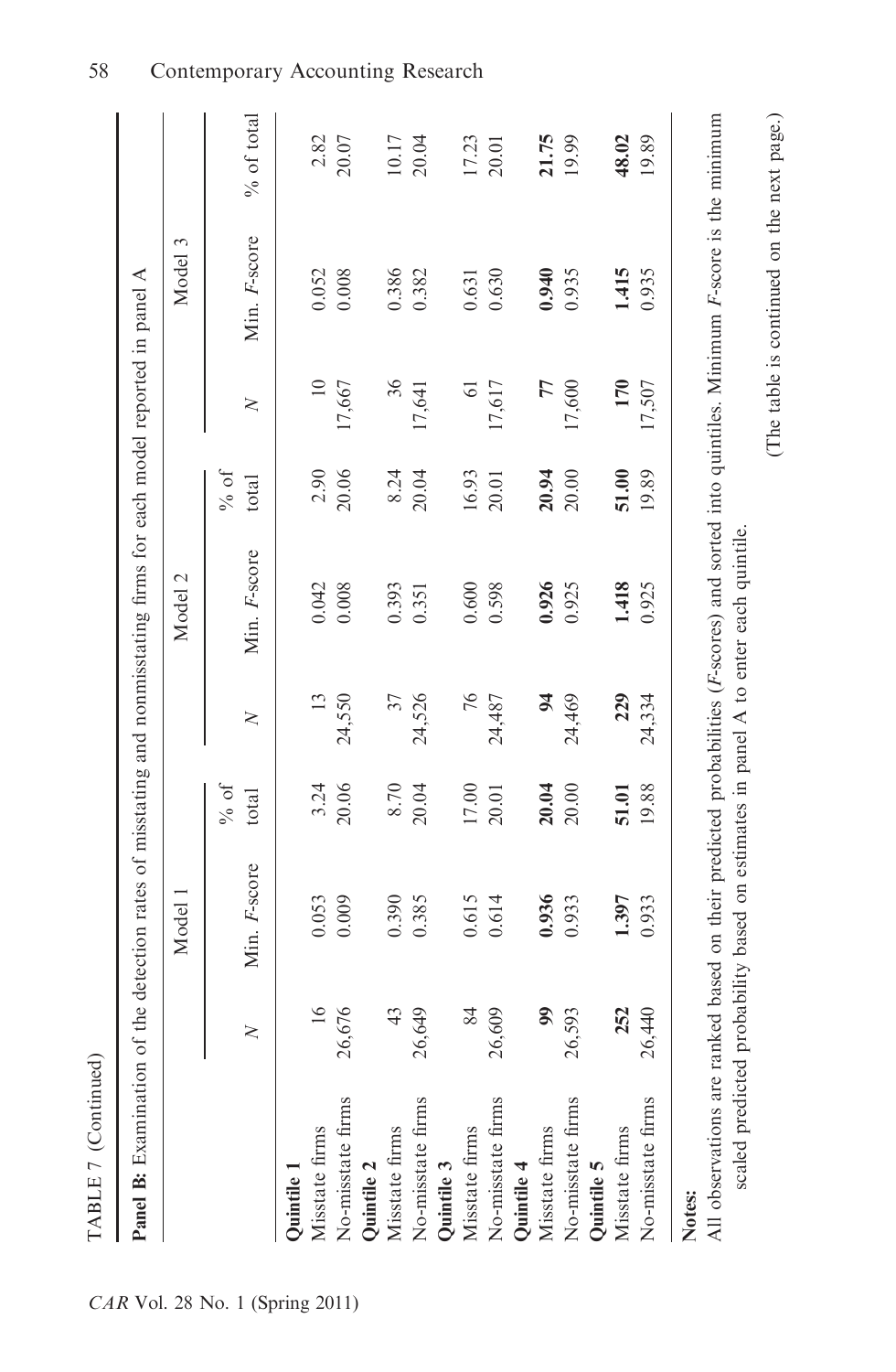TABLE 7 (Continued) TABLE 7 (Continued)

| ì               |
|-----------------|
|                 |
|                 |
| ದ               |
|                 |
|                 |
| šē              |
|                 |
| Ş               |
|                 |
|                 |
|                 |
| i               |
|                 |
| ć<br>ׇ֧֧ׅ֧ׅ֕֜֜֜ |
|                 |
| )<br>)<br>S     |
|                 |
|                 |
|                 |
|                 |
| i               |
|                 |
|                 |
| ì<br>Î          |
|                 |
|                 |
|                 |
|                 |

|                        |        | Model 1 predicted    |                  |        | Model 2 predicted    |         |                 | Model 3 predicted    |         |
|------------------------|--------|----------------------|------------------|--------|----------------------|---------|-----------------|----------------------|---------|
| <b>bserved</b>         |        | Misstate No-misstate |                  |        | Misstate No-misstate |         |                 | Misstate No-misstate |         |
| fisstate               | 339    | 155                  | 494              | 305    | 144                  | 449     | 238             | 116                  | 354     |
| lo-misstate            | 48,282 | 84,685               | 132,967          | 43,996 | 78,370               | 122,366 | 31,934          | 56,098               | 88,032  |
|                        | 48,621 | 84,840               | 133,461          | 44,301 | 78,514               | 122,815 |                 | 56,214               | 88,386  |
| fisstate               | 68.6%  | 31.4%                |                  | 67.9%  |                      | $0.4\%$ | 32,172<br>67.2% |                      | $0.4\%$ |
| vo-Misstate            | 36.3%  | $63.7\%$             | $0.4\%$<br>99.6% | 36.0%  | 32.1%<br>64.0%       | 99.6%   | 36.3%           | $32.8%$<br>63.7%     | 99.6%   |
| Correct classification |        | 63.71% (1)           |                  |        | 64.06%               |         |                 | 63.74%               |         |
| sensitivity            |        | 68.62% (2)           |                  |        | 67.93%               |         |                 | 67.23%               |         |
| ype I errors           |        | 36.31% (3)           |                  |        | 35.95%               |         |                 | 36.28%               |         |
| Type II errors         |        | $1.38\%$ (4)         |                  |        | 32.07%               |         |                 | 32.77%               |         |
|                        |        |                      |                  |        |                      |         |                 |                      |         |

Notes:

(1) Correct classification is calculated as  $[(339 + 84,685)]$  $/133,461$ ].

(2) Sensitivity is calculated as (339 ⁄ 494).

(3) Type I errors are calculated as (48,282 ⁄ 132,967). ⁄ 494).

(4) Type II errors are calculated as (155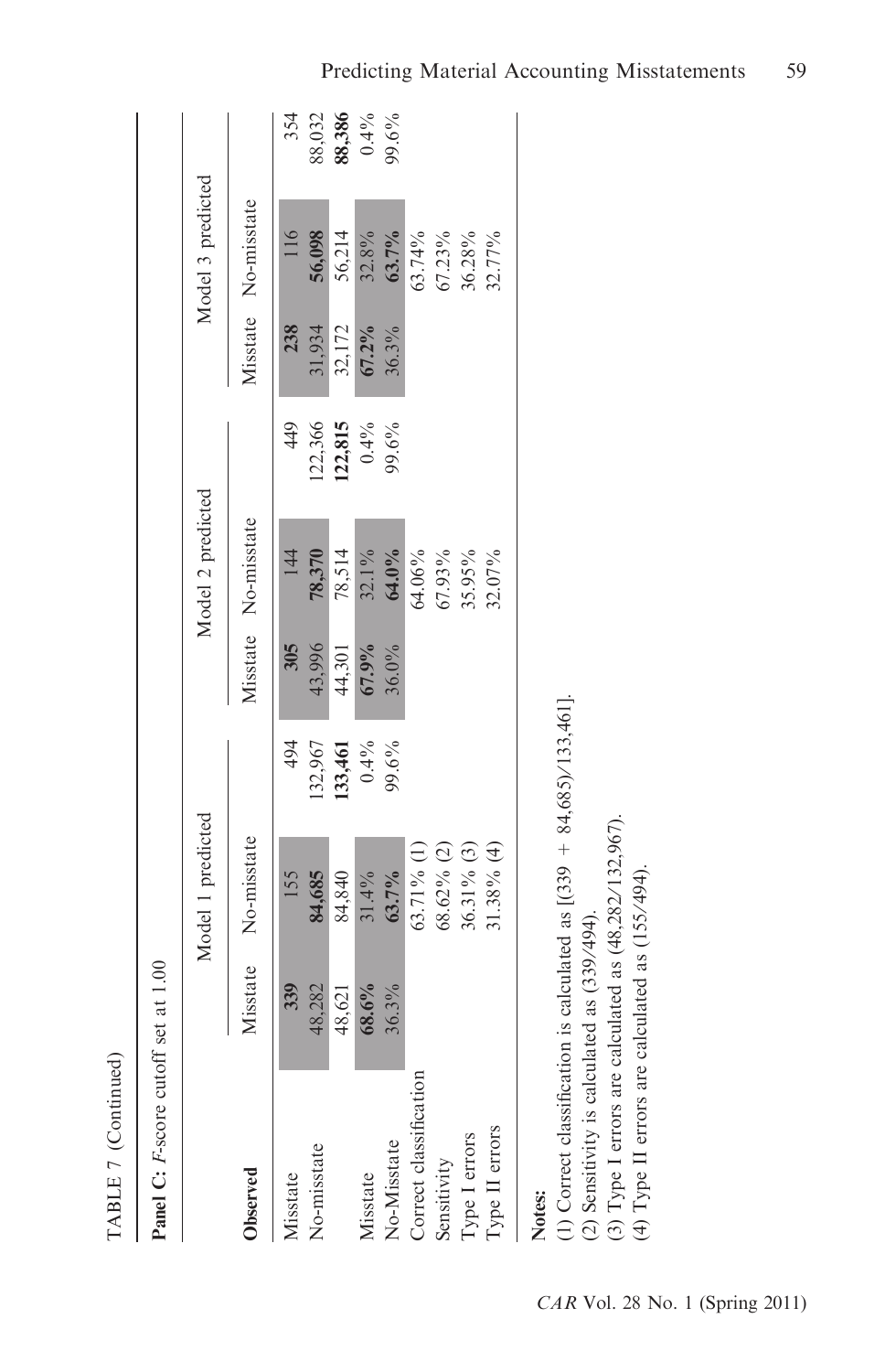Singhal 1978 to compute a first-order approximation of the remaining slope estimates for subsequent variable eliminations. Variables are removed based on these approximations. We set the significance level for elimination at the 15 percent level. $10$ 

Model 1 begins with our accruals quality measures, the performance measures, and the market-related measures that are computed from variables in the financial statements. After performing backward elimination, we retain the following variables: RSST accruals, change in receivables, change in inventory, % soft assets, change in cash sales, change in return on assets, and actual issuance. For Model 2, we retain the variables from Model 1 and add the nonfinancial variables and off-balance-sheet variables. After backward elimination, we retain abnormal change in employees and existence of operating leases. For Model 3, we add our market-based variables (our two return measures and book-to-market). The two return measures, lagged market-adjusted stock return and market-adjusted stock return in the current year, are retained in the model after backward elimination. Table 7, panel A provides the resulting coefficient estimates for the models.

Next, we examine the quality of our models. As we suggested above, it is important to remember that, because we cannot identify firms that misstate and are not subsequently caught and investigated by the SEC, our analysis of errors is based on the joint fact that a firm misstated and received an enforcement action from the SEC. To examine the quality of our models, we analyze the predicted probabilities that the model assigns to each observation. It is not possible to test how well our model performs at predicting firms that misstate but are not subsequently caught by the SEC. Predicted values are obtained by plugging each firm's individual characteristics into the model and using the estimated coefficients to determine the predicted value. The predicted probability is derived as:

Probability  $=$   $\frac{e^{(\text{PredictedValue})}}{(1 + e^{(\text{PredictedValue})})}$ 

We then divide the probability by the unconditional expectation of misstatement to calculate our F-score. The unconditional expectation is equal to the number of misstatement firms divided by the total number of firms. Below is an example of how this is done for Model 1 for Enron in 2000.

<sup>10.</sup> We run the logistic procedure in SAS, with the model selection equal to BACKWARD and FAST. Other model selection procedures produce similar results.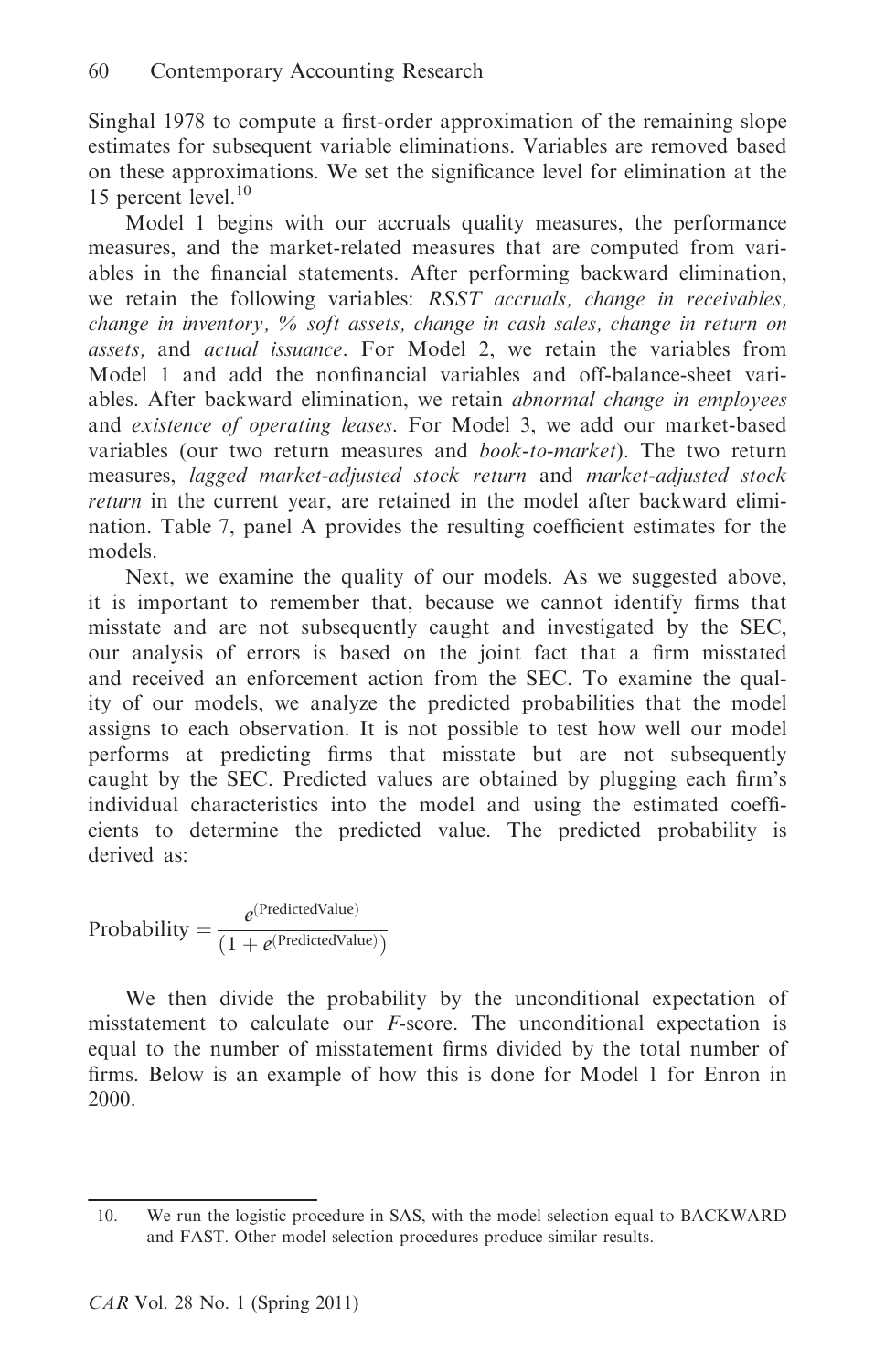Enron in 2000

Predicted Value =  $-7.893 + 0.790 \times (rsst \text{arc}) + 2.518 \times (ch \text{arc})$  $+1.191 \times (ch\_inv) + 1.979 \times (soft\_assets)$  $+0.171 \times (ch\_{cs}) + (-0.932) \times (ch\_{ro}) + 1.029 \times (issue)$ 

Predicted Value =  $-7.893 + 0.790 \times (0.01659) + 2.518 \times (0.17641)$  $+1.191 \times (.00718) + 1.979 \times (0.79975)$  $(1.171 \times (1.33335) + (-0.932) \times (-0.01285) + 1.029 \times (1)$ 

Predicted Value  $= -4.575$ Probability = e<sup>(-4.575)</sup> / (1 + e<sup>(-4.575)</sup>)  $e = 2.71828183$ Probability  $= 0.01020$ Unconditional probability =  $494/(132,967 + 494) = 0.0037$  $F\text{-score} = 0.01020/0.0037$  $F\text{-score}$  for Enron = 2.76

An F-score of 1.00 indicates that the firm has the same probability of misstatement as the unconditional expectation. F-scores greater than one indicate higher probabilities of misstatement than the unconditional expectation. Enron has an F-score of 2.76. This suggests that Enron has more than twice the probability of having misstated compared to a randomly selected firm from the population.

Table 7, panel B ranks firm-years into five portfolios based on the magnitude of their F-scores. We report the frequency with which misstating and nonmisstating firms fall into each quintile and the minimum F-score required to be included in each quintile. If our models do a good job of identifying misstatement firms, then we expect misstatement firms to be clustered in the fifth portfolio. The results for Model 1 indicate that 51.01 percent of misstatement firms are in quintile 5, compared to the expected level of 20 percent. The cutoff to be included in quintile 5 (i.e., the minimum value) is 1.397, so Enron's score for 2000 of 2.76 easily places it in quintile 5. Model 2 adds nonfinancial and off-balance-sheet variables to the variables in Model 1, and 51 percent of misstating firms are in quintile 5. For Model 3, which includes market-related variables, 48.02 percent of misstating firms are in quintile 5.

In panel C of Table 7, we evaluate the sensitivity of our models and determine Type I and Type II error rates for an F-score cutoff of 1.00. The results for Model 1 indicate that we correctly classify 339 of the 494 firms (sensitivity equal to 68.62 percent). A Type II error occurs when our model incorrectly classifies a misstating firm as a nonmisstating firm. The Type II error rate is 31.38 percent (155 divided by 494). A Type I error occurs when our model incorrectly classifies a nonmisstating firm as a misstating firm.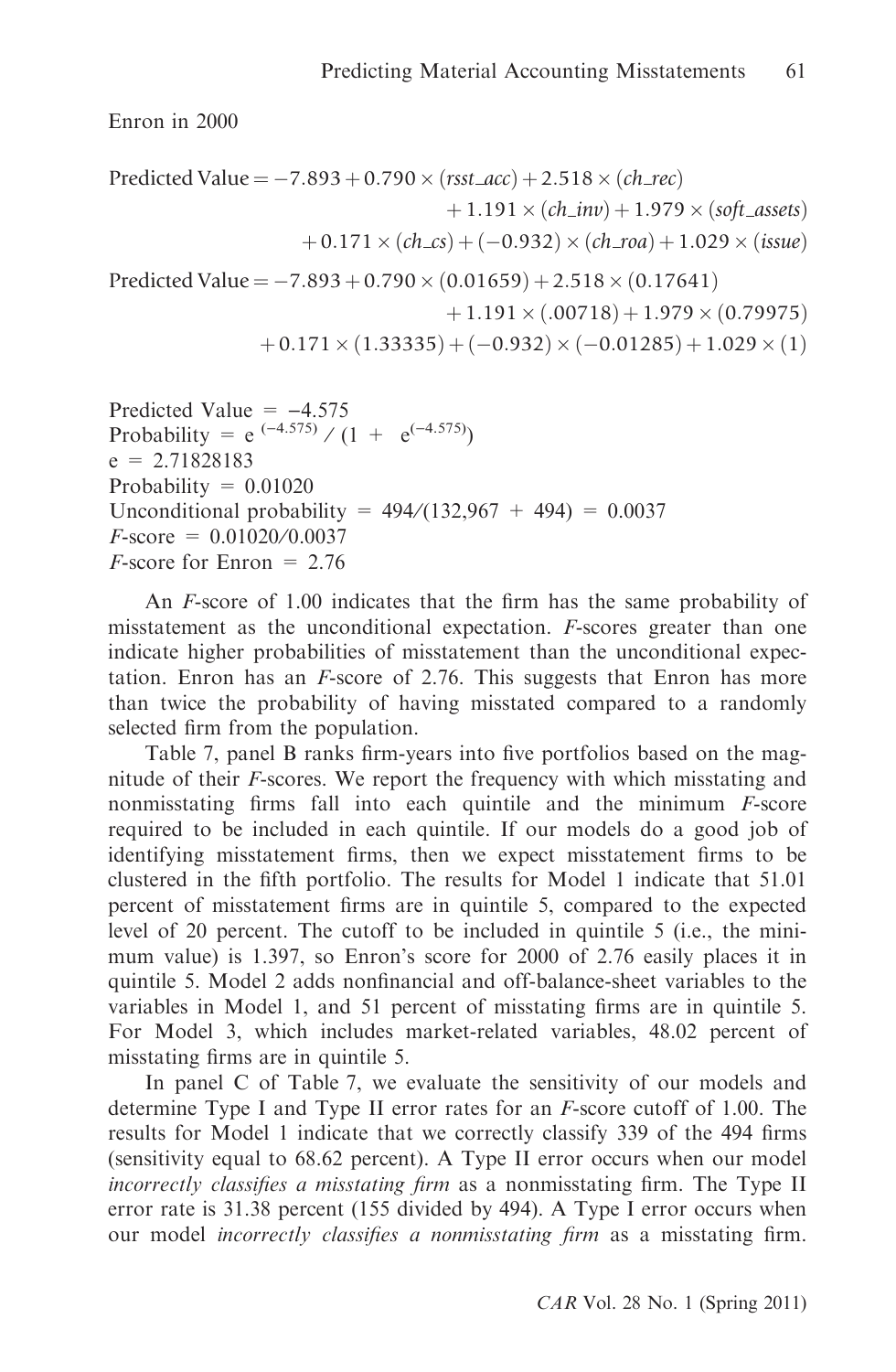For an F-score cutoff of 1.00, we incorrectly classify 48,282 nonmisstating years out of 132,967 total misstating years (our Type I error is 36.31 percent). Similar results are found for Model 2 and Model 3.<sup>11</sup>

We provide further insights into sensitivity and Type I and Type II error rates in Figure 2. Figure 2A provides the cumulative distribution of Fscores for misstating firm-years. Figure 2B reports the cumulative distribution for all nonmisstating firms. These figures can be used to assess sensitivity and Type I error rates for any  $F$ -score cutoff. For example, for an  $F$ score of 2.45, Figure 2A reveals that the sensitivity is 18.8 percent (93 of 494 misstating firms have  $F$ -scores above this cutoff) and the Type II error rate is 81.2 percent (401 of 494 misstating firms are classified as ''clean''), while the Type I error rate is 5 percent  $(6,665 \text{ of } 132,967 \text{ nonmissating})$ firms have F-scores above this cutoff), while 95 percent of nonmisstating firms are correctly classified. As a simple rule of thumb, we classify an Fscore greater than 1 as "above normal risk" and an *F*-score greater than 2.45 as ''high risk''.

Figure 2 can also provide insights into the likelihoods of Type I and Type II errors. The cost of these errors is not the same. From an auditor's perspective the cost of Type I and Type II errors is likely to differ, with Type II errors being more costly. When a misstatement goes undetected (and is later revealed), the auditor is likely to be sued by investors, to be sanctioned by regulatory bodies such as the SEC and the PCAOB and to suffer a loss of reputation. A Type I error (a nonmisstating firm is suspected of misstatement) is not costless and may result in lost fees, as the auditor may choose to drop a client. Because Type II errors are more costly to the auditor, an auditor is likely to prefer an F-score cutoff that makes more Type I errors than Type II errors.

Figure 2C provides insights into how a user might make the trade-off between Type I and Type II errors and provides a relative cost of errors ratio. For each F-score, Figure 2C provides the total number of firms

<sup>11.</sup> In Table 6 we include all observations with available data for the calculation of variables included in model selection. This results in the number of observations declining across models and makes direct comparisons across the models difficult. We reestimated Models 1 and 2 using only observations available for Model 3 and find that variable selection does not change, with the exception of abnormal change in employees dropping from the model (not tabulated). When using the variables in Table 6 and setting an F-score cutoff of 1.00, we find that with a consistent set of observations, Model 3 correctly classifies 66.95 percent (237/354) of misstatement firms and 63.86 percent  $(55,225/88,032)$  of nonmisstatement firms. For Model 1 the correct classification of misstatement firms increases slightly to 67.23 percent (238/354), while the correct classification of nonmisstatement firms decreases slightly to  $63.55$  percent  $(55,947/88,032)$ . Model 2 correctly classifies 65.53 percent (232/354) of misstatement firms and 63.51 percent (55,908/88,032) of nonmisstatement firms. This suggests that, when considering only firms with stock price information, Model 3 offers a slight improvement in classifying nonmisstatement firms over Model 1 and Model 2 and a slight deterioration in classifying misstatement firms relative to Model 1.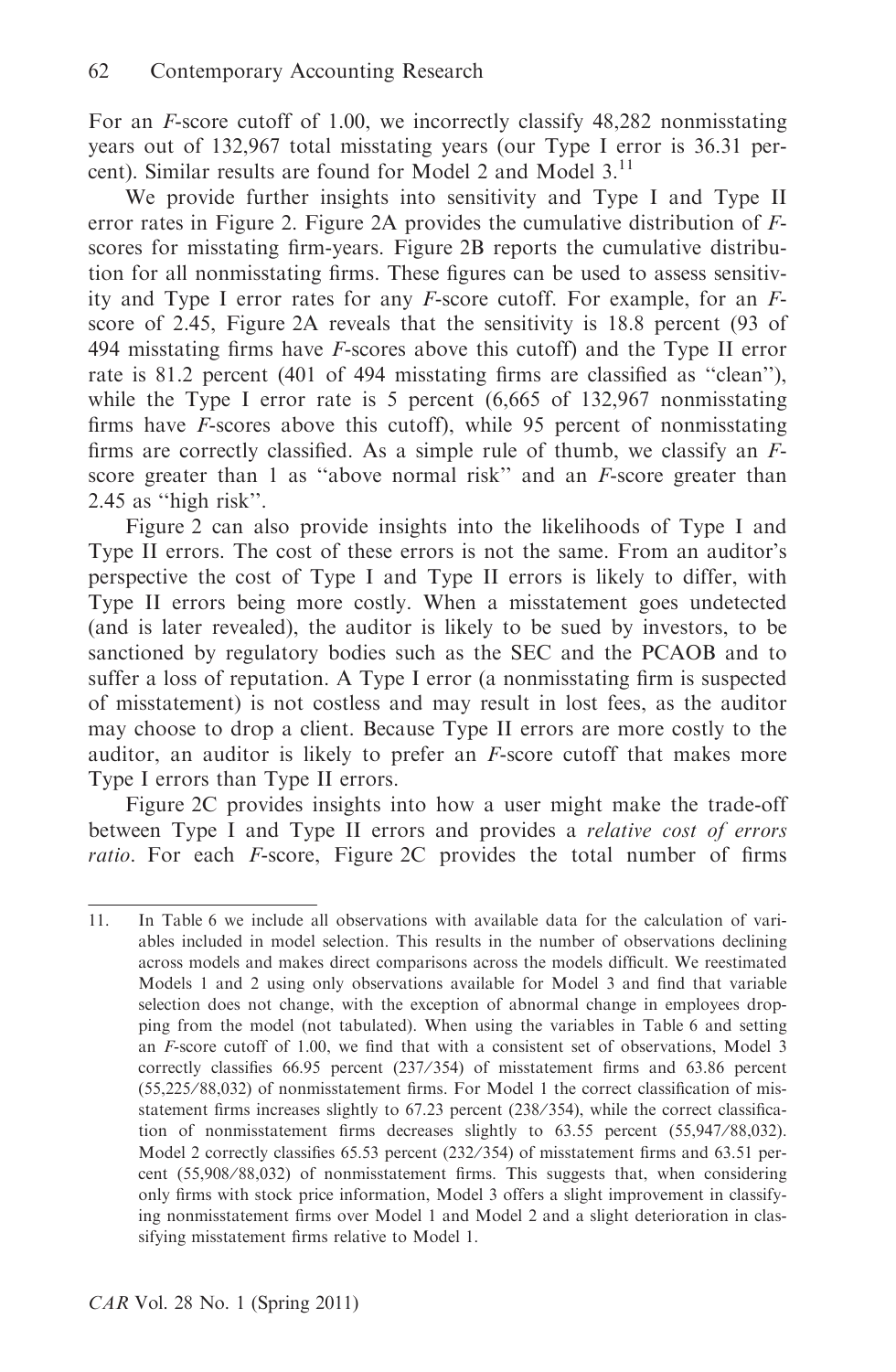

Figure 2 Evaluating the likelihood of a given *F*-score.



**Notes:** 

|                             | Interpreting F-score 1 (Similar interpretation for F-score 2 and F-score 3) |                           |                      |
|-----------------------------|-----------------------------------------------------------------------------|---------------------------|----------------------|
| F-score 1 greater than 2.45 | 5% of non-misstatement firms                                                | 18.8% of misstating firms | "High" risk          |
| F-score 1 greater than 1.85 | 10% of non-misstatement firms                                               | 32.6% of misstating firms | "Substantial" risk   |
| F-score 1 greater than 1    | 36.3% of non-misstatement firms                                             | 68.6% of misstating firms | "Above normal" risk  |
| F-score 1 less than 1       | 63.7% of non-misstatement firms                                             | 31.4% of misstating firms | "Normal or low" risk |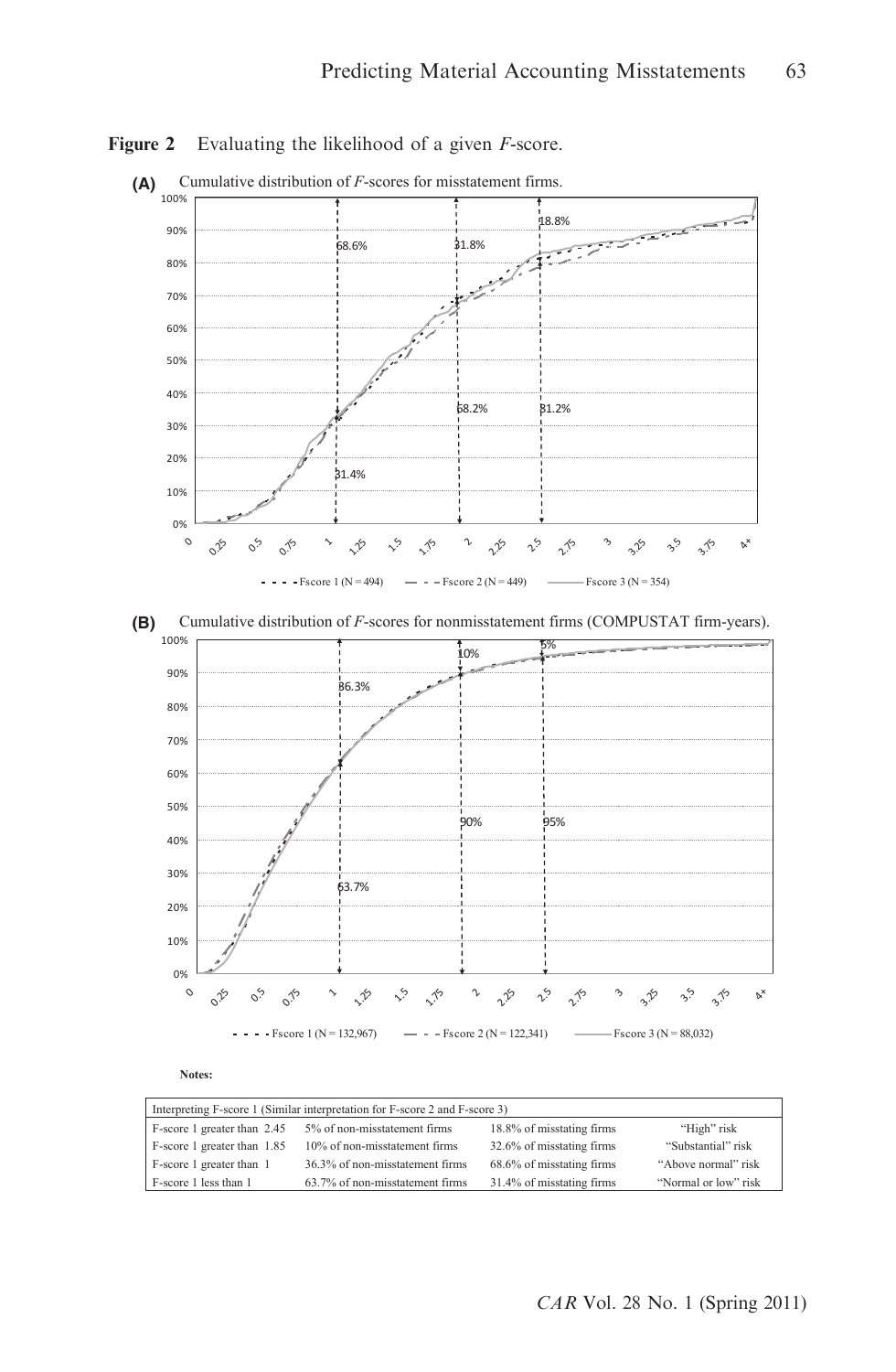

#### Notes:

Type I errors  $=$  misclassified nonmisstating firm; Type II errors  $=$  misclassified misstating firms; Sensitivity = correctly classified misstating firms. At an F-score cutoff of 1.00, the total number of nonmisstating firms is 132,967, of which 48,282 have *F*-scores greater than 1.00 (Type I error) and 339 of the 494 misstating firms have  $F$ -scores greater than 1.00. At this  $F$ -score cutoff the relative cost ratio is  $143$  [ $(48,282 + 339)/339$ ]. If the cost of investigating a firm is \$1 and investigations accurately identify misstating firms, then it is worth investigating all firms with F-scores greater than or equal to one, if the cost of a misstating firm is greater than \$143.

with an F-score equal to or greater than that F-score divided by the total number of misstating firms with an F-score equal to or greater than that F-score. This is calculated as the number of Type I errors (incorrectly classified nonmisstatement firms) plus the sensitivity (the number of correctly classified misstating firms) divided by the sensitivity. Assume that the cost of investigating a firm is \$1 and an investigation always detects misstatements if they exist. At an F-score cutoff of 1.00, the relative cost ratio is 143  $[(48,282 + 339)/339]$ . A cost of \$48,621 is incurred to avoid the 339 misstating firms. Therefore, if the cost of missing a fraud firm is \$143 or more, then an F-score cutoff of 1.00 should be used by the auditor. If the cost is over \$250, then all firms should be investigated (because the F-score cutoff is equal to zero). If the cost is less than \$50, it is cheaper not to do the investigation and just pay the extra cost of the misstatement firms as they are identified.

Next, we examine the time-series properties of the F-score for misstating firms. Figure 3 plots the mean F-score for misstating firms for the three years prior to misstatement years, during misstatement years, and for the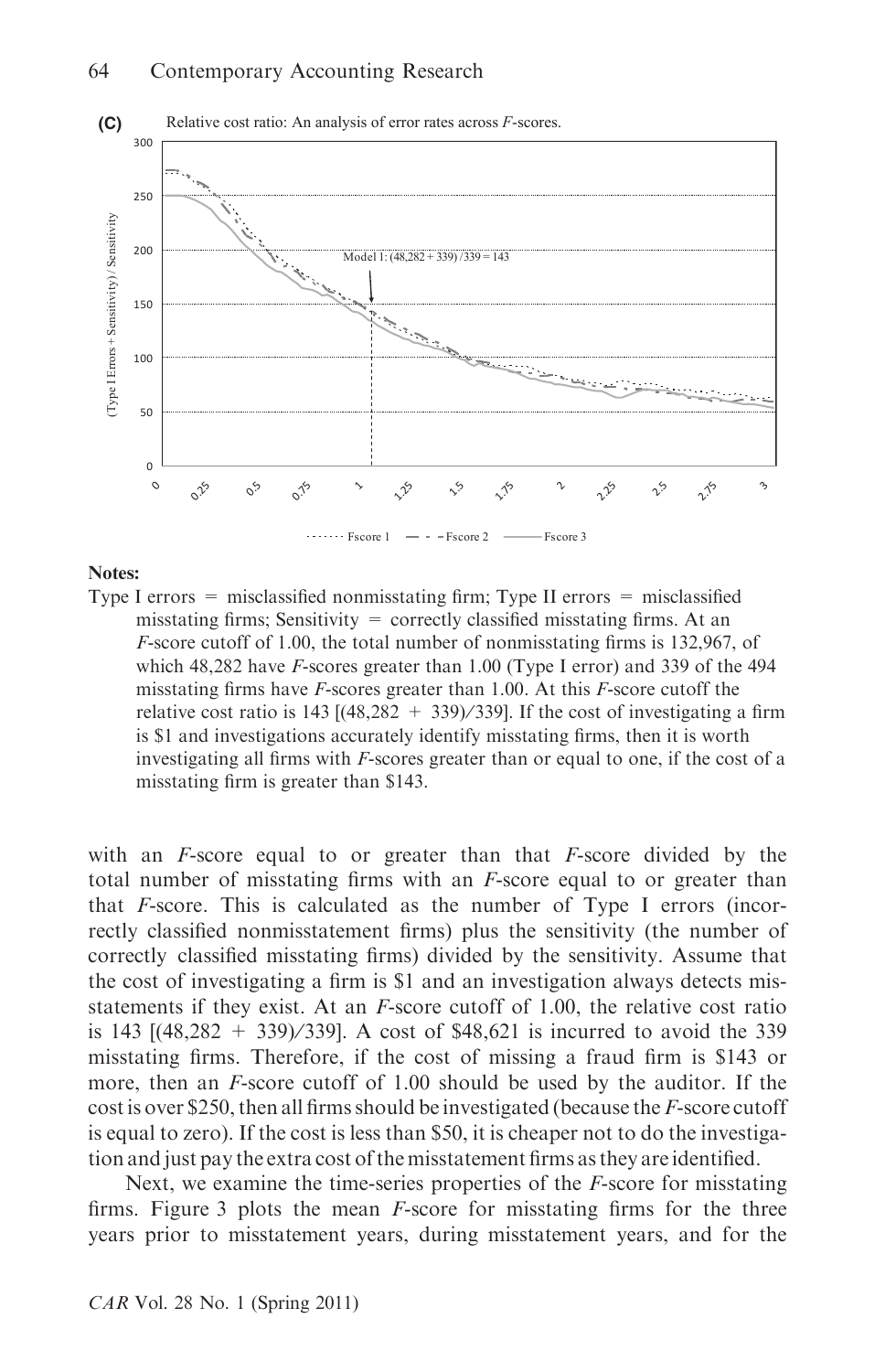

Figure 3 Mean *F*-scores surrounding misstatement firm-years.

#### Note:

This figure plots the mean F-score for misstatement firms for the three years prior to misstatement years, during misstatement years, and the three years following misstatement years.

three years following misstatement years. Figure 3 indicates that the average F-score for misstating firms is 1.5 prior to the misstatement, peaks at around 1.9 during misstatement years, and declines to approximately 1.0 following misstatement years. It is interesting to note the high average F-scores prior to the misstatement years in light of our Table 5 results indicating that accruals and many other variables do not differ significantly in misstatement years relative to years before the misstatement. If we assume that firms first use the flexibility to manage earnings within GAAP before resorting to more aggressive earnings management identified by the SEC, then the elevated *F*-scores in years  $t - 3$  to  $t - 1$  indicate that the *F*-score reflects earnings management within GAAP. Further, the significant number of Type I errors reported in Table 7 could include a disproportionate number of nonmisstating firms that actually are managing earnings. To the extent that this is true, the number of actual Type I errors in our model is overstated.

#### Marginal analysis and robustness tests of F-score models

In this section we evaluate the influence of each of the variables in the models for determining the magnitude of  $F$ -scores (marginal effect analysis). We then provide a number of tests to examine how sensitive the variables classification is to time periods and industry clustering.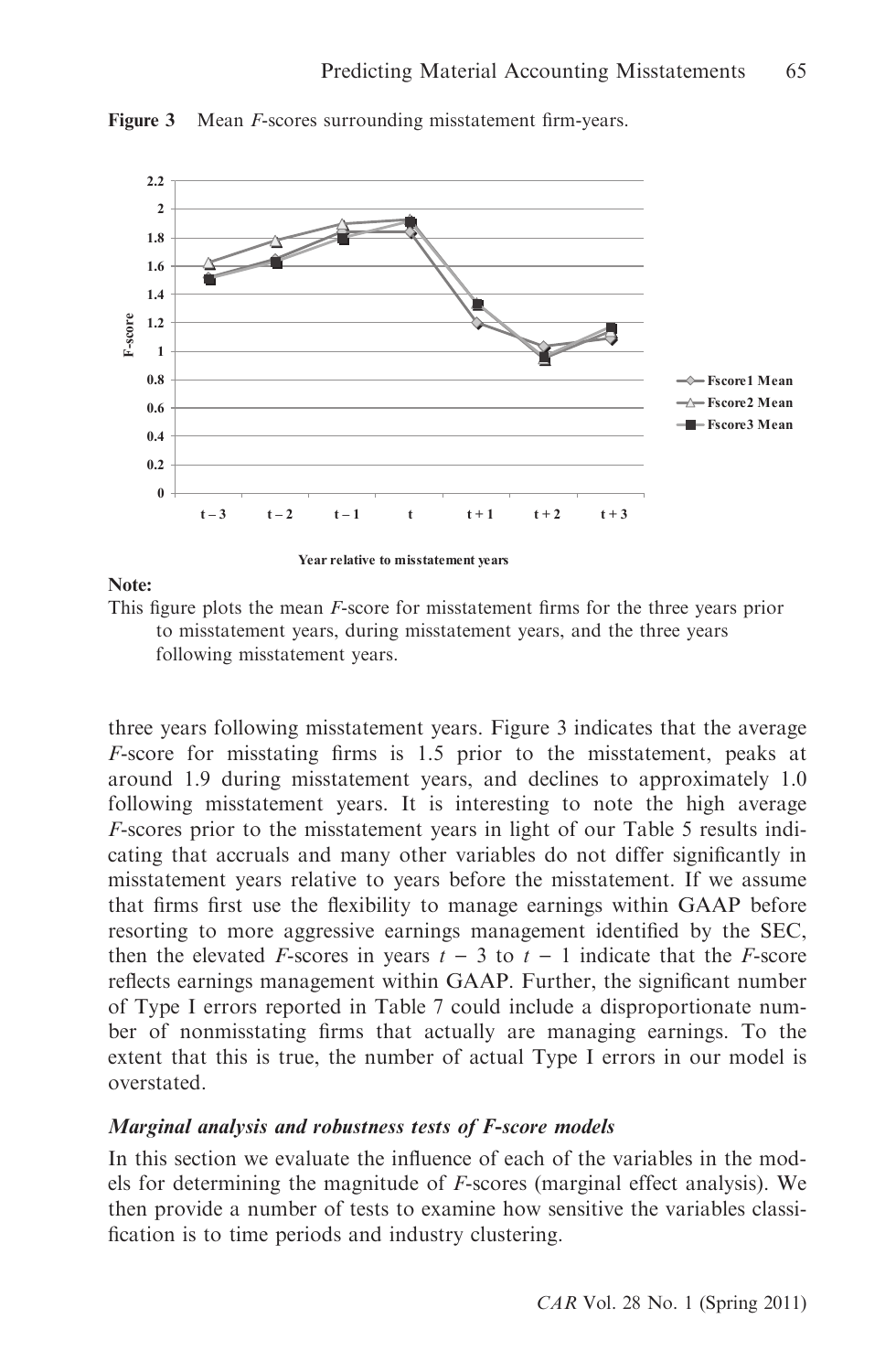Table 8 provides our marginal effect analysis. In this test we: (i) calculate the value of the  $F$ -score when all variables are held at their mean values; (ii) recalculate the F-score after moving one independent variable to its lower quartile value, holding all other variables at their mean value; (iii) recalculate the F-score moving the independent variable to its upper quartile value; (iv) calculate the change in the  $F$ -score across the interquartile range for that variable (for indicator variables such as actual issuance, the marginal impact is the difference in  $F$ -score when the variable equals one versus zero); and (v) repeat steps (ii) through (iv) for the next independent variable.

Table 8, panel A reports the mean, upper and lower quartile values of the variables included in the models. Panel B provides the marginal effect analysis for Models 1 through 3. The first thing to note is that the average *F*-score for Model 1 is  $0.728$ <sup>12</sup> When *RSST accruals* are at their lower quartile value and all other variables are at their mean values, the F-score changes from 0.728 to 0.694. Moving RSST accruals to their upper quartile value changes the F-score to 0.771, giving an interquartile range of 0.077. The results for Model 1 indicate that the three variables with the greatest impact are *change in receivables*  $(0.099)$ , % *soft assets*  $(0.595)$ , and *actual* issuance (0.559). Because 82.5 percent of the sample firms issue securities in a given year, a firm that does not issue has a far lower risk of being a misstating firm. In Table 9, panel C (discussed next) we investigate whether industry factors could be influencing the importance of  $\%$  soft assets. The joint marginal effect (when moving all independent variables in the predicted direction between the first and third quartiles or between zero and one for indicator variables) increases the F-score from 0.169 to 1.547. For Model 2, existence of operating leases (leasedum) has a relatively large marginal impact on the F-score (0.264); note that 73.4 percent of firms have leases. For Model 3, the return variables appear to have little marginal impact on the F-score. Finally, in panel C we provide the Spearman and Pearson correlations of the variables with the F-score. The correlations are all significant and are generally consistent with the marginal effect analysis in the sense that variables with a higher correlation have higher marginal effects.

Overall, the results in Table 8 suggest that while accrual variables are important contributors to the F-score they are not unduly influencing the F-score; other variables in the model also play an important role. This suggests that the F-score is likely to provide incremental information beyond accruals for researchers investigating earnings management.

Table 9 provides a variety of robustness tests related to our models. Here we focus on Model 3 because this provides all the variables we analyze. Similar results are obtained for Models 1 and 2.

<sup>12.</sup> The mean F-score differs from 1.00 (the unconditional expectation) because predicted values are determined using the exponential function that gives weights different from those obtained using a linear estimation technique such as ordinary least squares regressions (see the Enron example included in the text).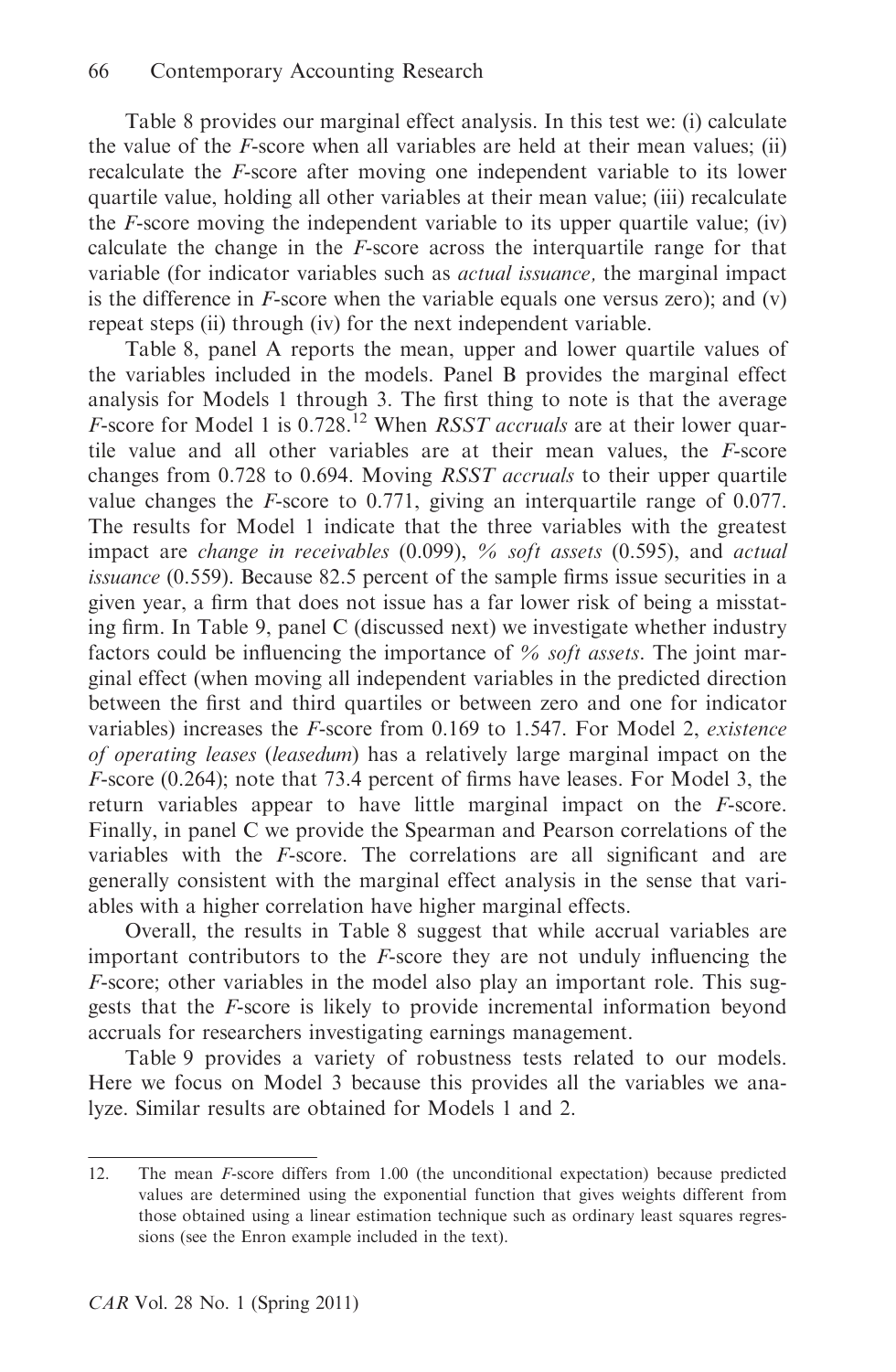| Panel A: Descriptive statistics                                                                                                          |               |                                                         |           |                                                                                                   |           |                              |       |                                  |                                          |                      |                               |
|------------------------------------------------------------------------------------------------------------------------------------------|---------------|---------------------------------------------------------|-----------|---------------------------------------------------------------------------------------------------|-----------|------------------------------|-------|----------------------------------|------------------------------------------|----------------------|-------------------------------|
|                                                                                                                                          | $rsst\_\!acc$ | $ch\_rec$                                               | $ch\_inv$ | soft_assets                                                                                       | $ch_{cs}$ | $ch\_roa$                    | issue | $ch\_emp$                        | leasedum                                 | rel <sub>t</sub>     | $rel_t =$                     |
| Mean                                                                                                                                     | 0.019         | 0.014                                                   | 0.009     | 0.518                                                                                             | 0.210     | $-0.010$                     | 0.825 | $-0.071$                         | 0.734                                    | 0.017                | 0.036                         |
| Std dev                                                                                                                                  | 0.267         | 0.085                                                   | 0.068     | 0.250                                                                                             | 0.766     |                              | 0.380 |                                  |                                          | 1.039                | 0.868                         |
| Lower quartile                                                                                                                           | $-0.043$      |                                                         | $-0.006$  | 0.315                                                                                             | $-0.048$  |                              | 1.000 |                                  |                                          |                      |                               |
| Median                                                                                                                                   | 0.024         | $\begin{array}{c} -0.013 \\ 0.007 \\ 0.041 \end{array}$ | $0.000\,$ | 0.545                                                                                             | 0.080     | $-0.205$<br>-0.043<br>-0.002 | 0.000 | $-0.158$<br>$-0.158$<br>$-0.047$ | $0.442$<br>$0.000$<br>$1.000$<br>$1.000$ | $-0.396$<br>$-0.105$ | $-0.370$<br>$-0.091$<br>0.219 |
| Upper quartile                                                                                                                           | 0.091         |                                                         | 0.024     | 0.719                                                                                             | 0.245     | 0.026                        | 1.000 | 0.063                            |                                          | 0.208                |                               |
| $\frac{5}{6}$                                                                                                                            | $-0.975$      | $-0.293$                                                | $-0.253$  | 0.030                                                                                             | $-0.987$  | $-0.876$                     | 0.000 | $-2.087$                         | 0.000                                    | $-1.000$             | $-0.961$                      |
| 99%                                                                                                                                      | 0.974         | 0.328                                                   | 0.268     | 0.961                                                                                             | 5.459     | 0.837                        | 000.1 | 1.442                            | 1.000                                    | 2.989                | 3.016                         |
| Model 1                                                                                                                                  |               |                                                         |           | $rsst\_acc$                                                                                       | $ch\_rec$ | $ch\_inv$                    |       | soft_assets                      | $ch\_{cs}$                               | $ch\_roa$            | issue                         |
| Coefficient estimate                                                                                                                     |               |                                                         |           | 0.790                                                                                             | 2.518     | 1.191                        |       | 1.979                            | 0.171                                    | $-0.932$             | 1.029                         |
| F-score at upper quartile <sup>b</sup>                                                                                                   |               |                                                         |           | 0.771                                                                                             | 0.779     | 0.742                        |       | 1.083                            | 0.733                                    |                      | 0.871                         |
| F-score at lower quartile <sup>a</sup>                                                                                                   |               |                                                         |           | 0.694                                                                                             | 0.680     | 0.716                        |       | 0.488                            | 0.697                                    | 0.751<br>0.704       | 0.312                         |
| Interquartile marginal change in F-score °                                                                                               |               |                                                         |           | 0.077                                                                                             | 0.099     | 0.026                        |       | 0.595                            | 0.036                                    | 0.047                | 0.559                         |
| Notes:                                                                                                                                   |               |                                                         |           |                                                                                                   |           |                              |       |                                  |                                          |                      |                               |
| F-score when all variables are at their mean values (0.728); lower quartile (0.169); upper quartile (1.547). Change in F-score for joint |               |                                                         |           | interquartile marginal effect (moving all variables from the lower to the upper quartile) (1.378) |           |                              |       |                                  |                                          |                      |                               |
|                                                                                                                                          |               |                                                         |           |                                                                                                   |           |                              |       |                                  |                                          |                      |                               |

Marginal effect analysis on F-scores for each model F-scores for each model Marginal effect analysis on TABLE 8 TABLE 8

CAR Vol. 28 No. 1 (Spring 2011)

(The table is continued on the next page.) (The table is continued on the next page.)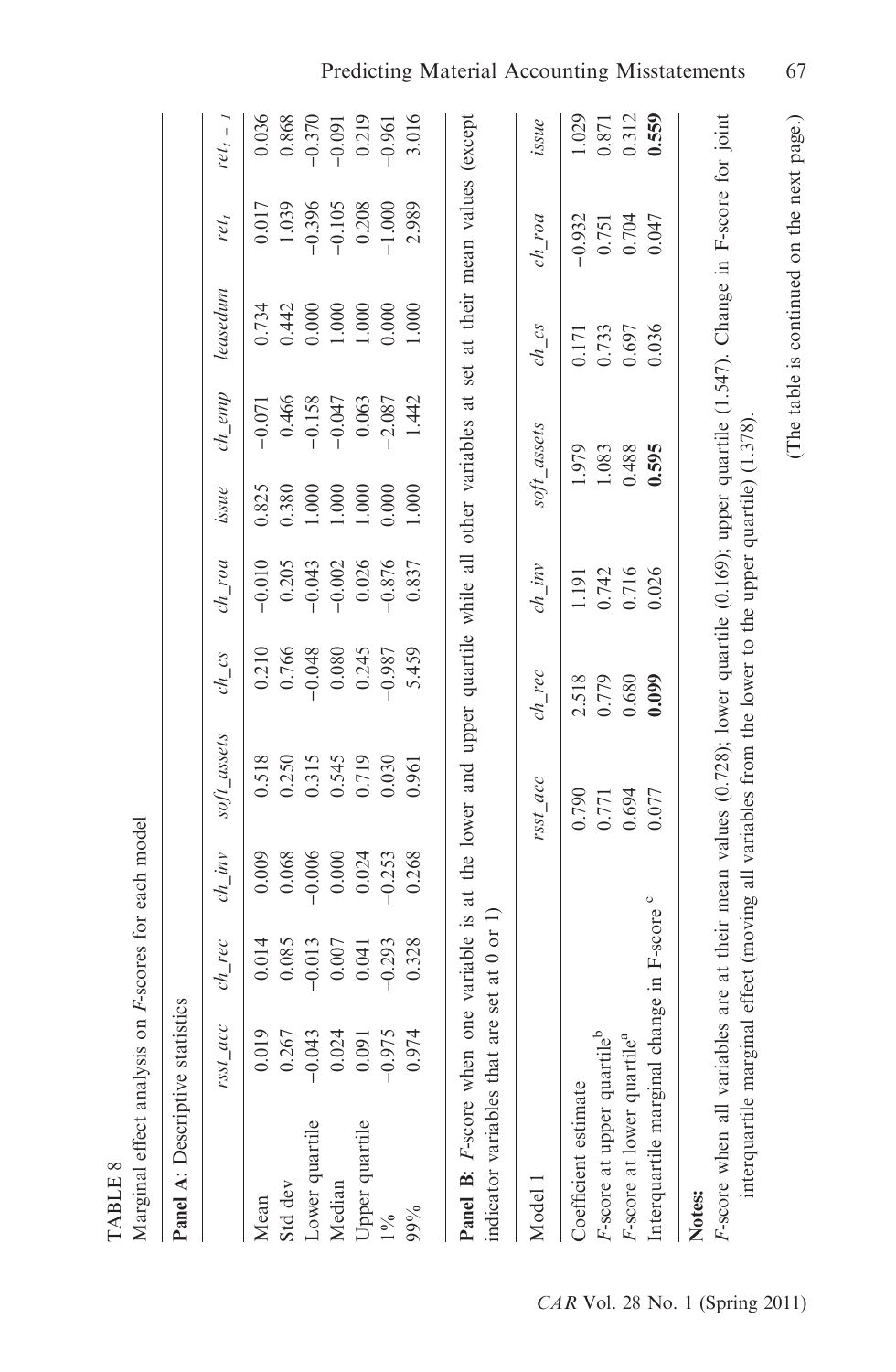| TABLE 8 (Continued                                                                                                                                                                                                                                                                                    |          |           |           |                                                                                                                                                     |       |                 |           |          |                     |       |          |
|-------------------------------------------------------------------------------------------------------------------------------------------------------------------------------------------------------------------------------------------------------------------------------------------------------|----------|-----------|-----------|-----------------------------------------------------------------------------------------------------------------------------------------------------|-------|-----------------|-----------|----------|---------------------|-------|----------|
| Model 2                                                                                                                                                                                                                                                                                               | rsst_acc | $ch\_rec$ | $ch\_inv$ | soft_assets                                                                                                                                         |       | $ch_{cs}$       | $ch\_rod$ | issue    | $ch\_emp$           |       | leasedum |
| Coefficient estimate                                                                                                                                                                                                                                                                                  | 0.665    | 2.457     | 1.393     | 2.011                                                                                                                                               |       | 0.159           | $-1.029$  | 0.983    | $-0.150$            |       | 0.419    |
| F-score at upper quartile                                                                                                                                                                                                                                                                             | 0.725    | 0.738     | 0.706     | 1.034                                                                                                                                               |       | 0.695           | 0.715     | 0.820    | 0.700               |       | 0.772    |
| F-score at lower quartile                                                                                                                                                                                                                                                                             | 0.663    | 0.646     | 0.677     | 0.460                                                                                                                                               |       | 0.663           | 0.666     | 0.307    | 0.677               |       | 0.508    |
| Interquartile marginal change in F-score                                                                                                                                                                                                                                                              | 0.062    | 0.091     | 0.029     | 0.574                                                                                                                                               |       | 0.032           | 0.049     | 0.513    | 0.023               |       | 0.264    |
| F-score when all variables are at their mean values (0.6911); lower quartile (0.120); upper quartile (1.651). Change in F-score for joint<br>rginal effect (1.531).<br>interquartile mai<br>Notes:                                                                                                    |          |           |           |                                                                                                                                                     |       |                 |           |          |                     |       |          |
| Model 3                                                                                                                                                                                                                                                                                               |          |           |           | $\frac{1}{100}$ and $\frac{1}{200}$ $\frac{1}{200}$ $\frac{1}{200}$ $\frac{1}{200}$ $\frac{1}{200}$ $\frac{1}{200}$ $\frac{1}{200}$ $\frac{1}{200}$ |       |                 | issue     |          | ch_emp leasedum ret |       | $relt-1$ |
| Coefficient estimate                                                                                                                                                                                                                                                                                  | 0.909    | 1.731     | 1.447     | 2.265                                                                                                                                               | 0.160 | $-1.455$        | 0.651     | $-0.121$ | 0.345               | 0.082 | 0.098    |
| F-score at upper quartile                                                                                                                                                                                                                                                                             | 0.737    | 0.723     | 0.706     | 1.088                                                                                                                                               | 0.695 | $0.725$ $0.774$ |           | 0.698    | 0.757               | 0.702 | 0.703    |
| F-score at lower quartile                                                                                                                                                                                                                                                                             | 0.653    | 0.659     | 0.676     | 0.437                                                                                                                                               | 0.663 | 0.656           | 0.404     | 0.680    | 0.537               | 0.668 | 0.664    |
| change and F-score<br>Interquartile marginal                                                                                                                                                                                                                                                          | 0.085    | 0.064     | 0.030     | 0.651                                                                                                                                               | 0.032 | $0.069$ 0.370   |           | 0.018    | 0.220               | 0.034 | 0.039    |
| F-score when all variables are at their mean values (0.6908); lower quartile (0.146); upper quartile (1.679). Change in F-score for joint<br>interquartile marginal effect (1.533).<br>Notes:                                                                                                         |          |           |           |                                                                                                                                                     |       |                 |           |          |                     |       |          |
| Notes:                                                                                                                                                                                                                                                                                                |          |           |           |                                                                                                                                                     |       |                 |           |          |                     |       |          |
| For indicator variables such as issue, we calculated F-score when the indicator variable = 0 for lower quartile and 1 for upper quartile.<br>Therefore, for <i>actual</i> issuance, the marginal effect on F-score reflects changing issue from 0 to 1.                                               |          |           |           |                                                                                                                                                     |       |                 |           |          |                     |       |          |
| For variables with negative coefficient estimates (e.g., $ch_1 \circ a$ , $ch_2 \circ m$ ), <i>F</i> -score at lower quartile reflects the upper quartile values of these<br>م                                                                                                                        |          |           |           |                                                                                                                                                     |       |                 |           |          |                     |       |          |
| Interquartile marginal change in F-score reflects the difference in F-score for interquartile change in the predicted direction for each variable<br>F-score at upper quartile reflects the lower quartile values.<br>when holding other variables at their mean values.<br>variables, and<br>$\circ$ |          |           |           |                                                                                                                                                     |       |                 |           |          |                     |       |          |
|                                                                                                                                                                                                                                                                                                       |          |           |           |                                                                                                                                                     |       |                 |           |          |                     |       |          |

(The table is continued on the next page.)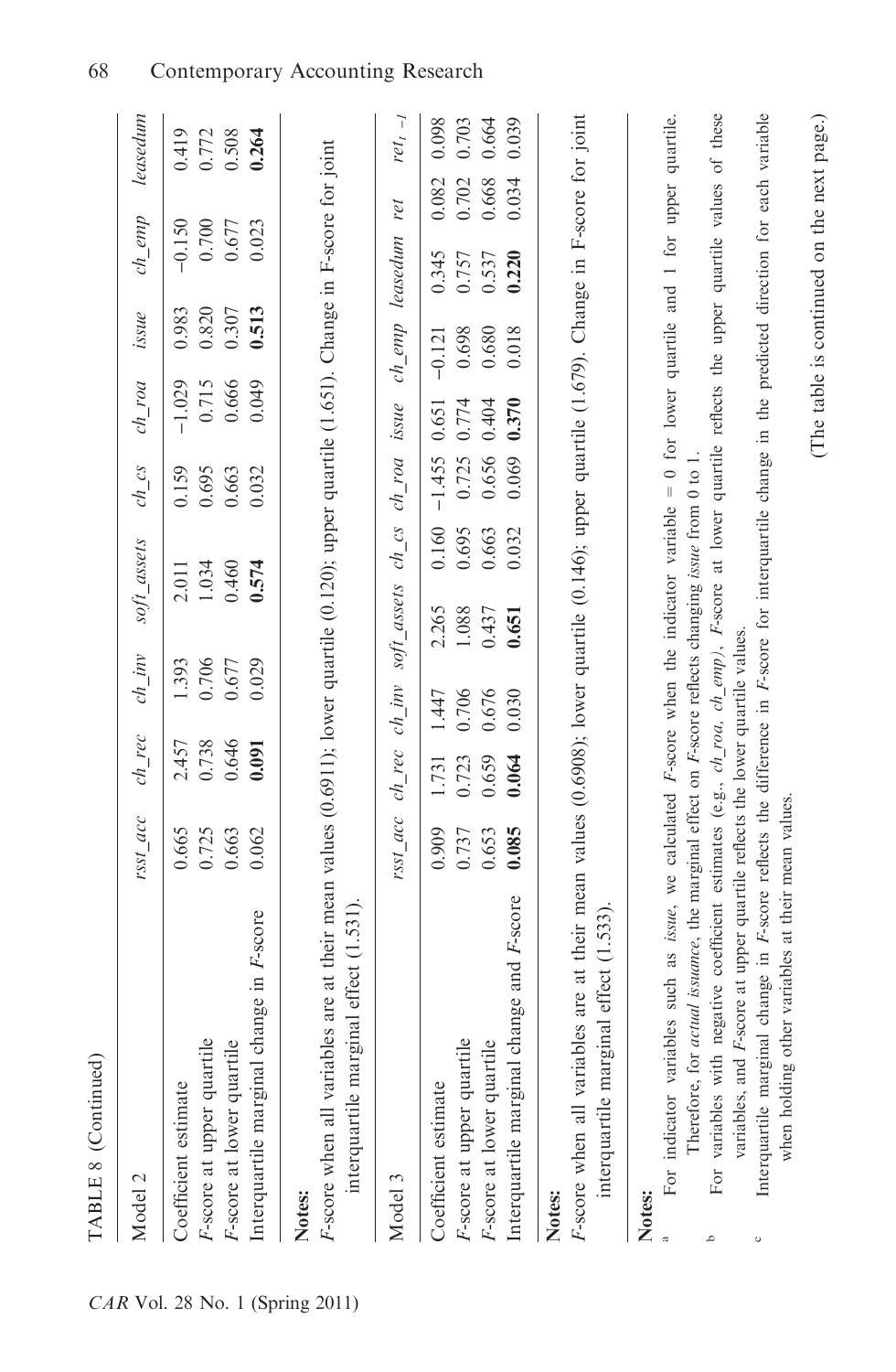| <b>Panel C:</b> Correlation between <i>F</i> -score and its components |       |                       |                                                                                                                |                                      |       |                      |       |                      |          |         |          |
|------------------------------------------------------------------------|-------|-----------------------|----------------------------------------------------------------------------------------------------------------|--------------------------------------|-------|----------------------|-------|----------------------|----------|---------|----------|
|                                                                        |       | $rsst\_acc$ $ch\_rec$ | $ch\_inv$                                                                                                      | soft_assets $ch_{\_}cs$ $ch_{\_}rod$ |       |                      | issue | $ch\_emp$            | leasedum | $ret_t$ | $relt-1$ |
| Spearman correlation                                                   |       |                       |                                                                                                                |                                      |       |                      |       |                      |          |         |          |
| F-score (Model 1)                                                      | 0.340 |                       |                                                                                                                | 0.685                                | 0.302 |                      | 0.534 |                      |          |         |          |
| $F\text{-score}$ (Model 2)                                             | 0.302 | 0.455<br>0.430        | 0.353<br>0.344<br>0.354                                                                                        | 0.693                                | 0.282 | $-0.043$<br>$-0.055$ | 0.498 |                      | 0.433    |         |          |
| F-score (Model 3)                                                      | 0.312 | 0.395                 |                                                                                                                | 0.776                                | 0.262 | $-0.059$             | 0.349 | $-0.130$<br>$-0.110$ | 0.382    | 0.194   | 0.106    |
| Pearson correlation                                                    |       |                       |                                                                                                                |                                      |       |                      |       |                      |          |         |          |
| $F\text{-score}$ (Model 1)                                             | 0.326 | 0.512                 | 0.385                                                                                                          | 0.490                                | 0.359 | $-0.066$             | 0.296 |                      |          |         |          |
| $F$ -score (Model 2)                                                   | 0.300 | 0.486                 | 0.381                                                                                                          | 0.484                                | 0.328 | $-0.074$<br>$-0.100$ | 0.272 | $-0.238$             | 0.259    |         |          |
| F-score (Model 3)                                                      | 0.306 | 0.397                 | 0.361                                                                                                          | 0.486                                | 0.259 |                      | 0.194 | $-0.193$             | 0.218    | 0.303   | 0.190    |
| Notes:                                                                 |       |                       |                                                                                                                |                                      |       |                      |       |                      |          |         |          |
| All the correlation co                                                 |       |                       | officient estimates are significant at a less than 1% level. All variables are defined in Table 3. Each of the |                                      |       |                      |       |                      |          |         |          |

continuous variables is winsorized at  $1\%$  and  $99\%$  to mitigate outliers.

continuous variables is winsorized at 1% and 99% to mitigate outliers.

TABLE 8 (Continued)

TABLE 8 (Continued)

Predicting Material Accounting Misstatements 69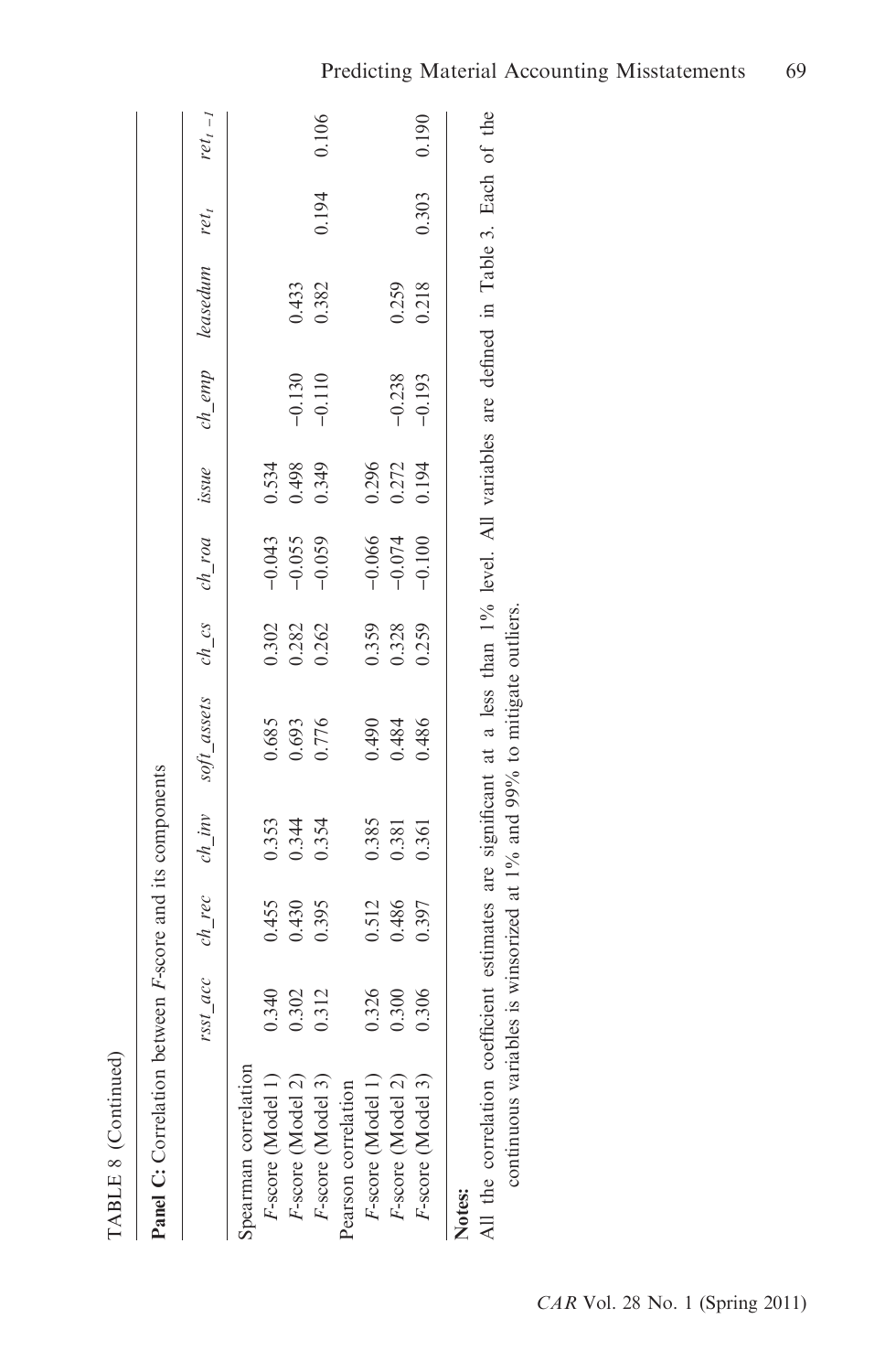| Robustness tests             |                                                                                                         |                                                                                                                        |                                                                                                        |
|------------------------------|---------------------------------------------------------------------------------------------------------|------------------------------------------------------------------------------------------------------------------------|--------------------------------------------------------------------------------------------------------|
|                              | Panel A: Logistic regressions examining the determinants of misstatements estimated for Model 3         |                                                                                                                        |                                                                                                        |
| Variable                     | Model 3 for 1979-1998 period<br>(1) Variables selected for<br>Coefficient estimate<br>(Wald Chi-square) | boom years (1998–2000)<br>for Model 3 excluding<br>(2) Variables selected<br>Coefficient estimate<br>(Wald Chi-square) | (3) Adding industry<br>Coefficient estimate<br>variables to Model<br>(Wald Chi-square)<br>3 in Table 7 |
| Intercept                    | $-7.560***$                                                                                             | $-7.597***$                                                                                                            | $-8.005***$                                                                                            |
|                              | 550.9                                                                                                   | 612.0                                                                                                                  | 705.5                                                                                                  |
| RSST accruals                | $1.049***$                                                                                              | $0.885***$                                                                                                             | $0.849***$                                                                                             |
|                              | 10.9                                                                                                    | 8.8                                                                                                                    | $\delta' \delta$                                                                                       |
| Change in receivables        | $1.227**$                                                                                               | $1.639***$                                                                                                             | $1.543***$                                                                                             |
|                              | 2.8                                                                                                     | 5.5                                                                                                                    | $\ddot{o}$                                                                                             |
| Change in inventory          | $1.813**$                                                                                               | $1.797***$                                                                                                             | $1.680**$                                                                                              |
|                              | 4.9                                                                                                     | 5.3                                                                                                                    | 5.2                                                                                                    |
| % Soft assets                | $1.768***$                                                                                              | $1.963***$                                                                                                             | $2.214***$                                                                                             |
|                              | 33.2                                                                                                    | 45.2                                                                                                                   | 64.7                                                                                                   |
| Change in cash sales         | $0.195***$                                                                                              | $0.188***$                                                                                                             | $0.153**$                                                                                              |
|                              | 8.2                                                                                                     | 8.2                                                                                                                    | 5.2                                                                                                    |
| Change in return on assets   | $-1.280**$                                                                                              | $-1.317***$                                                                                                            | $-1.328***$                                                                                            |
|                              | 10.5                                                                                                    | 13.5                                                                                                                   | 17.3                                                                                                   |
| Actual issuance              | $0.521**$                                                                                               | $0.501**$                                                                                                              | $0.639***$                                                                                             |
|                              | 4.7                                                                                                     | 4.8                                                                                                                    | 7.9                                                                                                    |
| Abnormal change in employees |                                                                                                         |                                                                                                                        | $-0.122$<br>1.5                                                                                        |

(The table is continued on the next page.)

(The table is continued on the next page.)

# 70 Contemporary Accounting Research

CAR Vol. 28 No. 1 (Spring 2011)

TABLE 9

TABLE 9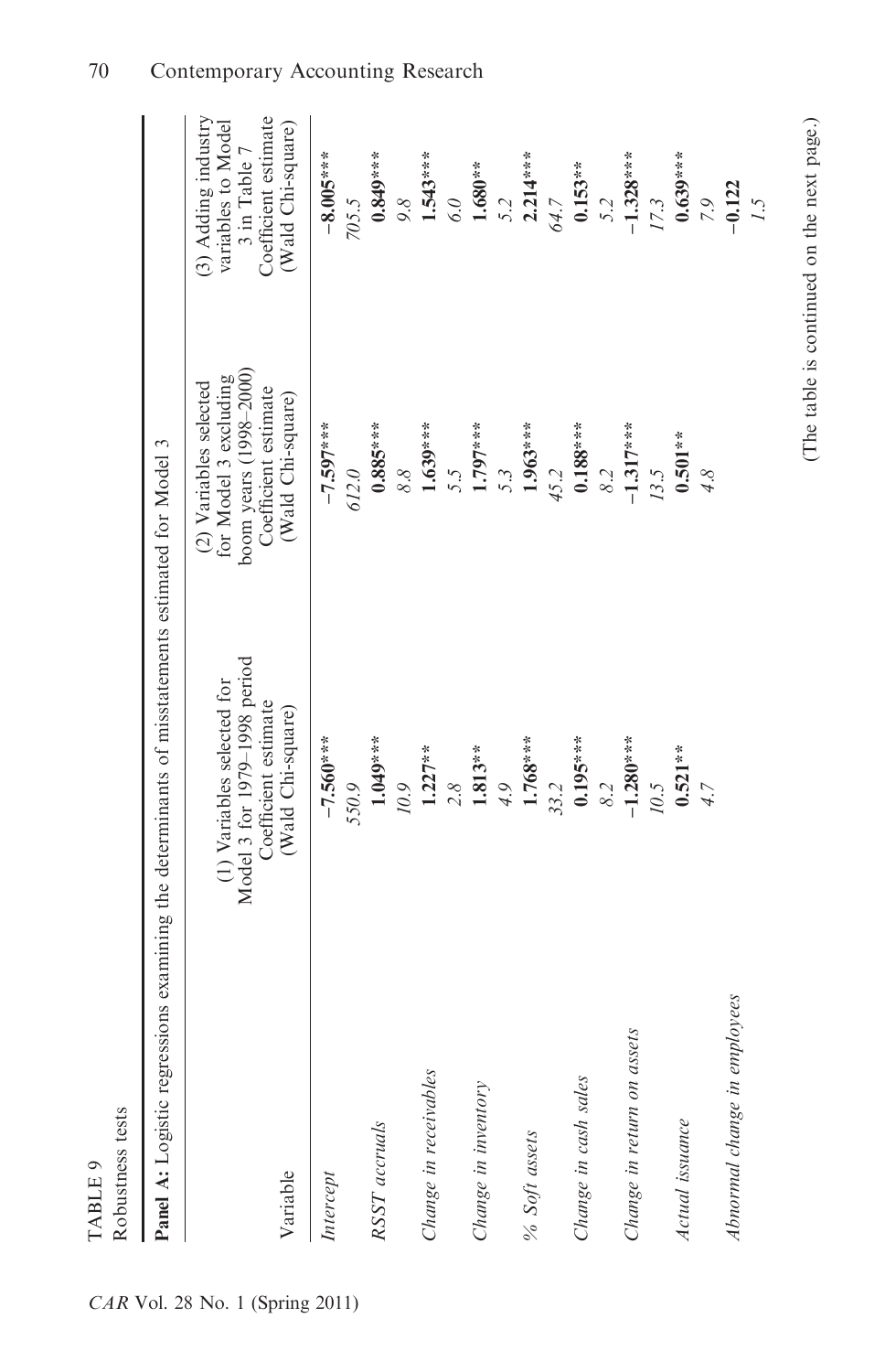| Variable                               | Model 3 for 1979-1998 period<br>Coefficient estimate<br>(1) Variables selected for<br>(Wald Chi-square) | boom years (1998–2000)<br>Coefficient estimate<br>(2) Variables selected<br>for Model 3 excluding<br>(Wald Chi-square) | (3) Adding industry<br>3 in Table 7<br>Coefficient estimate<br>variables to Model<br>(Wald Chi-square) |
|----------------------------------------|---------------------------------------------------------------------------------------------------------|------------------------------------------------------------------------------------------------------------------------|--------------------------------------------------------------------------------------------------------|
| Existence of operating leases          | $0.406**$<br>5.1                                                                                        | $0.329**$<br>3.7                                                                                                       | $0.274*$<br>2.5                                                                                        |
| Book-to-market                         | $-0.157**$<br>$\ddot{t}$                                                                                | $-0.159***$<br>5.4                                                                                                     |                                                                                                        |
| Market-adjusted stock return           |                                                                                                         |                                                                                                                        | $0.095***$<br>8.1                                                                                      |
| Lagged market-adjusted stock return    | $0.092***$<br>9.5                                                                                       | $0.090***$<br>$\delta$                                                                                                 | $0.079***$<br>7.4                                                                                      |
| Computer                               |                                                                                                         |                                                                                                                        | $0.515***$                                                                                             |
| Retail                                 |                                                                                                         |                                                                                                                        | $0.443$<br>$0.5$<br>13.2                                                                               |
| Services                               |                                                                                                         |                                                                                                                        | $0.305**$                                                                                              |
| Retail X Existence of operating leases |                                                                                                         |                                                                                                                        | $-0.259$<br>3.1                                                                                        |
|                                        |                                                                                                         |                                                                                                                        | 0.2                                                                                                    |
|                                        |                                                                                                         |                                                                                                                        |                                                                                                        |

TABLE 9 (Continued) TABLE 9 (Continued)

 $\overline{a}$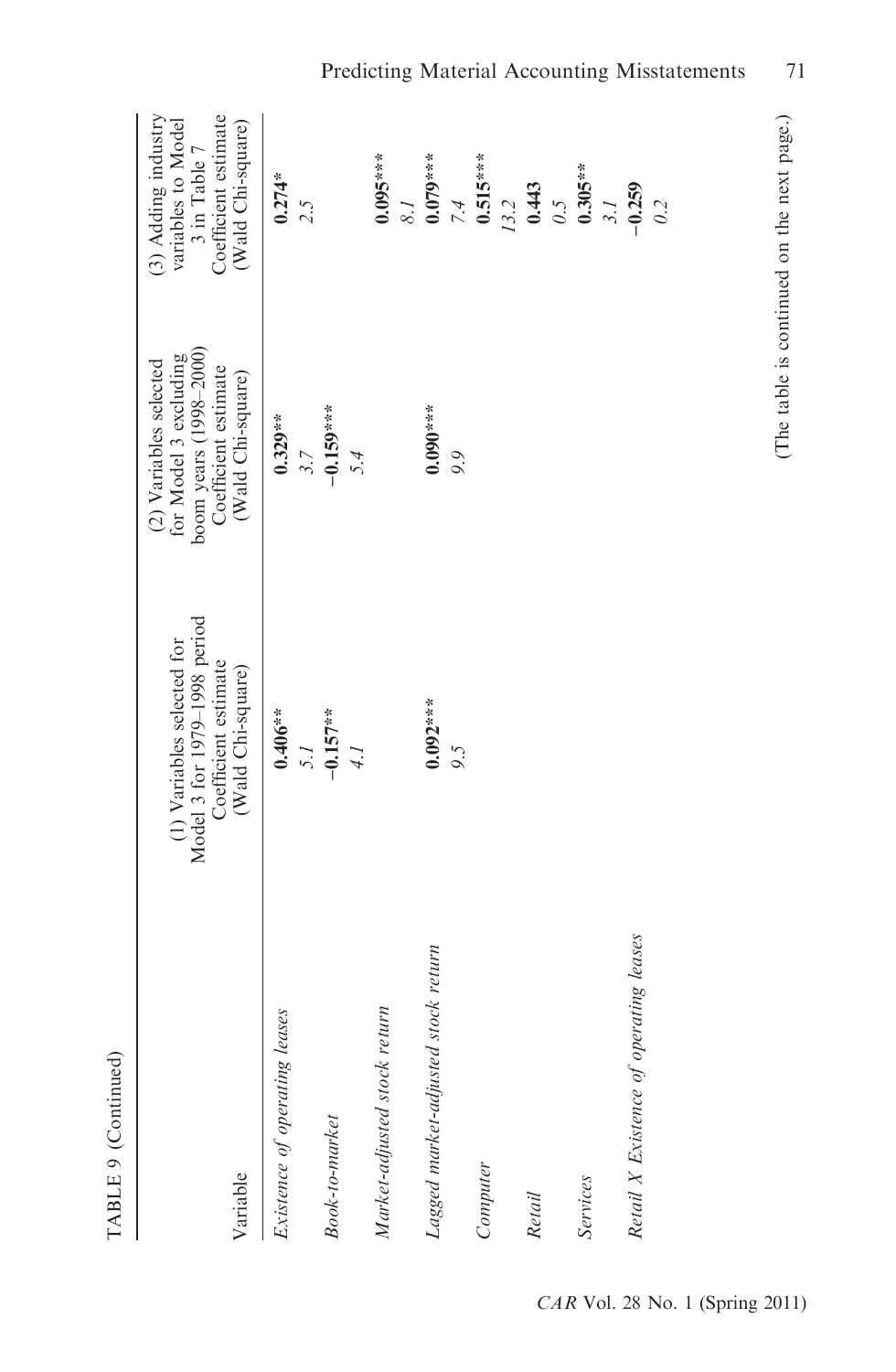| TABLE 9 (Continued)                                                                                                                                                              |        |                                                                                                                                                                                                                                                               |                                                                                                         |                          |                                         |                                                                                                                        |                          |                                                    |                                                                                                        |
|----------------------------------------------------------------------------------------------------------------------------------------------------------------------------------|--------|---------------------------------------------------------------------------------------------------------------------------------------------------------------------------------------------------------------------------------------------------------------|---------------------------------------------------------------------------------------------------------|--------------------------|-----------------------------------------|------------------------------------------------------------------------------------------------------------------------|--------------------------|----------------------------------------------------|--------------------------------------------------------------------------------------------------------|
| Variable                                                                                                                                                                         |        |                                                                                                                                                                                                                                                               | Model 3 for 1979-1998 period<br>(1) Variables selected for<br>Coefficient estimate<br>(Wald Chi-square) |                          |                                         | boom years (1998-2000)<br>for Model 3 excluding<br>(2) Variables selected<br>Coefficient estimate<br>(Wald Chi-square) |                          |                                                    | (3) Adding industry<br>Coefficient estimate<br>variables to Model<br>(Wald Chi-square)<br>3 in Table 7 |
| Nonmisstating firm-years<br>Misstating firm-years                                                                                                                                |        |                                                                                                                                                                                                                                                               | 269<br>74,510                                                                                           |                          |                                         | 299<br>83,090                                                                                                          |                          |                                                    | 354<br>88,032                                                                                          |
| Dependent variable is equal to one if the firm-year misstated earnings, zero otherwise. All variables are define in Table 3. Each of the continu-<br>space limitation.<br>Notes: |        | ous variables (except stock return variables) is winsorized at 1% and 99% to mitigate outliers. We do not report p-values because of<br>***, **, * indicate statistical significance at the 0.01, 0.05 and 0.10 levels, respectively, under one-tailed tests. |                                                                                                         |                          |                                         |                                                                                                                        |                          |                                                    |                                                                                                        |
| Panel B: Examination                                                                                                                                                             |        | of detection rates for each model reported in panel A                                                                                                                                                                                                         |                                                                                                         |                          |                                         |                                                                                                                        |                          |                                                    |                                                                                                        |
|                                                                                                                                                                                  |        | $Out-of-sample$ test $-$ using a hold-<br>out sample for the time period<br>1999-2002                                                                                                                                                                         |                                                                                                         |                          | Excluding boom years<br>$(1998 - 2000)$ |                                                                                                                        |                          | Adding industry variables<br>to Model 3 in Table 7 |                                                                                                        |
|                                                                                                                                                                                  | $\geq$ | Min. F-score                                                                                                                                                                                                                                                  | $\%$ of total                                                                                           | ≳                        | Min. F-score                            | $%$ of total                                                                                                           | ≳                        | Min. F-score                                       | $%$ of total                                                                                           |
| No-misstate firms<br>Misstate firms<br>Quintile 1                                                                                                                                | 3,553  | 0.358<br>0.012                                                                                                                                                                                                                                                | 2.8<br>20.1                                                                                             | 16,665<br>$\overline{c}$ | 0.060<br>0.014                          | 20.06<br>4.01                                                                                                          | 17,665<br>$\overline{c}$ | 0.084<br>0.009                                     | 3.39<br>20.07                                                                                          |

(The table is continued on the next page.)

(The table is continued on the next page.)

72 Contemporary Accounting Research

CAR Vol. 28 No. 1 (Spring 2011)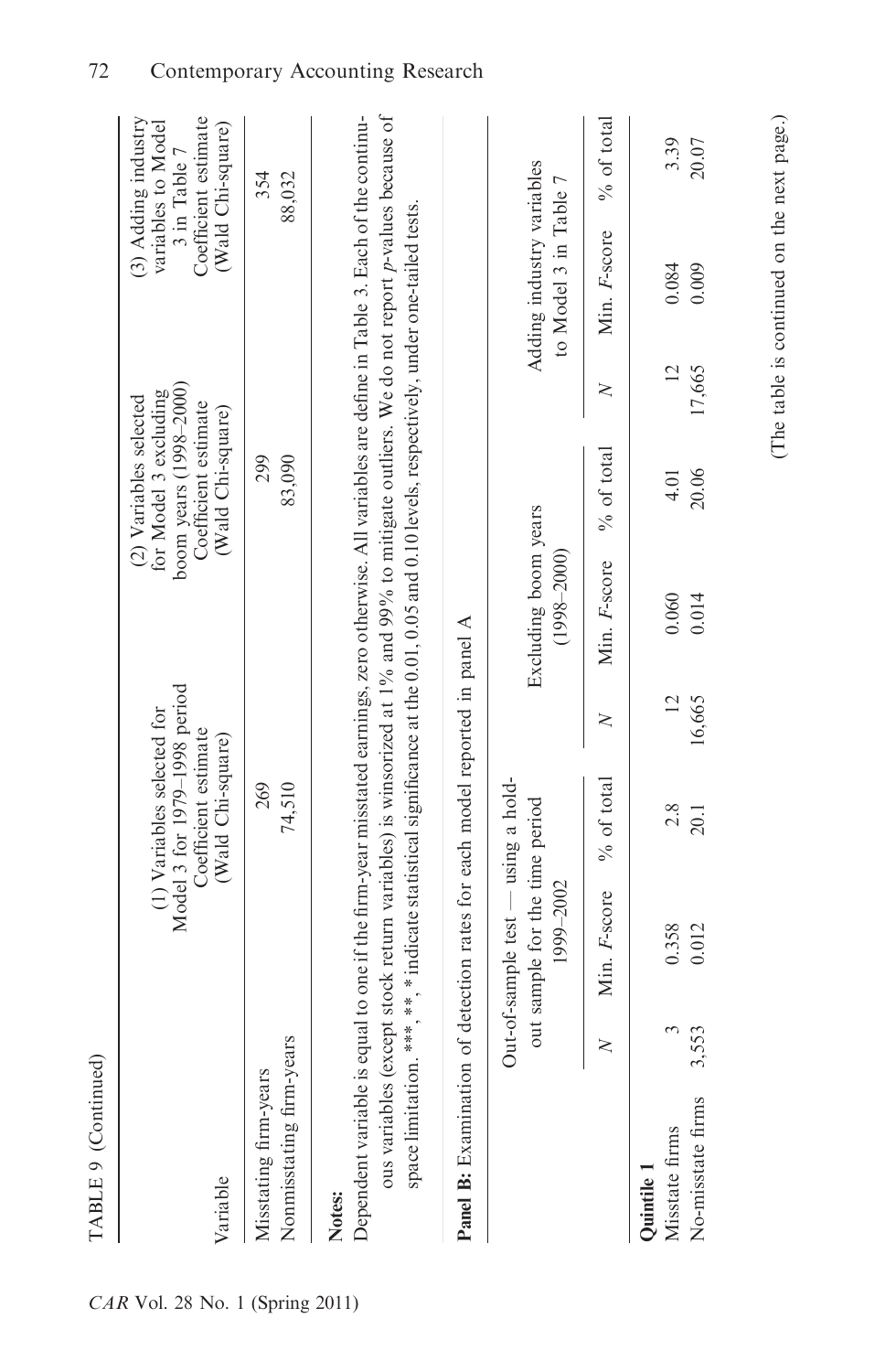|                                                                                                                                           |                 | Out-of-sample test — using a hold-<br>out sample for the time period<br>1999-2002 |              |        | Excluding boom years<br>$(1998 - 2000)$ |              |        | Adding industry variables to<br>Model 3 in Table 7 |              |
|-------------------------------------------------------------------------------------------------------------------------------------------|-----------------|-----------------------------------------------------------------------------------|--------------|--------|-----------------------------------------|--------------|--------|----------------------------------------------------|--------------|
|                                                                                                                                           | $\geq$          | Min. F-score                                                                      | $%$ of total | $\geq$ | Min. F-score                            | $%$ of total | $\geq$ | Min. F-score                                       | $%$ of total |
| Quintile 2                                                                                                                                |                 |                                                                                   |              |        |                                         |              |        |                                                    |              |
| Misstate firms                                                                                                                            | $\infty$        | 0.481                                                                             | 7.48         | 29     | 0.427                                   | 9.70         | 29     | 0.382                                              | 8.19         |
| No-misstate firms                                                                                                                         | 3,549           | 0.456                                                                             | 20.08        | 16,649 | 0.415                                   | 20.04        | 17,648 | 0.370                                              | 20.05        |
| Quintile 3                                                                                                                                |                 |                                                                                   |              |        |                                         |              |        |                                                    |              |
| Misstate firms                                                                                                                            | 17              | 0.722                                                                             | 15.89        | 53     | 0.657                                   | 17.73        | 59     | 0.613                                              | 16.67        |
| No-misstate firms                                                                                                                         | 1,540           | 0.697                                                                             | 20.03        | 16,625 | 0.652                                   | 20.01        | 17,619 | 0.609                                              | 20.01        |
| Quintile 4                                                                                                                                |                 |                                                                                   |              |        |                                         |              |        |                                                    |              |
| Misstate firms                                                                                                                            | $\overline{24}$ | 1.019                                                                             | 22.43        | 59     | 0.950                                   | 19.73        | 78     | 0.930                                              | 22.03        |
| No-misstate firms                                                                                                                         | 533             | 0.977                                                                             | 19.99        | 16,619 | 0.938                                   | 20.00        | 17,599 | 0.905                                              | 19.99        |
| Quintile 5                                                                                                                                |                 |                                                                                   |              |        |                                         |              |        |                                                    |              |
| Misstate firms                                                                                                                            | 55              | 1.414                                                                             | 51.40        | 146    | 1.388                                   | 48.83        | 176    | 1.395                                              | 49.72        |
| No-misstate firms                                                                                                                         | 50 <sub>5</sub> | 0.977                                                                             | 19.81        | 16,532 | 0.938                                   | 19.90        | 17,501 | 0.905                                              | 19.88        |
| All observations are ranked based on their predicted probabilities (F-scores) and sorted into quintiles. Minimum F-score is the<br>Notes: |                 |                                                                                   |              |        |                                         |              |        |                                                    |              |

TABLE 9 (Continued)

TABLE 9 (Continued)

F-score is the observations are ranked based on their predicted probabilities (F-scores) and sorted into quintiles. Minimum F-score is F-scores) and sorted into quintiles. Minimum minimum scaled predicted probability based on estimates in panel A to enter each quintile. minimum scaled predicted probability based on estimates in panel A to enter each quintile. All observations are ranked based on their predicted probabilities (  $\overline{\mathsf{A}\mathsf{II}}$ 

CAR Vol. 28 No. 1 (Spring 2011)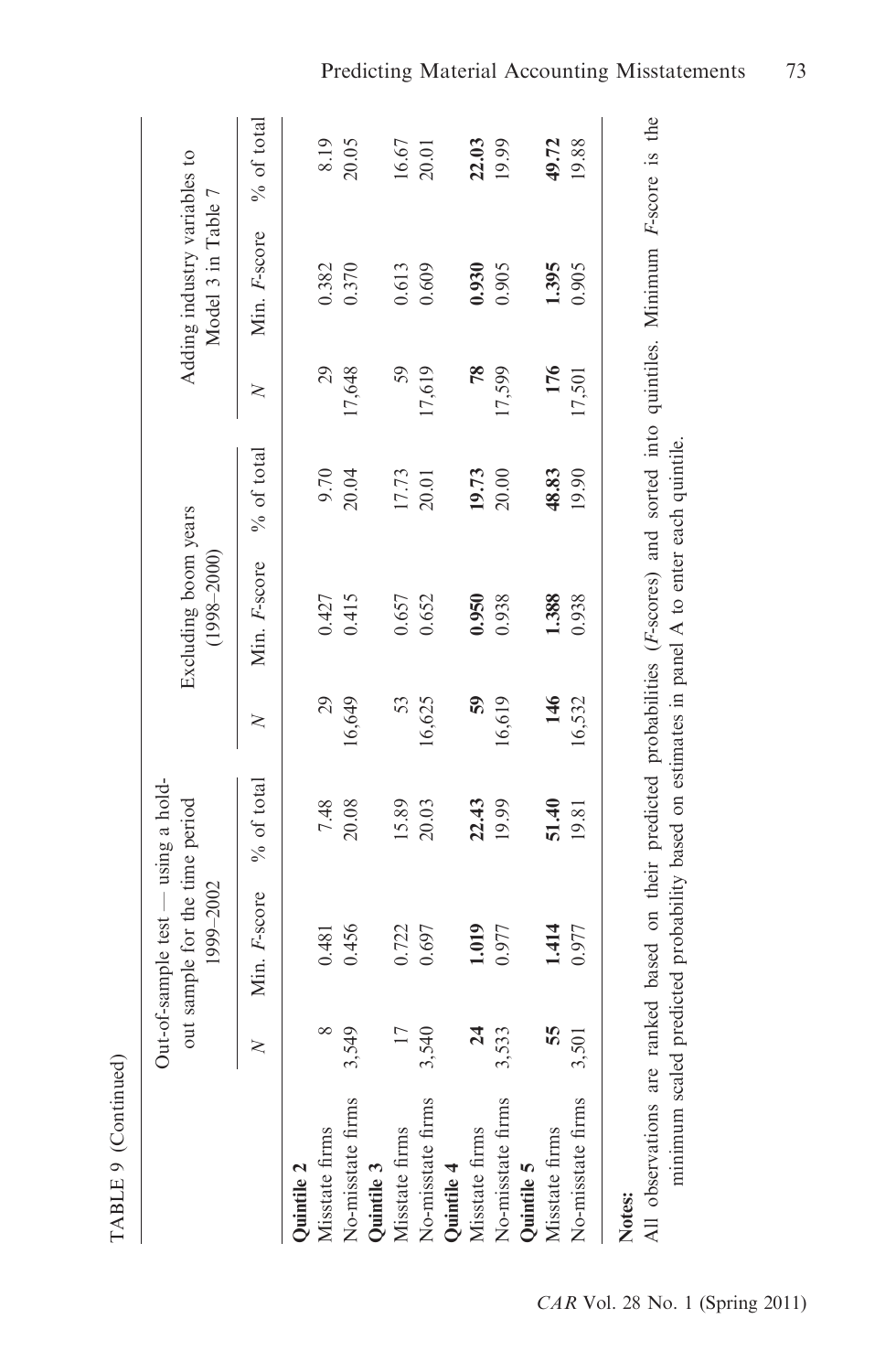| Panel C: F-Score cut-off set at 1.00 |          |                              |         |          |                                                 |         |                |                                  |         |
|--------------------------------------|----------|------------------------------|---------|----------|-------------------------------------------------|---------|----------------|----------------------------------|---------|
|                                      |          | Out-of-sample test predicted |         |          | Excluding boom years<br>$(1998-2000)$ predicted |         |                | Add industry variables predicted |         |
| <b>Diserved</b>                      | Misstate | No-misstate                  |         |          | Misstate No-misstate                            |         |                | Misstate No-misstate             |         |
| disstate                             | 79       | 28                           | 107     | 195      | 104                                             | 299     | 237            | 117                              | 354     |
| Vo-misstate                          | 6,778    | 10,898                       | 17,676  | 30,119   | 52,971                                          | 83,090  | 30,560         | 57,472                           | 88,032  |
|                                      | 6,857    | 10,926                       | 17,783  | 30,314   | 53,075                                          | 83,389  | 30,797         | 57,589                           | 88,386  |
| <i>disstate</i>                      | 73.8%    | 26.2%                        | $0.6\%$ | $65.2\%$ | 34.8%                                           | $0.4\%$ |                | 33.1%                            | $0.4\%$ |
| Vo-misstate                          | 38.3%    | $61.7\%$                     | 99.4%   | 36.2%    | 63.8%                                           | 99.6%   | 66.9%<br>34.7% | 65.3%                            | 99.6%   |
| Correct classification               |          | $61.73%$ (1)                 |         |          | 63.76%                                          |         |                | $65.29\%$                        |         |
| Sensitivity                          |          | 73.83%(2)                    |         |          | 65.22%                                          |         |                | 66.95%                           |         |
| Type I errors                        |          | 38.35% (3)                   |         |          | 36.25%                                          |         |                | 34.71%                           |         |
| Type II errors                       |          | 26.17% (4)                   |         |          | 34.78%                                          |         |                | 33.05%                           |         |
|                                      |          |                              |         |          |                                                 |         |                |                                  |         |

Notes:

(1) Correct classification is calculated as  $[(79 + 10,898)]$ (1) Correct classification is calculated as  $[(79 + 10,898)/17,783]$ .

(2) Sensitivity is calculated as (79 (2) Sensitivity is calculated as (79/107).

(3) Type I errors are calculated as (6,778 (3) Type I errors are calculated as  $(6,778/17,676)$ .

(4) Type II errors are calculated as (28 (4) Type II errors are calculated as  $(28/107)$ .

CAR Vol. 28 No. 1 (Spring 2011)

TABLE 9 (Continued)

TABLE 9 (Continued)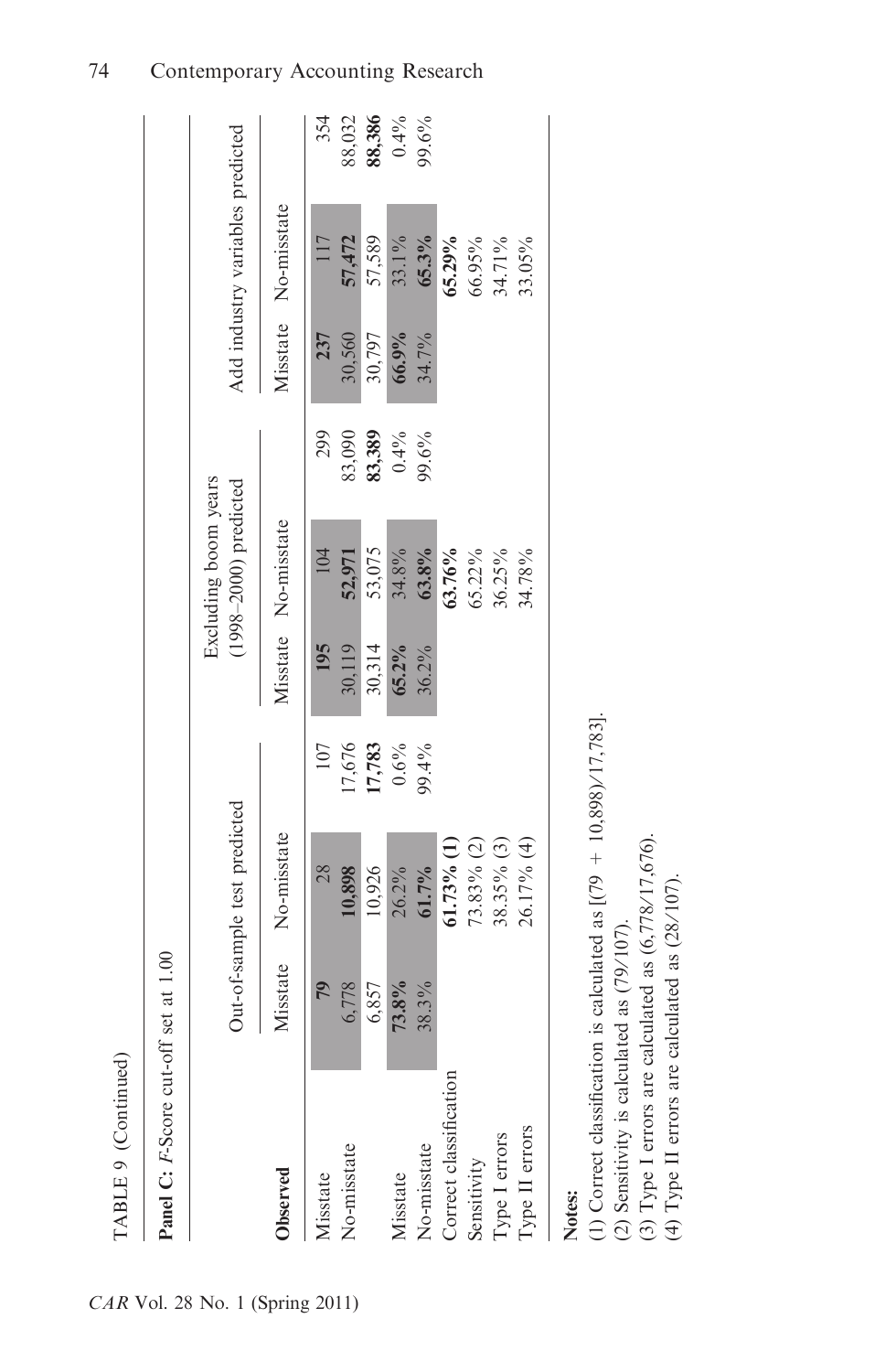We first investigate the sensitivity of our models to the time period examined. In Table 7 we develop our prediction model and evaluate its effectiveness using the same sample. Therefore, the models suffer from a hindsight bias and could overrepresent our predictive ability. To evaluate the importance of this concern, we test the sensitivity of variable selection by estimating models using the backward elimination technique during the 1979 to 1998 time period. We follow a similar procedure of first including only financial statement variables, then adding off-balance-sheet variables to Model 2 and market-related variables to Model 3. We find that all and only the original variables load in Model 1 in the earlier time period. However, for Model 2, we find that abnormal change in employees no longer loads, and for Model 3, book-to-market loads, but market-adjusted return does not. We report the results for 1979–1998 Model 3 in Table 9, panel A, column 1. We use the new estimates from this model to predict the F-scores for a holdout sample of firm-years from 1999 to 2002. We rank the holdout sample firms into quintiles and report the frequency and mean probabilities for misstating and nonmisstating firms by quintiles. The results are reported in Table 9, panel B. Compared to the results in Table 7, panel B for Model 3, the model shows a slight improvement in the percentage of misstating firms classified in quintile 5 (51.4 percent versus 48.02 percent in Table 7). However, generally the model does not appear to be too time specific. $^{13}$ 

Another concern is that the Internet boom years (1998 to 2000) represent a large proportion of misstatements and so could unduly affect variable selection. We therefore rerun our backward elimination technique for our models excluding these years. The results are reported in column 2 of Table 9. We find that *abnormal change in employees* no longer loads, while book-to-market loads. In panels B and C we find similar results to those

<sup>13.</sup> We also conduct a rolling-window out-of-sample test. For Model 1 (financial statement variables), starting in 1990, we conducted backward elimination using all available data up until that point beginning with the significant variables from Table 6. Then we used the model to select variables and estimate coefficients. Using the results, we applied the model to the following year's data. We then did this for every year (the last year is estimated using the data through 2001 and applying this to 2002). The variables selected are quite consistent over time. For the 12 years, the variables differ from the model in Table 7 as follows:  $1990 - RSST$  *accruals* and *change in inventory* are excluded while  $WC$  accruals is included;  $1991 - RSST$  accruals and change in return on assests are excluded;  $1992$  – identical variables;  $1993$  – identical variables; and  $1994$  – *change in* inventory is excluded while  $WC$  accruals is included; 1995 – change in inventory is excluded; 1996 – *change in inventory* is excluded while WC accruals is included; 1997– 2001 – identical variables. Out of 12 years, the model is identical for seven years. The changes in other years primarily involve substituting working capital accruals for total accruals or the elimination of inventory. This should not be surprising as the three variables are highly correlated. An analysis of the predicted out of sample F-scores for misstatement and nonmisstatement firms shows results similar to the out of sample results presented in Table 9.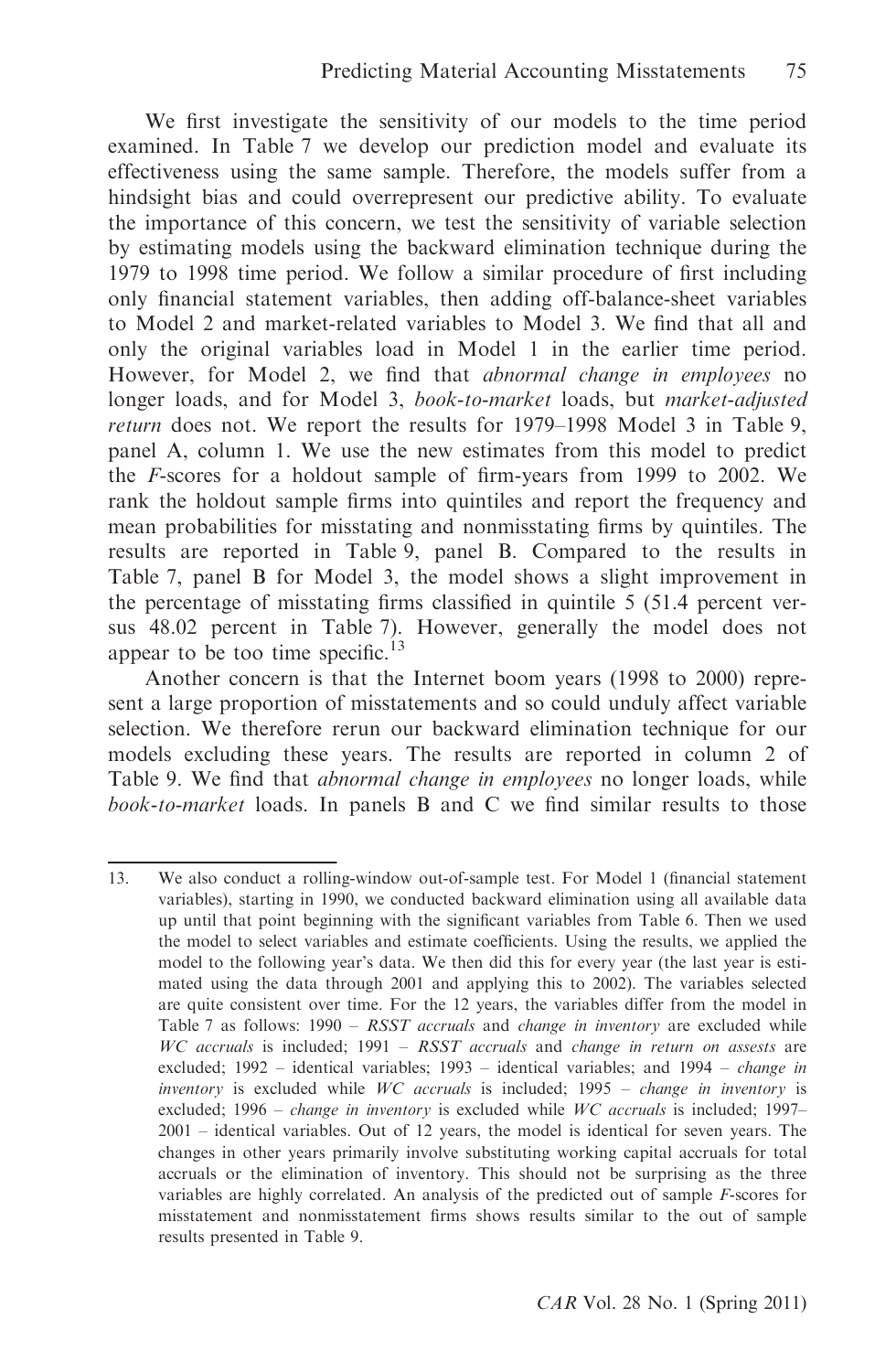reported in Table 7. Therefore, the models do not appear to be overly sensitive to Internet firms and their specific accounting problems.

A final concern is related to the undue impact of certain industries. Table 2, panel B documents that the computer, retail, and service industries appear to be overrepresented in the population of misstating firms. In addition, because leasing is used extensively in retail, another concern is that our leasing results could be due to the overrepresentation of retail firms in our sample. Further, we find that  $\%$  soft assets is an important influencing variable, and this is likely to vary with industry composition and be higher in computer and service industries.<sup>14</sup> Therefore, our next test investigates whether our models are unduly influenced by these industries and the existence of operating leases. We create industry dummies and an interactive dummy (*retail*  $\times$ existence of operating leases) and add these variables to the estimation of Model 3 in Table 7. The results in Table 9, panel A, column 3 indicate that the coefficient on % soft assets declines slightly from 2.265 in Table 7 to 2.214 in Table 9 but remains highly statistically significant. In addition, the coefficients on the service industry and the computer industry are significant. Table 9, panel B indicates that the number of firms classified in quintile 5 is 176, which is only six more firms than the number (170) in Table 7, panel B. In addition, using a cutoff *F*-score of 1.00, we find that the number of correctly classified misstatement firms is similar in Table 9 (237 firm-years) and Table 7 (238 firm-years). Overall, the model does not appear to be unduly driven by characteristics of the computer, retail, or service industries.

# 5. Conclusion

This paper provides a comprehensive sample of firms investigated by the SEC for misstating earnings. We conduct a detailed analysis of 2,190 AAERs available between 1982 and 2005 and identify firms with misstated quarterly or annual earnings. We document the most common types of misstatements and find that the overstatement of revenues, misstatement of expenses, and capitalizing costs are the most frequent types of misstatements. We also identify the industries and time periods in which misstatements are most common.

We investigate the characteristics of misstating firms on various dimensions, including accrual quality, financial performance, nonfinancial

<sup>14. %</sup> soft assets is likely to vary by industry because the need for "soft" versus "hard" assets such as PP&E varies with output technologies. The average  $\%$  soft assets is the following for each industry: Textile and Apparel 0.687; Retail 0.594; Durable Manufacturers 0.589; Computers 0.56; Lumber, Furniture, & Printing 0.551; Chemicals 0.543; Food & Tobacco 0.537; Services 0.503; Agriculture 0.466; Pharmaceuticals 0.46; Mining & Construction 0.453; Transportation 0.385; Utilities 0.277; Refining & Extractive 0.243. Note that in Table 5, each firm acts as its own control and we find significantly higher % soft assets in manipulation years relative to earlier years. This suggests that industry effects are not the only determinant of the higher soft asset ratio for AAER firms.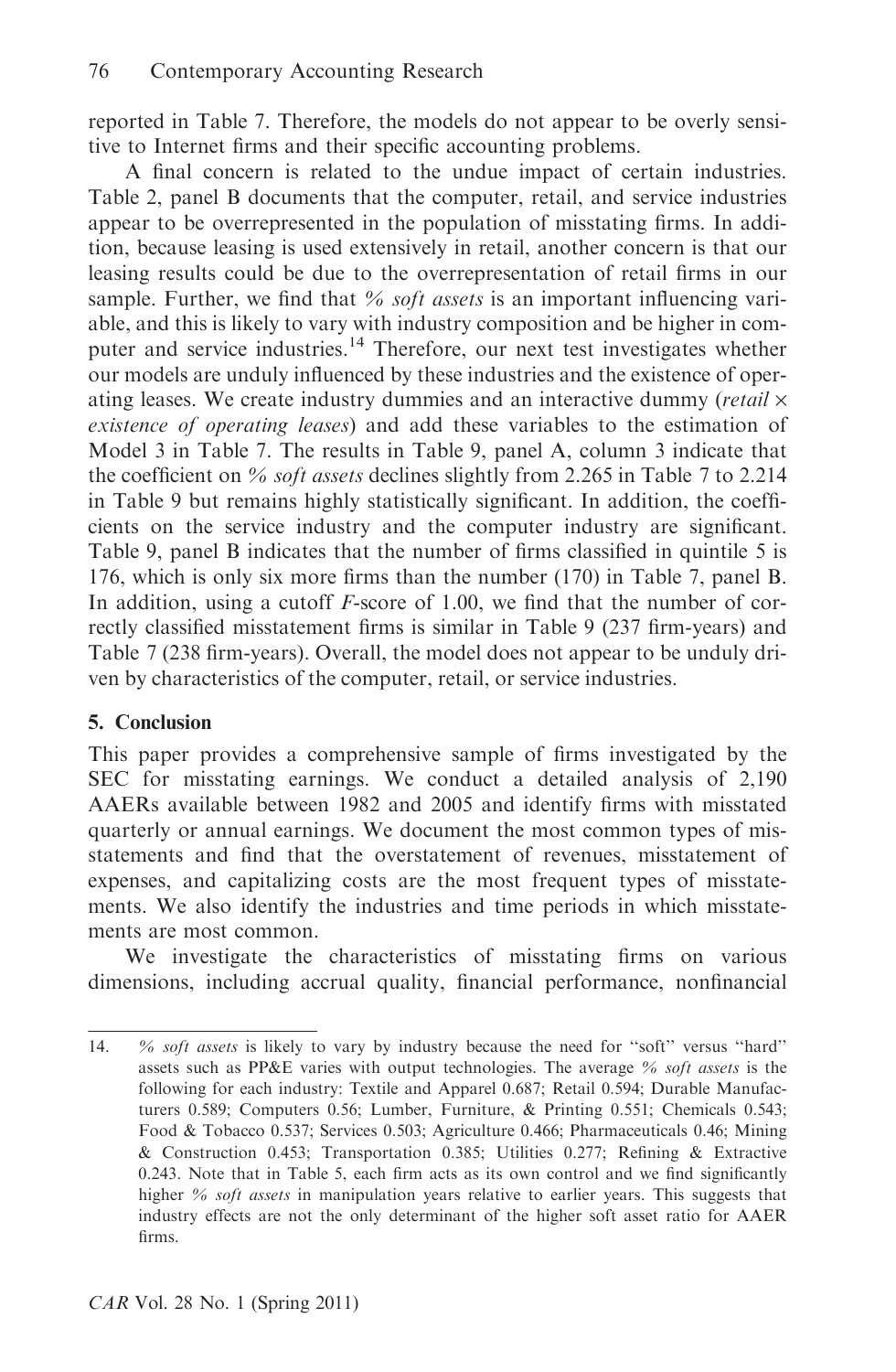performance, off-balance-sheet activities, and market-related variables. We find that at the time of misstatements, accrual quality is low and both financial and nonfinancial measures of performance are deteriorating. We also find that financing activities and related off-balance-sheet activities are much more likely during misstatement periods. Finally, we find that managers of misstating firms appear to be sensitive to their firm's stock price. These firms have experienced strong recent earnings and price performance and trade at high valuations relative to fundamentals. The misstatements appear to be made with the objective of covering up a slowdown in financial performance in order to maintain high stock market valuations.

Many accounting researchers use measures of ''discretionary accruals'' as their proxy for earnings management. Our paper contributes to this line of research by showing that financial statement information beyond accruals is useful for identifying earnings manipulation. Our composite measure of the likelihood of manipulation (F-score) offers researchers a complementary and supplementary measure to discretionary accruals for identifying lowquality-earnings firms. In addition, our paper shows that the modified Jones model tends to have less power than unadjusted measures of accruals (such as working capital accrual or RSST accruals) to identify misstatement years. We also find that growth in cash sales is unusually high during misstatement years. An important avenue for future research is to better understand the role of real transaction or cash-flow management.

We emphasize that one unavoidable issue in developing models to detect misstatement is that the revelation of a misstatement by the SEC is a rare event. Thus, similar to bankruptcy prediction models, our models generate a high frequency of false positives (i.e., many firms that do not have enforcement actions against them are predicted to have misstated their earnings). Another limitation of our analysis is that we can identify only misstatements that were actually identified by the SEC. There are likely many cases where a misstatement goes undetected or is at least not subject to an SEC enforcement action. An interesting avenue for future research would be to investigate the characteristics of high-F-score firms that are not identified by the SEC. For example, do high-F-score firms engage in earnings management within the realm of GAAP? Do they experience declines in subsequent financial performance? Are they more likely to record future asset write-offs or write-downs? In addition, can models be improved by considering corporate governance arrangements, top executive characteristics, or industry-specific characteristics?

Finally, our analysis should provide useful insights to auditors, regulators, investors, and other financial statement users about the characteristics of misstating firms. By better understanding these characteristics, financial statement users should be in a better position to identify and curtail misstatement activity in the future. The efficient functioning of capital markets depends crucially on the quality of the financial information provided to capital market participants. Curtailing misstatement activity should lead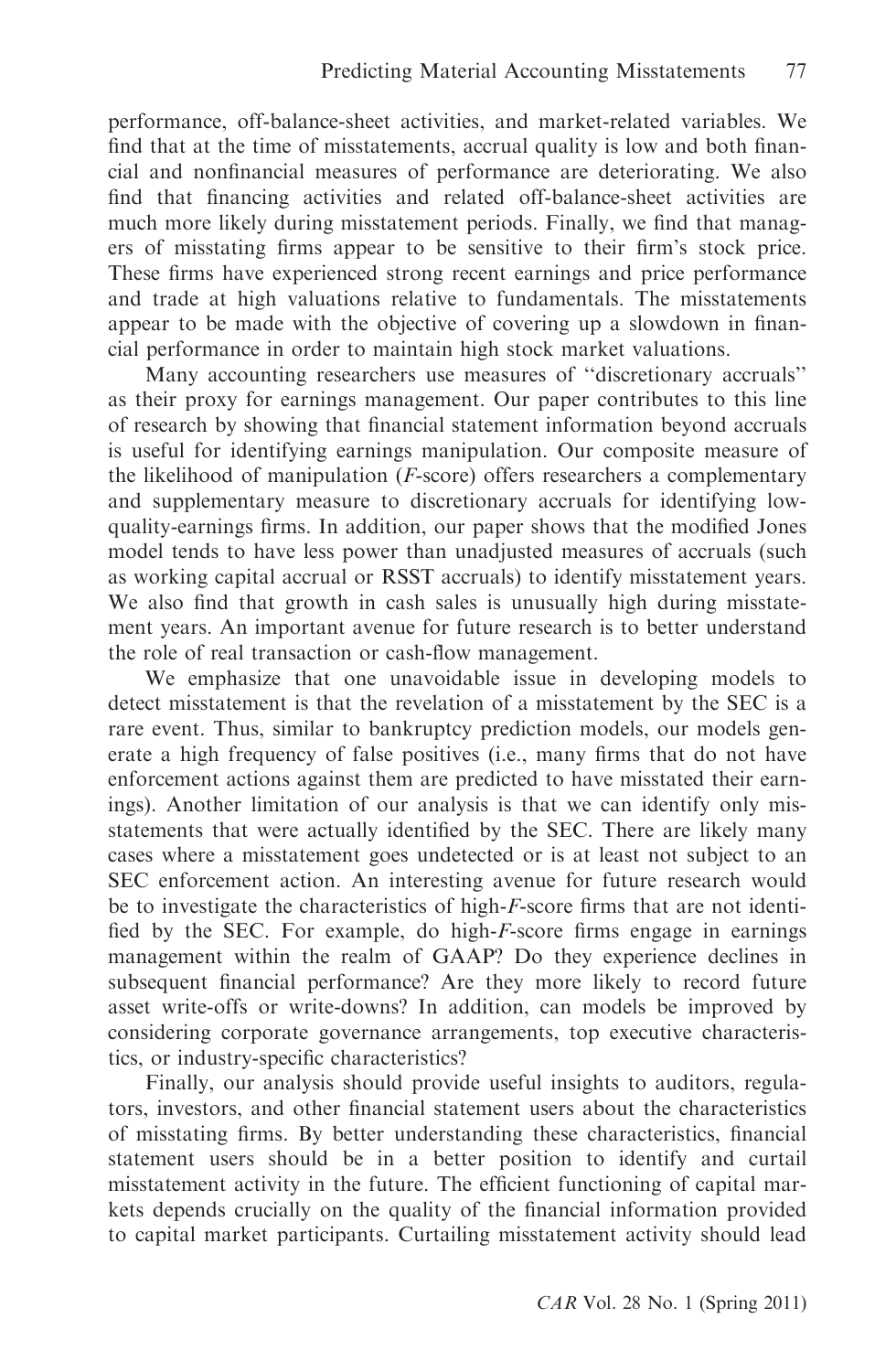to improved financial information and hence improved returns for investors and more efficient allocation of capital.

# Appendix

Variable definitions of the enforcement releases data sets

| Variable name                         | Description                                                        |
|---------------------------------------|--------------------------------------------------------------------|
| coname                                | Name from AAER                                                     |
| CIK <sup></sup>                       | Central Index Key                                                  |
| cnum                                  | 6-digit CUSIP                                                      |
| ticker                                | <b>COMPUSTAT</b> ticker                                            |
| gvkey                                 | <b>COMPUSTAT Gvkey</b>                                             |
| permno                                | <b>CRSP</b> Permno                                                 |
| iticker                               | <b>IBES</b> ticker                                                 |
| eticker                               | Exchange ticker                                                    |
| explanation                           | Two-sentence explanation of the violation                          |
| Indicator variables (file inclusion): |                                                                    |
| annual                                | Equals 1 if the firm is in the Annual file, 0 otherwise            |
| quarter                               | Equals 1 if the firm is in the Quarterly file, 0 otherwise         |
| reason                                | Reason firm is not included in Annual or Quarterly files           |
|                                       | Indicator variables (exclusion from Annual or Quarterly files):    |
| audit                                 | Equals 1 if the AAER was brought against the                       |
|                                       | auditor and there was no misstatement, 0 otherwise                 |
| <i>bribes</i>                         | Equals 1 if the AAER was for bribe charges, 0 otherwise            |
| disclosure                            | Equals 1 if related to disclosure issue only and                   |
|                                       | not earnings misstatement, 0 otherwise                             |
| nodates                               | Equals 1 if the time period of the financial                       |
|                                       | misstatements cannot be determined from the                        |
|                                       | AAER, 0 otherwise                                                  |
| other                                 | Equals 1 if related to other issues not listed above, 0 otherwise  |
|                                       | Indicator variables (accounts affected):                           |
| rev                                   | Equals 1 if misstatement affected revenues, 0 otherwise            |
| rec                                   | Equals 1 if misstatement affected accounts receivable, 0 otherwise |
| cogs                                  | Equals 1 if misstatement affected cost of goods sold, 0 otherwise  |
| inv                                   | Equals 1 if misstatement affected inventory, 0 otherwise           |
| res                                   | Equals 1 if misstatement affected reserves accounts, 0 otherwise   |
| debt                                  | Equals 1 if misstatement affected bad debts, 0 otherwise           |
| mkt sec                               | Equals 1 if misstatement affected marketable securities,           |
|                                       | 0 otherwise                                                        |

Panel A: Detail file (detail.sas7bdat)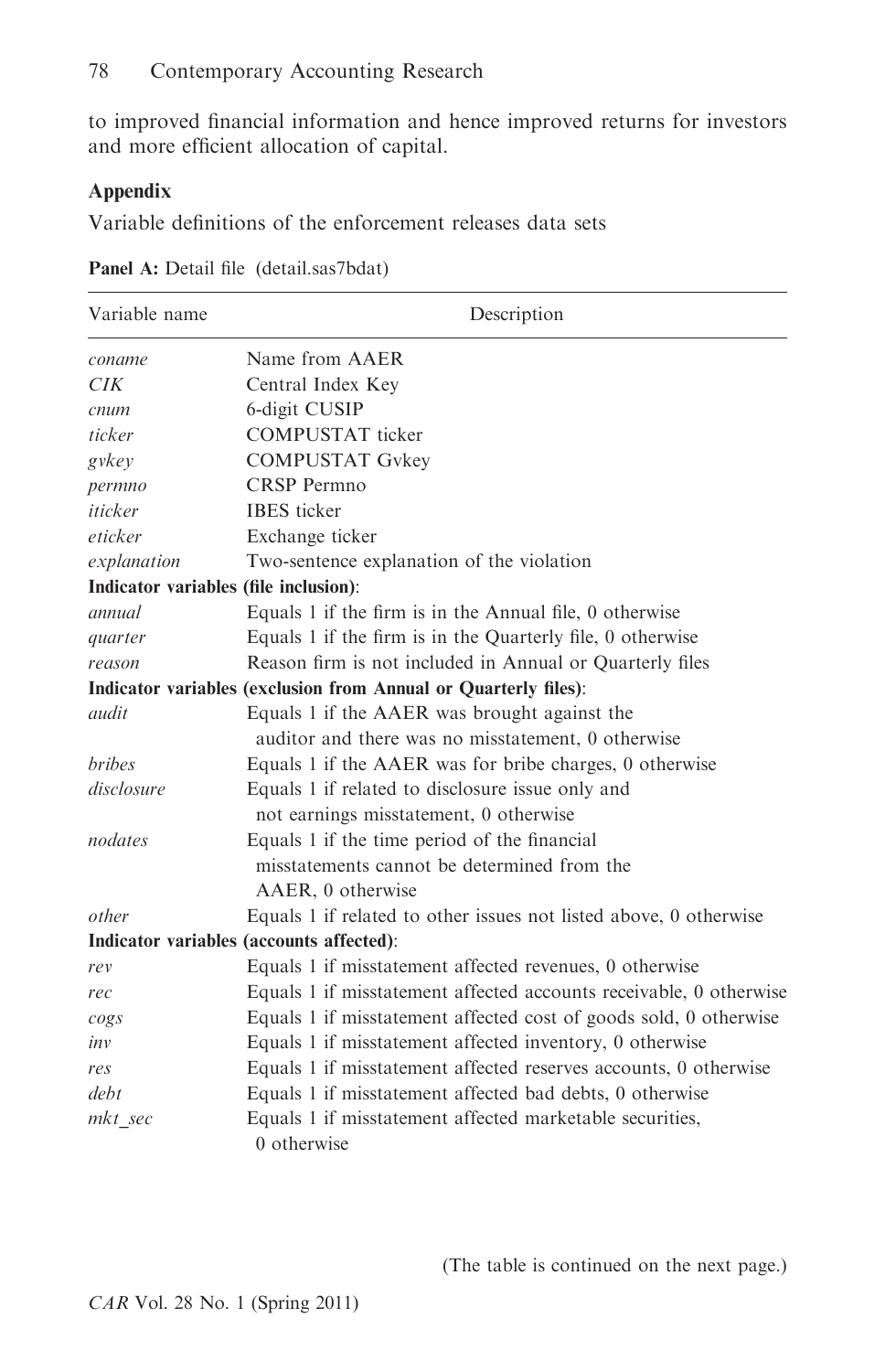| Variable name       | Description                                                                                                                 |
|---------------------|-----------------------------------------------------------------------------------------------------------------------------|
| pay                 | Equals 1 if misstatement affected accounts payable, 0<br>otherwise                                                          |
| asset               | Equals 1 if misstatement affected an asset account but<br>could not be classified in an asset account above, 0<br>otherwise |
| liab                | Equals 1 if misstatement affected liabilities, 0 otherwise                                                                  |
| $inc\_exp\_se$      | Equals 1 if misstatement could not be classified in an<br>income, expense or equity account above, 0 otherwise              |
| figure              | Equals 1 if the actual amount of the misstatement can<br>potentially be obtained from the AAER, 0 otherwise                 |
| <b>AAER</b> columns | There are 24 columns that identify all AAERs related to<br>the firm                                                         |
| Total AAERs         | Total number of AAERs for the firm                                                                                          |
| Reason for no Cnum  | 0 if firm has a CUSIP or a number that identifies why the<br>firm has no CUSIP                                              |

# Appendix (Continued)

# Panel B: Annual file (ann.sas7bdat)

| Variable name    | Description                                                                |
|------------------|----------------------------------------------------------------------------|
| coname           | Name from AAER                                                             |
| CIK <sup>-</sup> | Central Index Key                                                          |
| permno           | CRSP Permno                                                                |
| yeara            | COMPUSTAT convention year                                                  |
| fyr              | Fiscal month end                                                           |
| date             | Actual misstatement date collected from<br>AAER (DD/MM/YYYY)               |
| p aaer           | Primary AAER used to collect data                                          |
| understatement   | Equals 1 if earnings/revenues were understated in the<br>year, 0 otherwise |

## Panel C: Quarterly file (qtr.sas7bdat)

| Variable name    | Description               |
|------------------|---------------------------|
| coname           | Name from AAER            |
| CIK <sup>-</sup> | Central Index Key         |
| permno           | CRSP Permno               |
| veara            | COMPUSTAT convention year |
|                  |                           |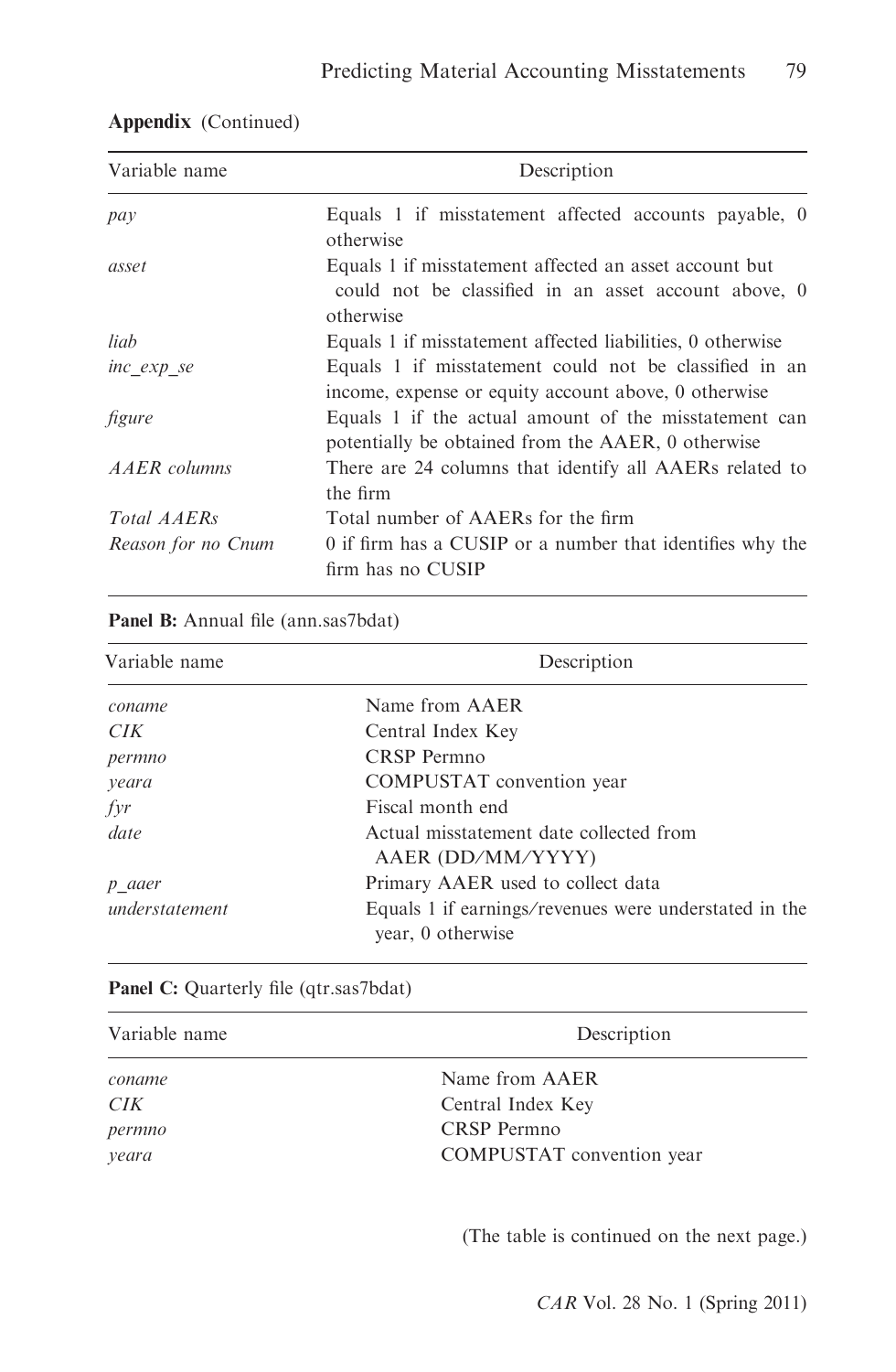| Variable name  | Description                                                                   |
|----------------|-------------------------------------------------------------------------------|
| fyr            | Fiscal month end                                                              |
| qtr            | Quarter $(1, 2, 3 \text{ or } 4)$                                             |
| date           | Actual date collected from AAER (DD/MM/YYYY)                                  |
| p aaer         | Primary AAER used to collect data                                             |
| understatement | Equals 1 if earnings/revenues were understated<br>in the quarter, 0 otherwise |

#### Appendix (Continued)

#### References

| Allen, E., C. Larson, and R. Sloan. 2009. Accrual reversals, earnings and stock       |
|---------------------------------------------------------------------------------------|
| returns. Working paper, Washington University in St. Louis.                           |
| Barton, J., and P. Simko. 2002. The balance sheet as an earnings management           |
| constraint. <i>The Accounting Review 77</i> (Supplement): 1–27.                       |
| Bayley, L., and S. Taylor. 2007. Identifying earnings overstatements: A practical     |
| test. Working paper, ABN Amro Sydney and University of New South Wales.               |
| Beasley, M. 1996. An empirical analysis of the relation between the board of director |
| composition and financial statement fraud. The Accounting Review 71 (4): 443–65.      |
| Beneish, M. D. 1997. Detecting GAAP violations: Implications for assessing            |
| earnings management among firms with extreme financial performance.                   |
| Journal of Accounting and Public Policy 16 (3): 271–309.                              |

Beneish, M. D. 1998. Discussion of ''Are accruals during initial public offerings opportunistic?'' Review of Accounting Studies 3 (1–2): 209–21.

Beneish, M. D. 1999a. The detection of earnings manipulation. *Financial Analysts* Journal 55 (5): 24–36.

Beneish, M. D. 1999b. Incentives and penalties related to earnings overstatements that violate GAAP. The Accounting Review 74 (4): 425–57.

Brazel, J. F., K. L. Jones, and M. F. Zimbelman. 2009. Using nonfinancial measures to assess fraud risk. Journal of Accounting Research 47 (5): 1135–66.

Comprix, J., and K. A. Mueller, III. 2006. Asymmetric treatment of reported pension expense and income amounts in CEO cash compensation calculations. Journal of Accounting and Economics 42 (3): 385–416.

Dechow, P. M., and I. Dichev. 2002. The quality of accruals and earnings: The role of accrual estimation errors. The Accounting Review 77 (Supplement): 35–59.

Dechow, P. M., W. Ge, and C. Schrand. 2010. Understanding earnings quality. Journal of Accounting and Economics. Forthcoming.

- Dechow, P. M., R. G. Sloan, and A. P. Sweeney. 1995. Detecting earnings management. The Accounting Review 70 (2): 193-226.
- Dechow, P. M., R. G. Sloan, and A. P. Sweeney. 1996. Causes and consequences of earnings misstatement: An analysis of firms subject to enforcement actions by the SEC. Contemporary Accounting Research 13 (1): 1–36.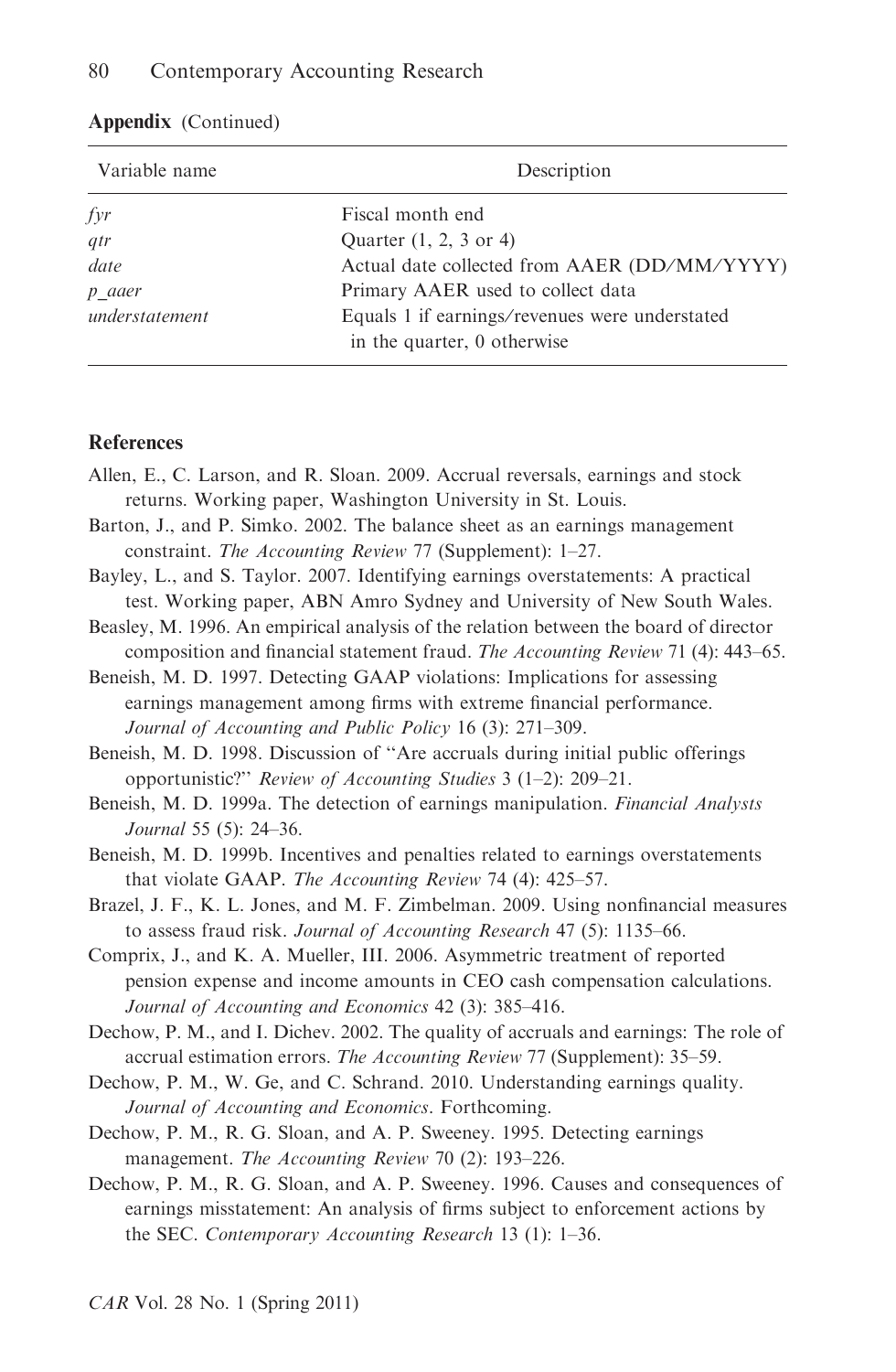- DeFond, M. L., and J. Jiambalvo. 1994. Debt covenant violation and misstatement of accruals. Journal of Accounting and Economics 17 (1): 145–76.
- Erickson, M., M. Hanlon, and E. L. Maydew. 2004. How much will firms pay for earnings that do not exist? Evidence of taxes paid on allegedly fraudulent earnings. The Accounting Review 79 (2): 387–408.
- Ettredge, M., L. Sun, P. Lee, and A. Anandarajan. 2006. Do deferred tax data signal earnings fraud? Working paper, University of Kansas School of Business.
- Farber, D. 2005. Restoring trust after fraud: Does corporate governance matter? The Accounting Review 80 (2): 539–61.
- Feroz, E., K. Park, and V. Pastena. 1991. The financial and market effects of the SEC's accounting and auditing enforcement releases. Journal of Accounting Research 29 (Supplement): 107–42.
- Frankel, R. M., M. F. Johnson, and K. K. Nelson. 2002. The relation between auditors' fees for no audit services and earnings management. The Accounting Review 77 (Supplement): 71–103.
- Ge, W. 2007. Off-balance-sheet activities, earnings persistence and stock prices: Evidence from operating leases. Working paper, University of Washington.
- Graham, J., C. Harvey, and S. Rajgopal. 2005. The economic implications of corporate financial reporting. Journal of Accounting and Economics 40 (1–3): 3–73.
- Healy, P. 1985. The effect of bonus schemes on accounting decisions. Journal of Accounting and Economics 7 (1): 85–107.
- Karpoff, J., S. Lee, and G. Martin. 2008. The cost to firms of cooking the books. Journal of Financial and Quantitative Analysis 43 (3): 581–611.
- Kothari, S. P., A. Leone, and C. Wasley. 2005. Performance-matched discretionary accrual measures. Journal of Accounting and Economics 39 (1): 163–97.
- Lawless, J. F., and K. Singhal. 1978. Efficient screening of nonnormal regression models. Biometrics 34 (2): 318–27.
- Miller, G. S. 2006. The press as a watchdog for accounting fraud. Journal of Accounting Research 44 (5): 1001–33.
- Phillips, J., M. Pincus, and S. Ohloft-Rego. 2003. Earnings management: New evidence based on deferred tax expense. The Accounting Review 78 (2): 491–521.
- Plumlee, M., and T. L. Yohn. 2010. An analysis of the underlying causes attributed to restatements. The Accounting Review 24 (1): 41–64.
- Rajgopal, S., T. Shevlin, and M. Venkatachalam. 2003. Does the stock market fully appreciate the implications of leading indicators for future earnings? Evidence from order backlog. Review of Accounting Studies 8 (4): 461–92.
- Rangan, S. 1998. Earnings management and the performance of seasoned equity offerings. Journal of Financial Economics 50 (1): 101–22.
- Richardson, S., R. Sloan, M. Soliman, and I. Tuna. 2005. Accrual reliability, earnings persistence, and stock prices. Journal of Accounting and Economics 39 (3): 437–85.